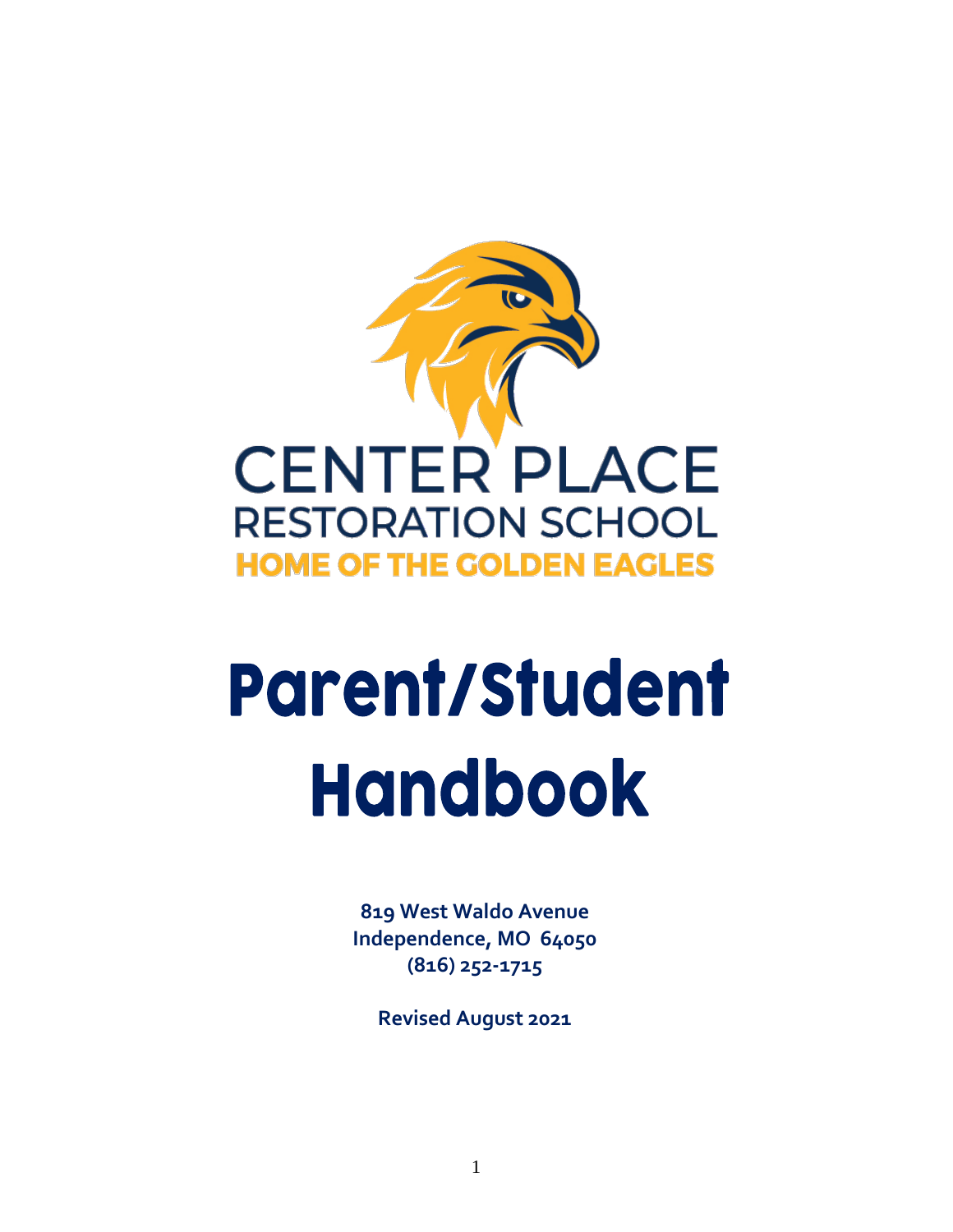# **TABLE OF CONTENTS**

- **\* [Board of Trustees](#page-2-0)**
- **\* [Introduction](#page-4-0)**
- **\* [General Procedures](#page-14-0)**
- **\* [Dress Code](#page-38-0)**
- **\* [Academics](#page-48-0)**
- **\* [Discipline](#page-60-0)**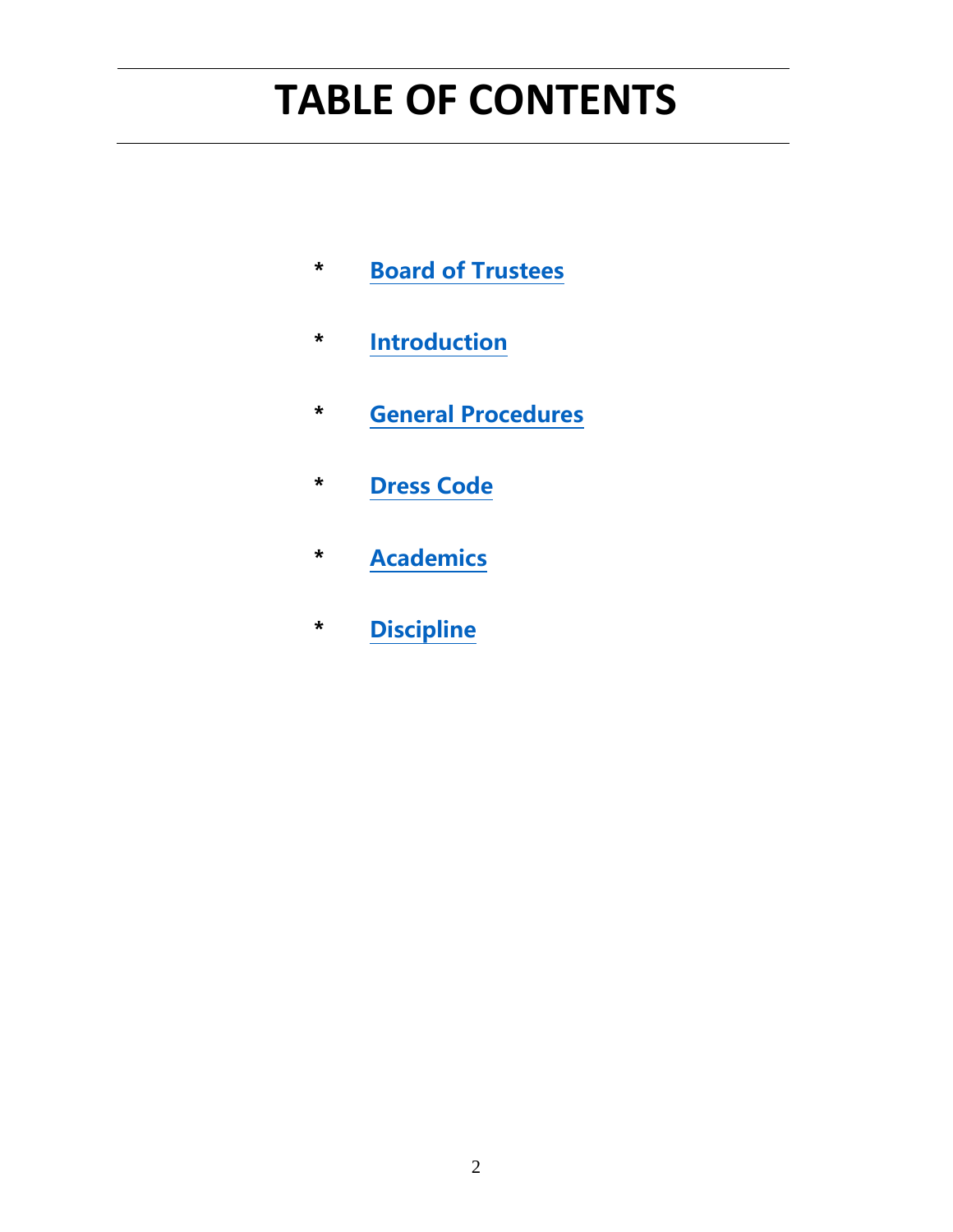### **This Parent/Student Handbook has been approved by the CPRS Board of Trustees and is policy.**

<span id="page-2-0"></span>All policies and procedures as stated in this Parent/Student Handbook are intended as guidelines to Center Place Restoration School's general objectives. The Board of Trustees and/or School Administrator retains the right to change, modify, add, or delete policies and procedures in response to changes in the needs of the school or changes in federal, state, or local laws. The members of the CPRS Board of Trustees have authority only when meeting as a body, rather than individually. If you have concerns, please follow the Parental Appeal Process outlined in this handbook rather than directly contacting individual Board members.

**The information as stated in this handbook cannot be all-inclusive or establish procedures for every event in the school.** Any action that is determined to be detrimental to the learning environment will be handled in a manner deemed appropriate by the School Administrator.

#### **CPRS Board of Trustees 2021-22**

| <b>PRESIDENT:</b>      | <b>Brad Hampton</b>                                          |
|------------------------|--------------------------------------------------------------|
| <b>VICE PRESIDENT:</b> | Joseph Alaniz                                                |
| <b>TREASURER:</b>      | <b>Christy Schrunk</b>                                       |
| <b>SECRETARY:</b>      | Judith Faunce                                                |
| <b>MEMBERS:</b>        | Stella Bird, James Bullard, Jon Tandy (Waldo Representative) |

#### **Board Committees**

**BUILDING & FINANCE:** Joseph Alaniz (Chair) Judith Faunce, Jon Tandy **PERSONNEL & CURRICULUM:** Christy Schrunk (Chair) Joseph Alaniz, James Bullard **POLICY & UNIFORM:** Judith Faunce (Chair) Stella Bird, Christy Schrunk **MARKETING:** James Bullard (Chair) Stella Bird, Joseph Alaniz

(Ex officio members of all committees include Brad Hampton and Dan Schoenemann)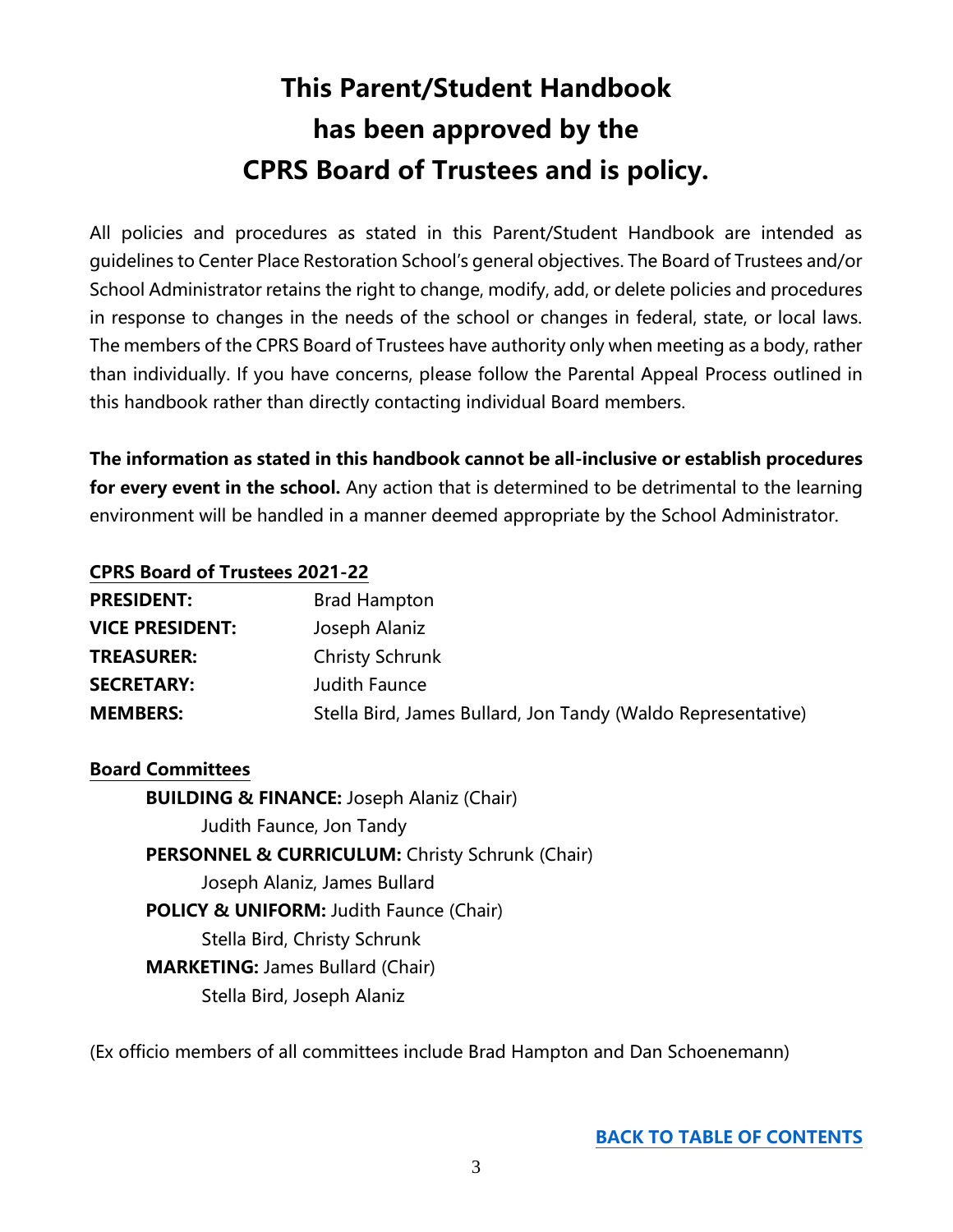### **CENTER PLACE RESTORATION SCHOOL Board of Trustees Disclaimer**

Since our inception, Center Place Restoration School has made our facility available to many Restoration organizations for various uses. CPRS relies upon the revenue generated by the rental of our facility. The school has budgeted these monies as a part of our anticipated operating income. These organizations have included the Conference of Restoration Elders, Pastors of Zion, Book of Mormon Foundation, and various missionary groups. Although CPRS does allow our facility to be used by these and other groups, this does not constitute an endorsement of any of these organizations.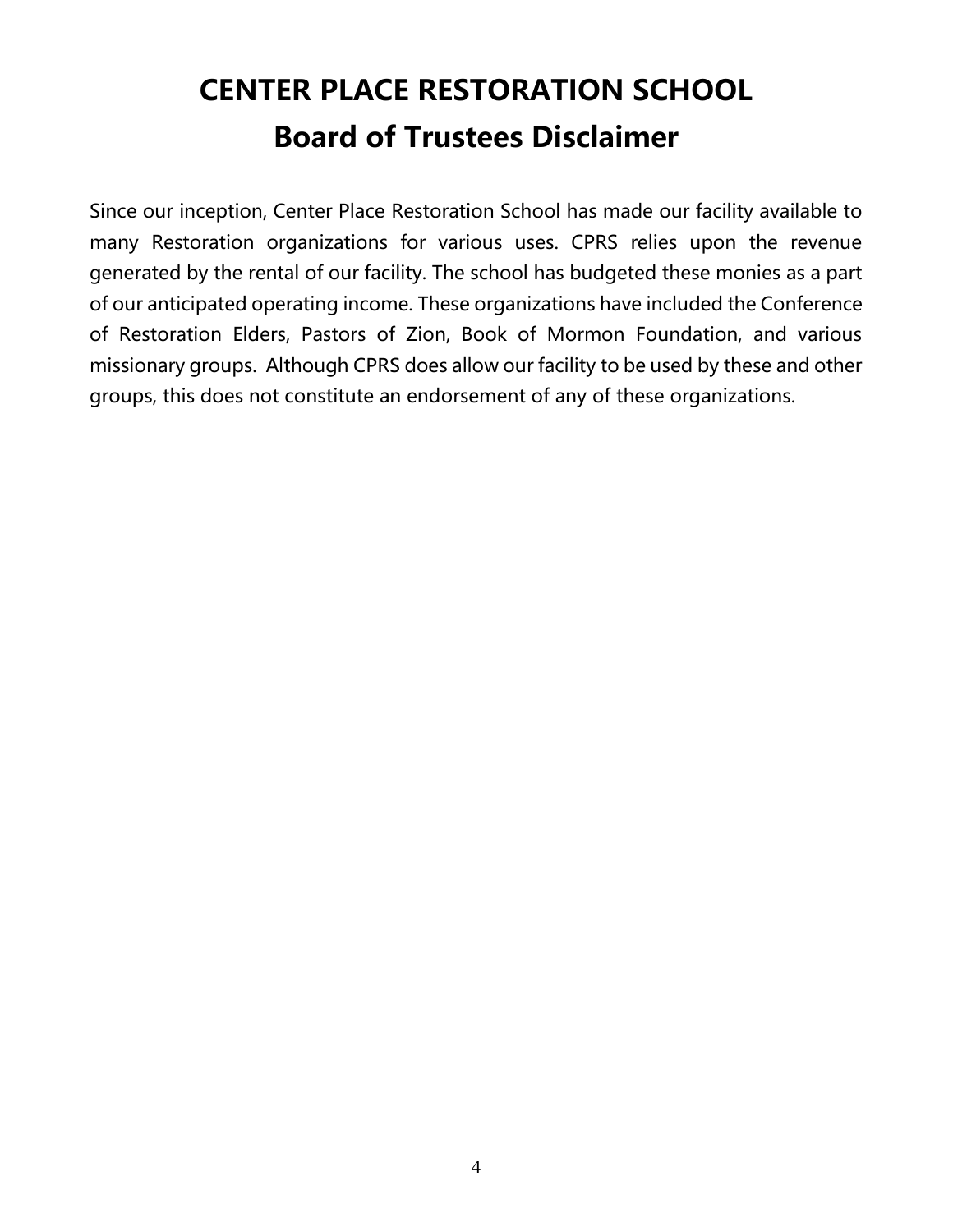# <span id="page-4-0"></span>**INTRODUCTION**

- **\* Introduction to CPRS**
- **\* Mission Statement**
- **\* Our Purpose**
- **\* Epitome of Faith**
- **\* Parents' Covenant**
- **\* Teachers' Covenant**
- **\* Students' Covenant**
- **\* Code of Covenant Results**
- **\* School Hymn**
- **\* School Spirit Song**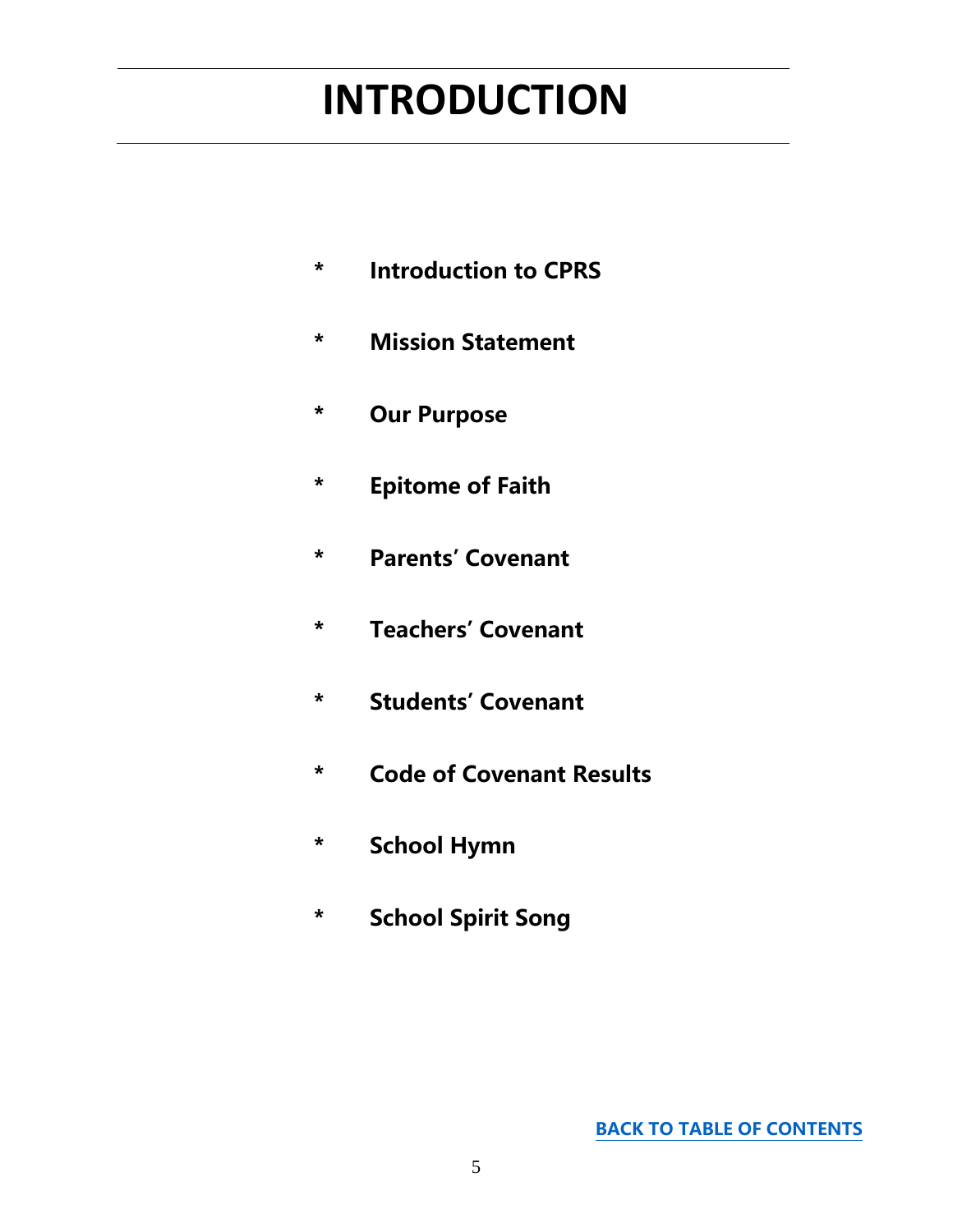### **INTRODUCTION TO CPRS**

Center Place Restoration School was founded in 1991 by the efforts of Restoration Branches across the country. The goal of our school is to provide quality education, along with teaching the gospel according to the Holy Scriptures, Book of Mormon, and Doctrine & Covenants. We believe that as the staff and school maintain these goals, the Lord will provide the growth and the means as He sees fit.

In the Scriptures, we are told that children are a heritage of the Lord. They belong to Him. Parents are responsible to God for the education of His children. Center Place Restoration School seeks to work cooperatively with our families to produce a righteous generation.

The entire faculty, staff, and school board are dedicated to serving the Lord through the ministry of teaching young people. Our faculty is well-qualified, both spiritually and academically. Each member has been carefully selected and prayerfully chosen by the School Administrator. Please pray for them daily.

The school consists of Preschool (must be 4 years old by July 31), Elementary (K-5), Middle School (6-8), and High School (9-12) levels. We look forward to a profitable year at Center Place Restoration School. We request your prayers as we seek to make our ministry one that is beneficial and truly God-honoring, and a testimony to all those around us.

### **MISSION STATEMENT**

Center Place Restoration School aims to provide an education that instills a desire for Godly character, to lead children to a personal relationship with Jesus Christ, and to equip students with the skills necessary to excel in society and assist in the establishment of Zion.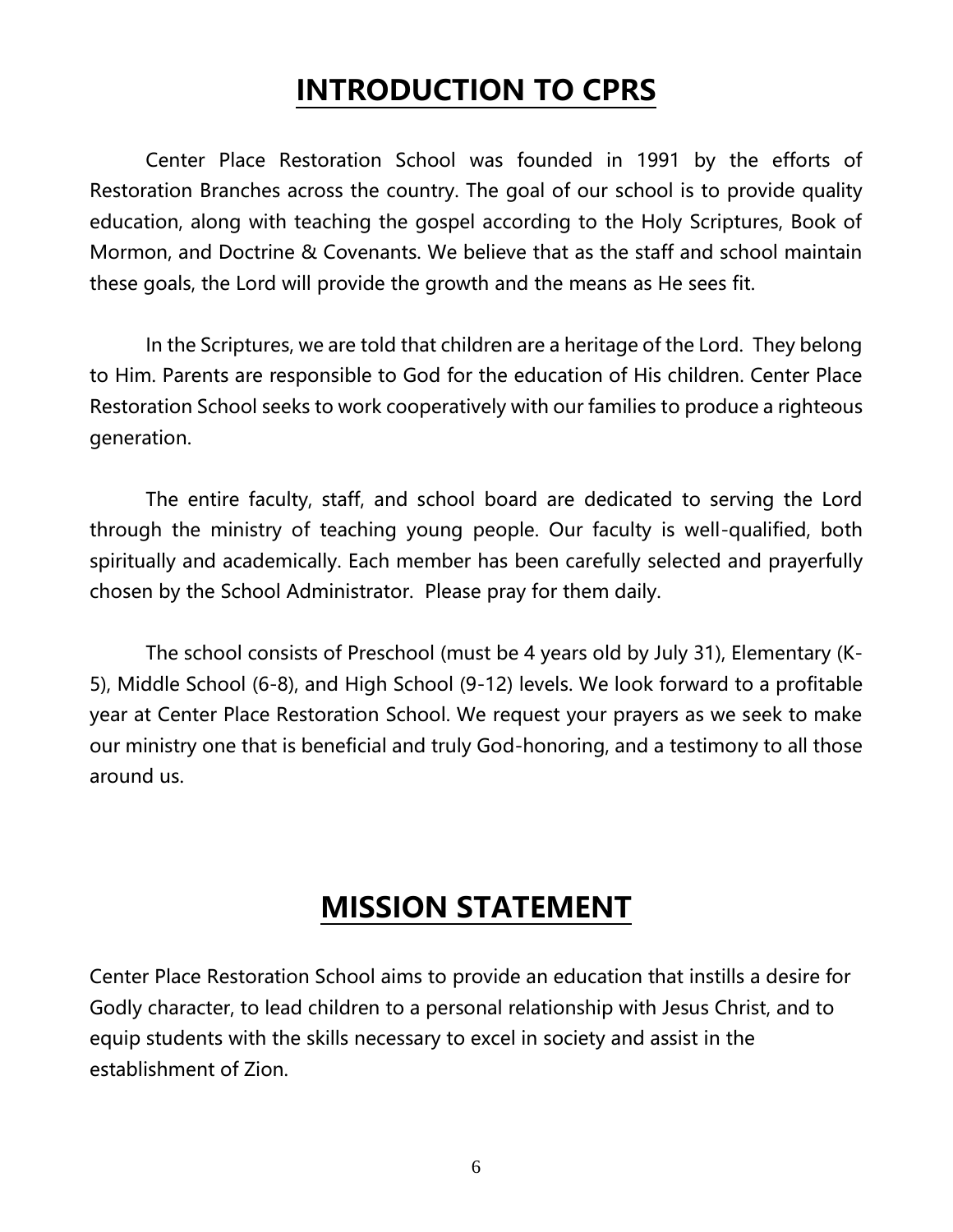### **OUR PURPOSE**

We consider children to be a gift and blessing from God and the future of Christ's church. We desire to partner with parents to offer our children a quality education that will prepare them for the challenges and opportunities in their future. Because we value a healthy and effective educational atmosphere, we seek to do the following:

- \* Provide an education that will instill a desire for Godly character and equip students with skills necessary to excel in society
- \* Provide for children a safe and nurturing environment where they can develop positive relationships with their peers
- \* Teach children about God's love for them, our need for redemption, and the wonderful promise of hope in Christ's gospel
- \* Lead children to a personal relationship with Jesus Christ, daily reliance on the Holy Spirit through prayer, and a love of God's word
- \* Teach effective witnessing skills built on commonalities and a love for all people
- \* Instill a servant's heart by encouraging students to participate in service opportunities in the school, church, and community at large

Center Place Restoration School seeks to provide the best education possible by addressing the needs of the whole child. We seek to help each student understand that God loves him; that God has a plan for his life; and that each person is accountable to God to achieve his highest potential.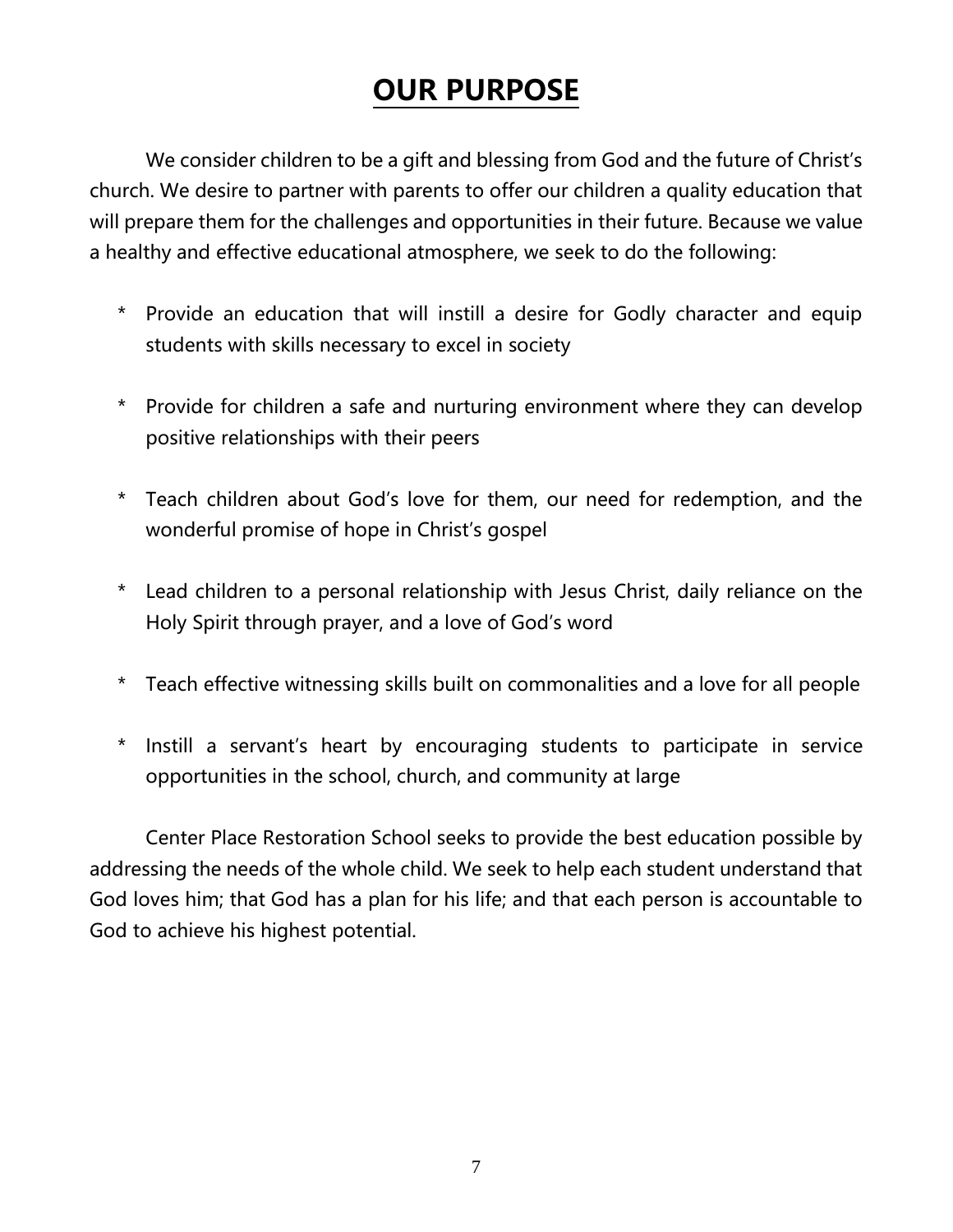### **EPITOME OF FAITH**

We believe in God the Eternal Father, and in His Son Jesus Christ, and in the Holy Ghost.

We believe that men will be punished for their own sins, and not for Adam's transgression.

We believe that through the atonement of Christ, all mankind may be saved by obedience to the laws and ordinances of the gospel.

We believe that these ordinances are:  $1^{st}$  - Faith in the Lord Jesus Christ;  $2^{nd}$  - Repentance;  $3<sup>rd</sup>$  - Baptism by immersion for the remission of sins;  $4<sup>th</sup>$  - Laying on of hands for the gift of the Holy Ghost.

We believe that a man must be called of God by "prophecy, and by laying on of hands" by those who are in authority to preach the gospel and administer in the ordinances thereof.

We believe in the same organization that existed in the primitive church; viz.: apostles, prophets, pastors, teachers, evangelists, etc.

We believe in the gift of tongues, prophecy, revelation, visions, healing, interpretation of tongues, etc.

We believe the Bible to be the word of God as far as it is translated correctly; we also believe the Book of Mormon to be the word of God.

We believe all that God has revealed, all that He does now reveal, and we believe that He will yet reveal many great and important things pertaining to the kingdom of God.

We believe in the literal gathering of Israel and in the restoration of the Ten Tribes that Zion will be built upon this continent — that Christ will reign personally upon the earth, and that the earth will be renewed and receive its paradisaic glory.

We claim the privilege of worshiping Almighty God according to the dictates of our conscience and allow all men the same privilege, let them worship how, where, or what they may.

We believe in being subject to kings, presidents, rulers, and magistrates — in obeying, honoring, and sustaining the law.

We believe in being honest, true, chaste, benevolent, virtuous, and in doing good to all men; indeed, we may say that we follow the admonition of Paul, "we believe all things, we hope all things," we have endured many things, and hope to be able to endure all things. If there is anything virtuous, lovely, or of good report or praiseworthy, we seek after these things.

Respectfully, etc., Joseph Smith (Church History, Vol. 2, pp. 569, 570 / Times and Seasons, Vol. 3, pp. 709, 710)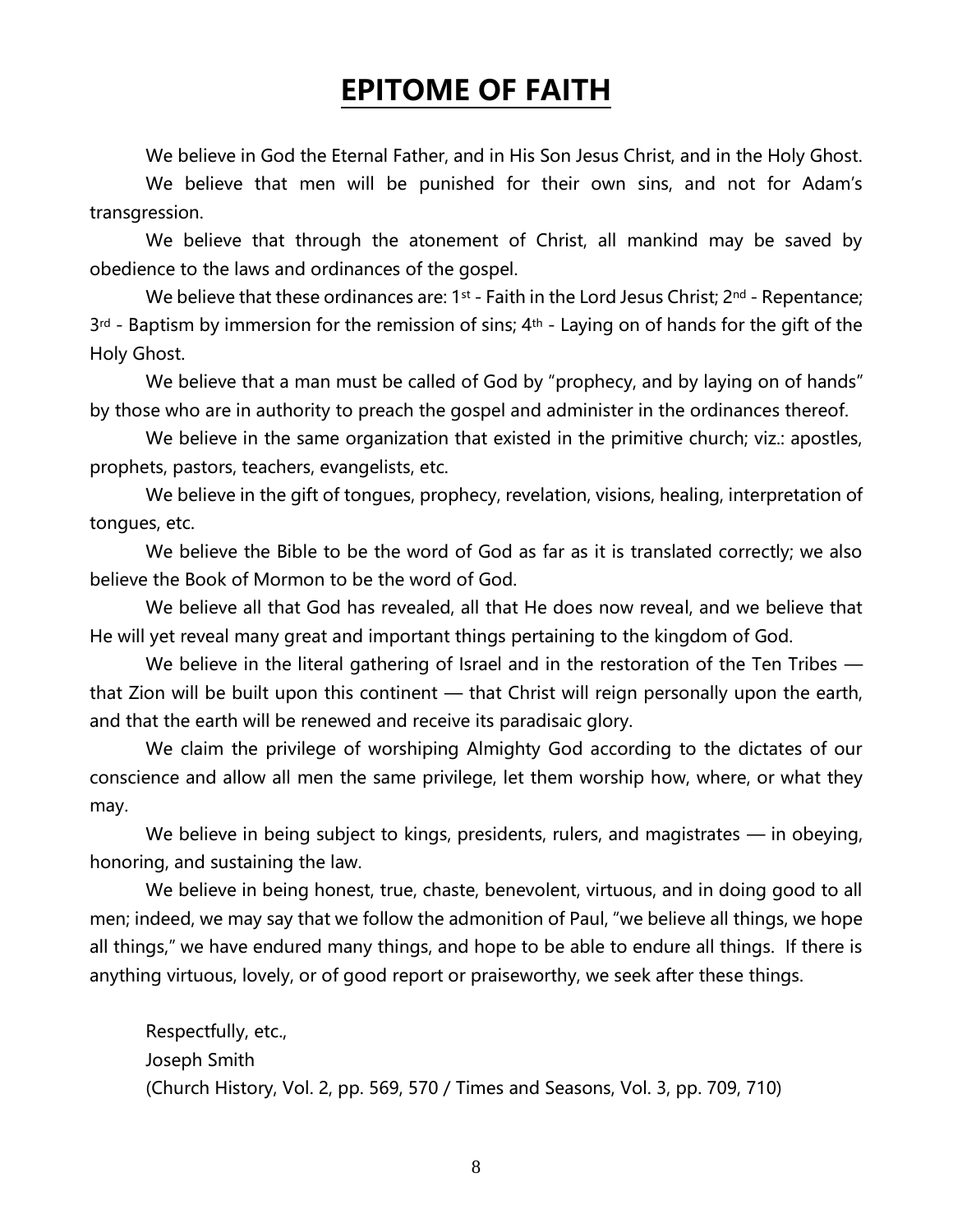### **PARENTS' COVENANT**

- \* I will pray for the faculty, staff, and administration of CPRS.
- \* In our home, we will praise our children and encourage them to grow in character as we give credit to God for His blessings in their lives.
- \* I will take an active interest in CPRS and consider it my obligation to share positive input with teachers and the administration. When concerns arise, it is the duty of parents, teachers, and administration to frankly, yet humbly, communicate those concerns directly to the parties involved for the welfare of the children (i.e., Parental Appeal Process).
- \* I will meet all of my financial obligations to the school as prescribed by Board policy. If possible, I will serve as a volunteer and contribute financially beyond my obligations as God directs me in the use of my stewardship.
- \* As a parent, I will support and comply with the rules and guidelines given in the Parent/Student Handbook.
- \* When visiting the school, I will dress appropriately for the situation, will follow all handbook rules, posted rules and regulations, and will conduct myself in a kind and Christ-like manner.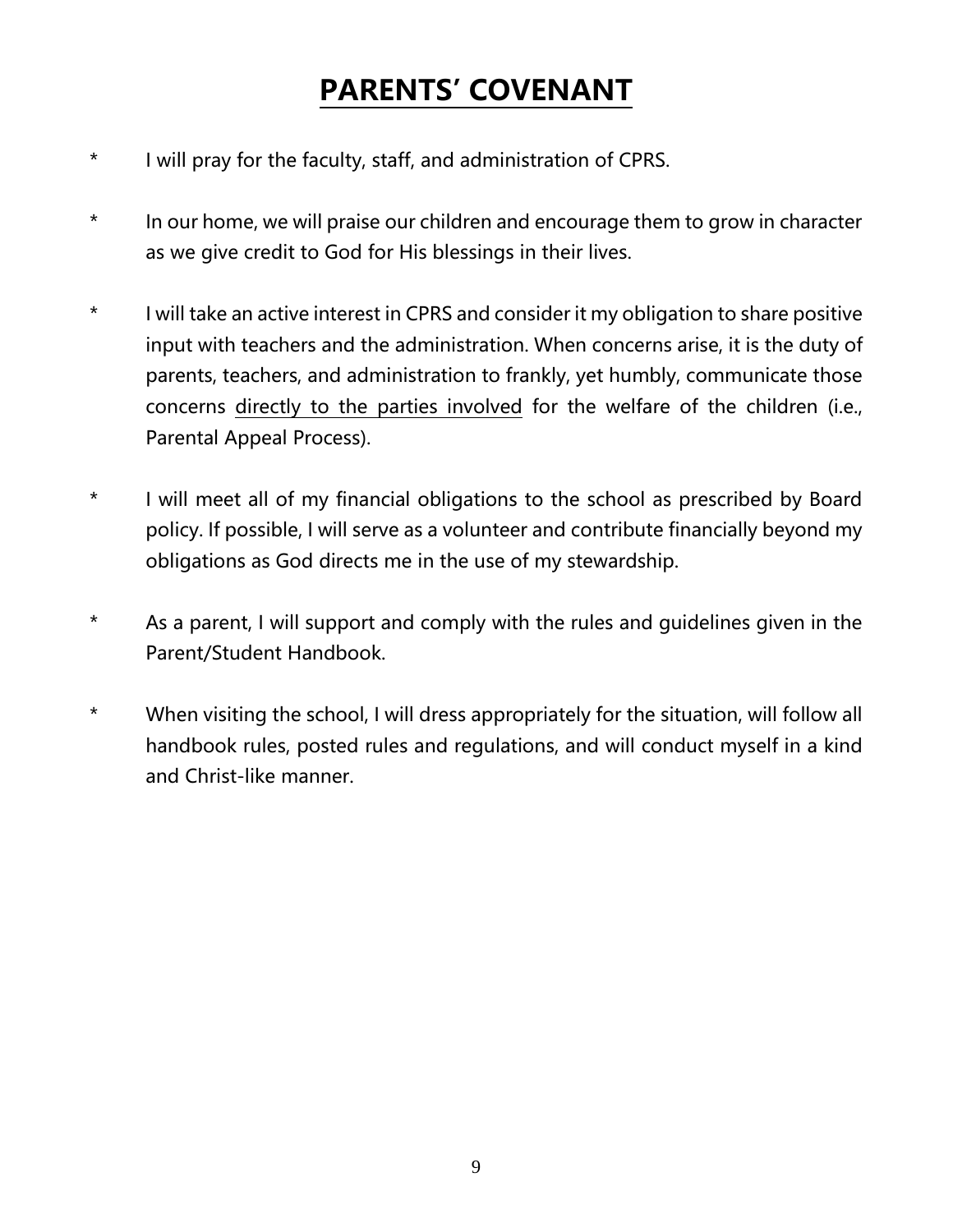### **TEACHERS' COVENANT**

- \* I will pray for CPRS students and their families.
- \* In the classroom, I will praise students and encourage them to grow in Godly character as I give credit to God for His blessings in their lives.
- \* I will convey to children a message of love, redemption, and hope through Jesus Christ.
- \* I will help children understand their need for Christ and the need to commit their lives more fully to Him as the Holy Spirit touches their lives in the classroom.
- \* I will teach students to understand that God continues to reveal His will to man and that He answers prayer.
- \* I will teach students to love God's word and that it has a meaningful and practical application to their daily lives.
- \* I will encourage students to view their school experience as preparation for service to others and as an opportunity to develop a more effective witness of Him.
- \* When concerns arise for individual students, I will frankly, yet humbly, communicate those concerns directly to parents and administration when appropriate. It is inappropriate for me to convey a negative image of CPRS or students to others through distortion or an incomplete account of events.
- \* I understand the importance of the rules given in this Parent/Student Handbook and the Faculty Handbook and will comply with the guidelines they contain.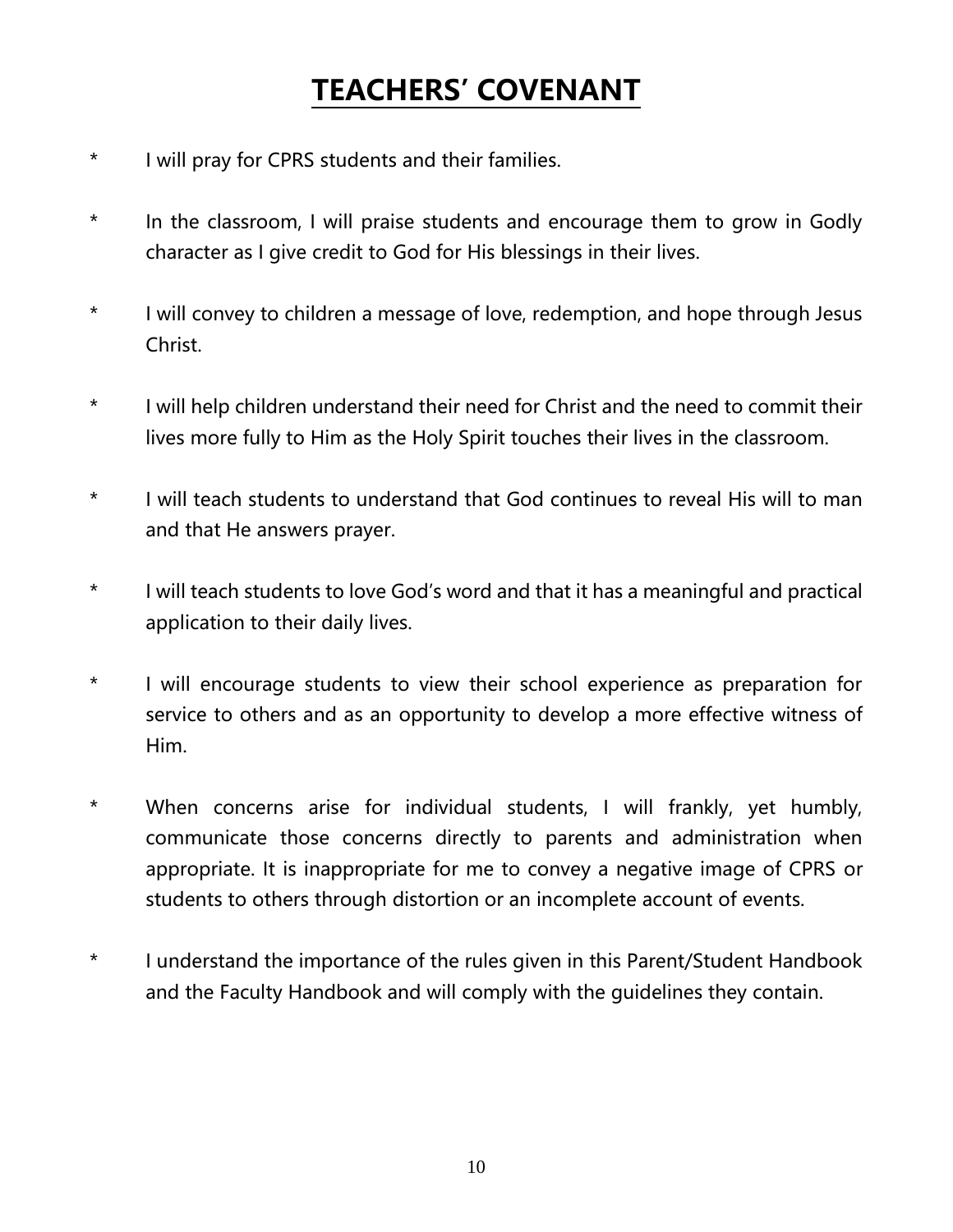### **STUDENTS' COVENANT**

- \* I have read the CPRS Parent/Student Handbook and will obey and comply with all rules and regulations.
- \* I will show proper respect to administration, faculty, support staff, fellow students, and others. If there are difficulties or disagreements, I will follow scriptural counsel for resolving problems and will follow the directions listed in the Parent/Student Handbook.
- \* I will strive to keep my conduct above reproach by living, as best I can, the example set by Jesus.
- \* I will respect the property of others and the entire CPRS facility to help keep it clean and presentable.
- \* I realize that attending CPRS is a privilege, not a right, and that privilege may be withdrawn if I do not fulfill this Student's Covenant.
- \* My attitude, conduct, and speech will be in harmony with school guidelines.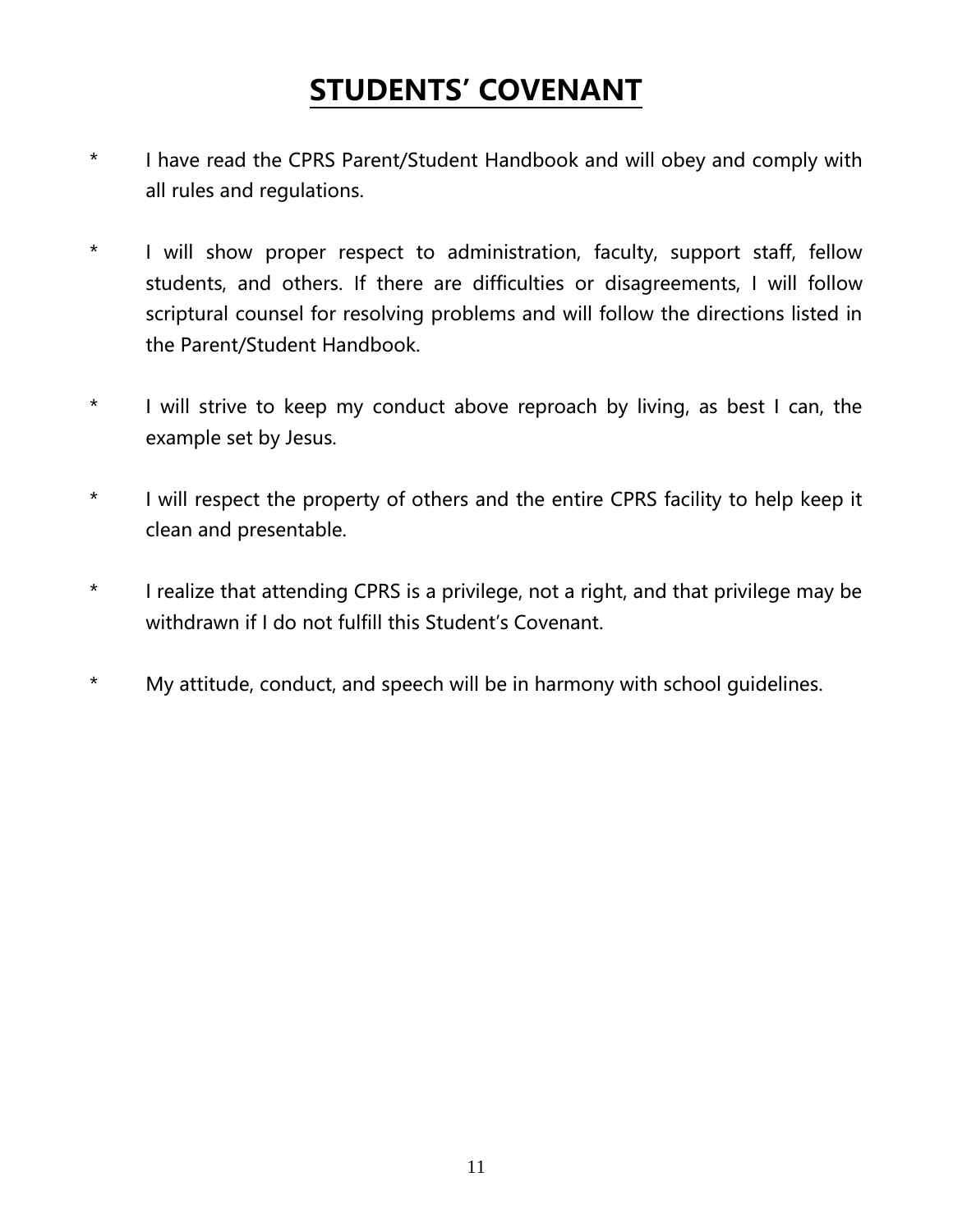### **CODE OF COVENANT RESULTS**

We hope the results of these covenants are:

- \* A people who are concerned about their personal relationship with our Heavenly Father and daily walk with Him
- \* A people who are concerned about the spiritual welfare and development of others
- \* A people whose daily actions and speech reflect a Zionic life
- \* A people who understand and accept the consequences of their behavior
- \* A people whose personal standards and ideals reflect Zionic goals

Since attending CPRS is a privilege, parents, and students who choose not to support the standards, goals, and objectives of CPRS will need to consider an alternative educational program.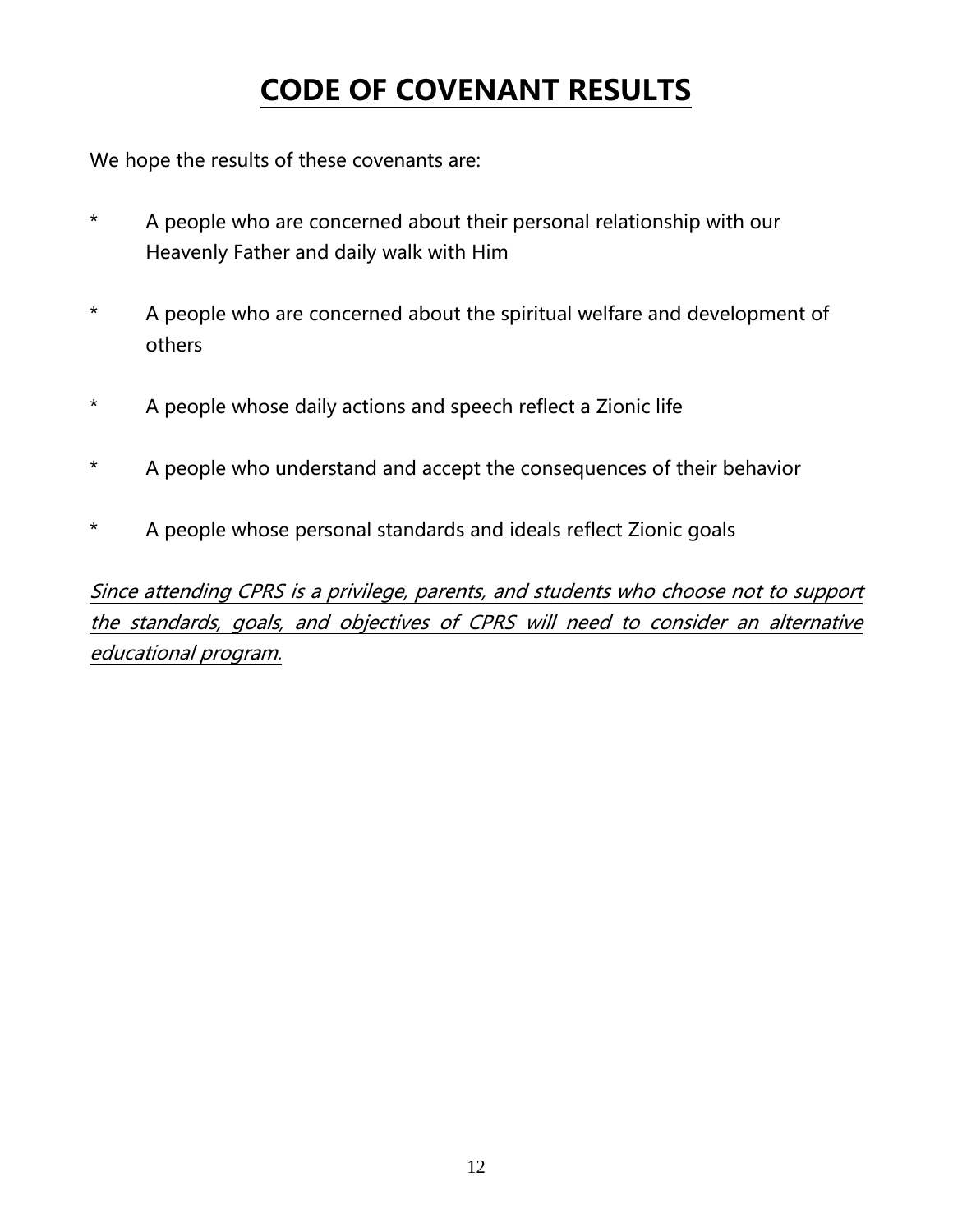### "March Onward Zion's Youth"

CPRS School Hymn

Today we come before the throne in humble reverence bowed to dedicate this Holy place, that it will be endowed not only as a testimony of Thy wondrous power, but for the sake of Zion's youth in this, the final hour.

#### Chorus:

For the summons has been sounded – can you hear the battle cry? God is raising up His army and the victory draweth nigh. Rise up and take a stand today for righteousness and truth. Lift high the flag of freedom now. March onward, Zion's youth!

The Spirit dwells within each room and through each sacred hall, for more than simply mortar, stone, and wood – each hallowed wall has been erected, built, and placed for this appointed time when Zion's youth would heed the call and enter courts sublime.

#### (Chorus)

For the tender lives that come here now, we pray the shield of faith. Daily may they walk with God and see Him face to face. And for the teachers that will teach them now, grant wisdom, truth, and light. May they speak with the tongues of angels as they teach with power and might.

(Words and lyrics to this song were inspired by the Lord.)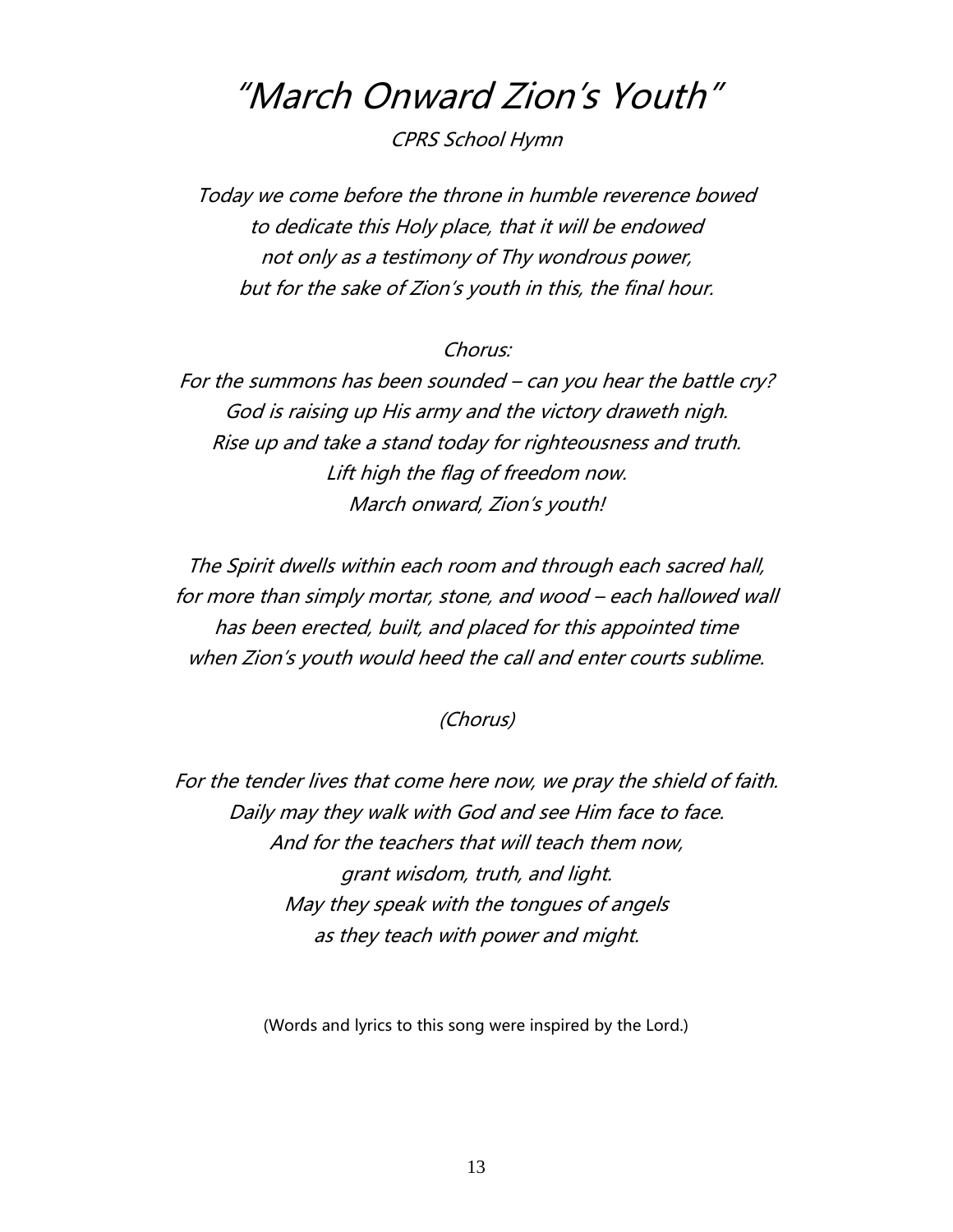

### **CENTER PLACE RESTORATION SCHOOL**

# **SPIRIT SONG**

We are from Center Place Restoration School, Our daily walk of faith: "The Golden Rule." We have respect for everyone we see. We are the GOLDEN EAGLES, so we follow faithfully The laws of God and Christ, His Son. We want our hearts and minds to be as one. Dear Father, help us as we work and play, Day by day, to find Your way! HEY!!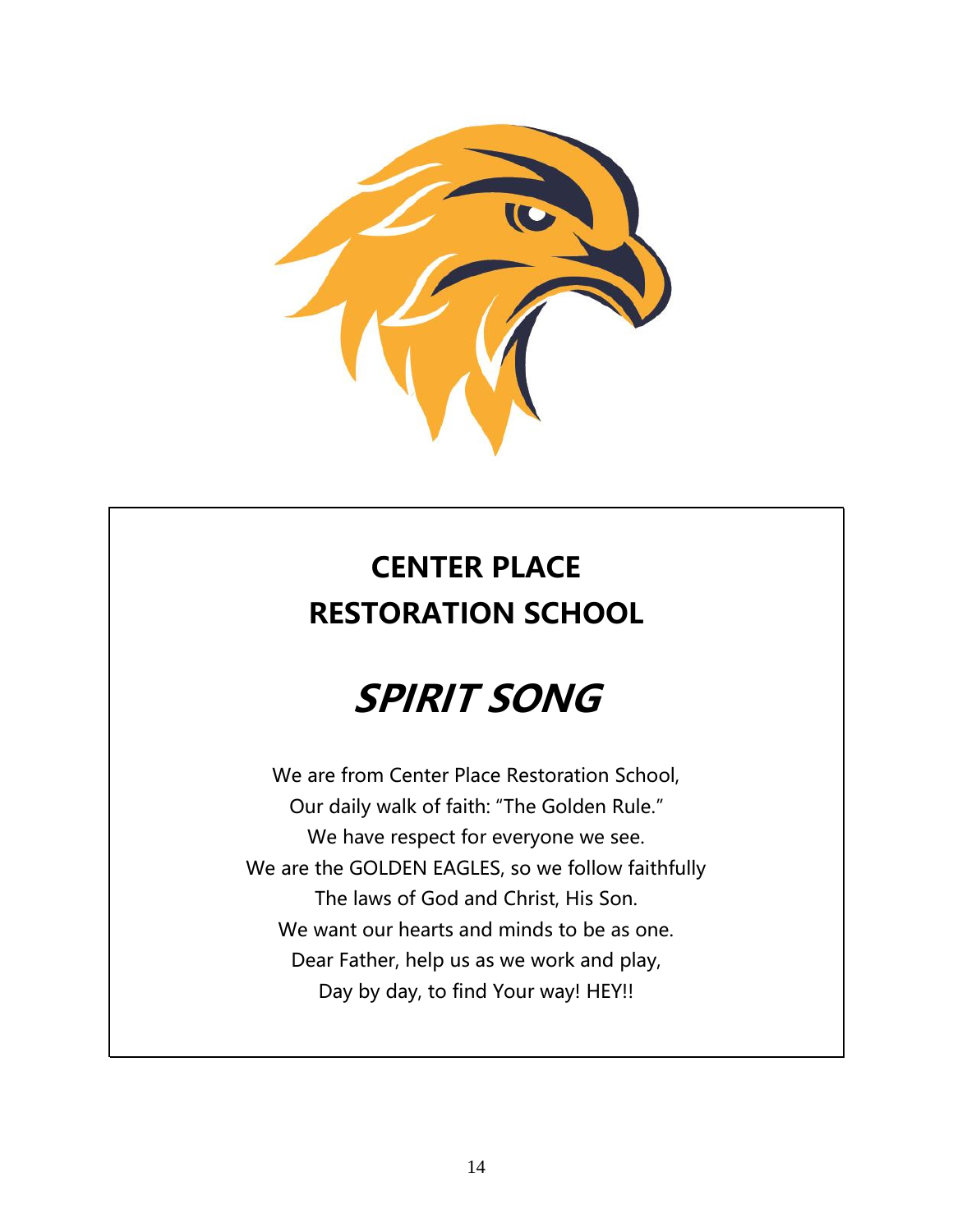# **GENERAL PROCEDURES**

- <span id="page-14-0"></span>
- **\* Attendance Procedures \* Music**
- **\* Audio Visual & Literature \* Off Campus Activities**
- 
- 
- **\* Commercialism \* Parties**
- 
- 
- **\* Emergency Procedures \* Recess**
- **\* Extracurricular Activities \* School Office**
- 
- **\* Health Care \* Tuition**
- **\* Lockers \* Visitors**
- 
- **\* Lunch**
- **\* Admission \* Motor Vehicles**
	-
	-
- **\* Balloons, Flowers, & Gifts \* Parent/Teacher Conferences**
- **\* Board Meetings \* Parental Appeal Process**
	-
- **\* Computer Usage \* Physical Relationships/Activity**
- **\* Electronic Devices \* Pick Up Arrangements**
	-
	-
- **\* Fundraising \* Solicitations**
	-
	-
- **\* Lost & Found Items \* Weather-Related School Closing**

**[BACK TO TABLE OF CONTENTS](#page-0-0)**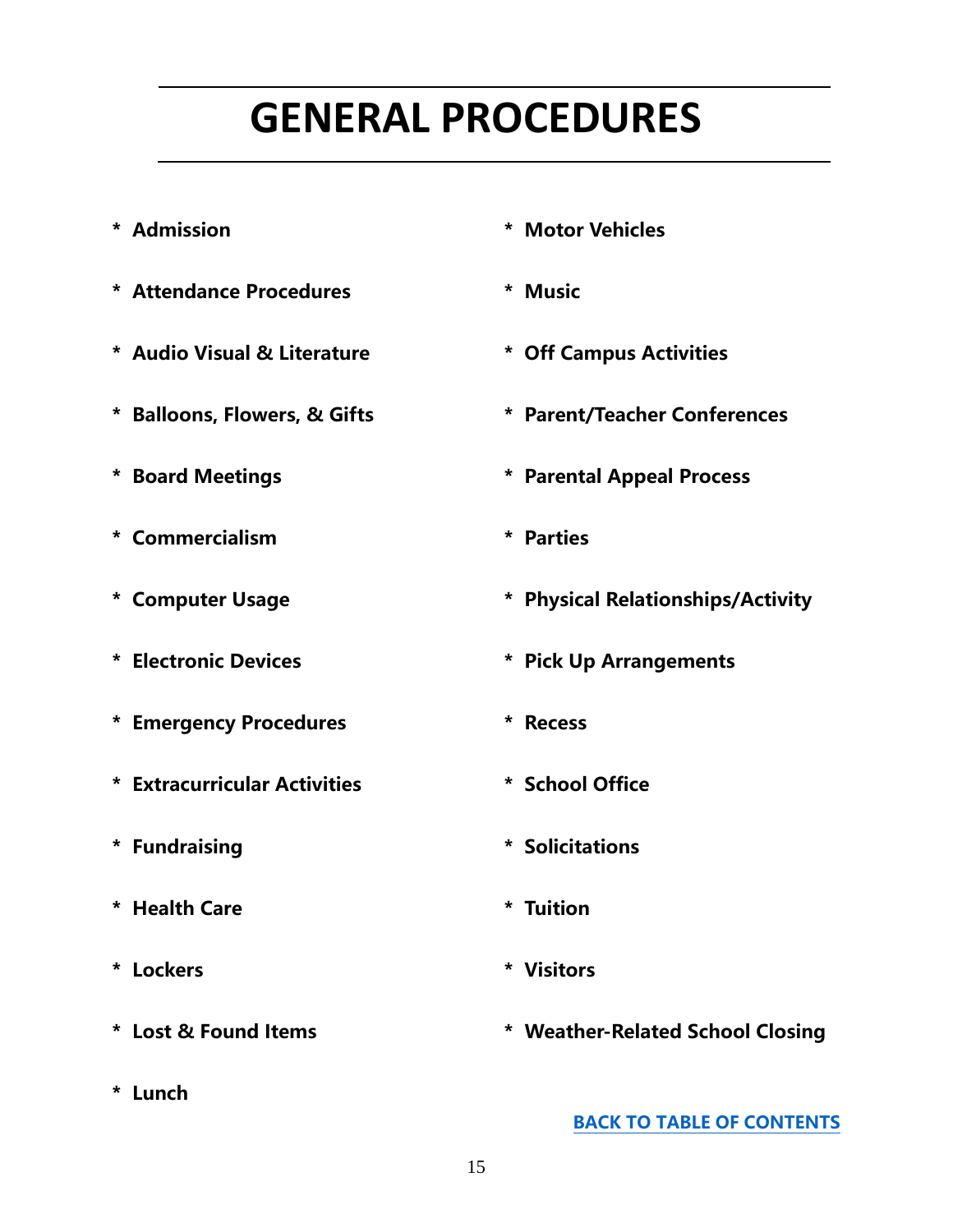### **ADMISSION**

#### **ADMISSION REQUIREMENTS**

Students are accepted at Center Place Restoration School based on an interview with each family and the administration. All prospective students must be present during the interview.

Final acceptance is based on the interview, previous records, testing results, administrative approval, and financial approval. Students who have been expelled from any school must wait a minimum of one semester after expulsion before CPRS will consider enrollment. The family will be notified as to the acceptance of the student. The parents and students must agree to uphold the programs of the school and show support for school policies.

(Notice of Nondiscriminatory Policy: Center Place Restoration School admits students of any race, color, nationality, and ethnic origin to all the rights, privileges, programs, and activities generally accorded or made available to students at the school. It does not discriminate based on race, color, nationality, and ethnic origin in the administration of its educational policies, admission policies, scholarship and loan programs, and athletic and other school-administered programs.)

#### **AGE REQUIREMENTS**

To enter preschool, a student must be 4 years old on or before July 31 of the school year. To enter kindergarten, a student must be 5 years old on or before July 31 of the school year. To enter 1<sup>st</sup> grade, a student must be 6 years old on or before July 31 of the school year.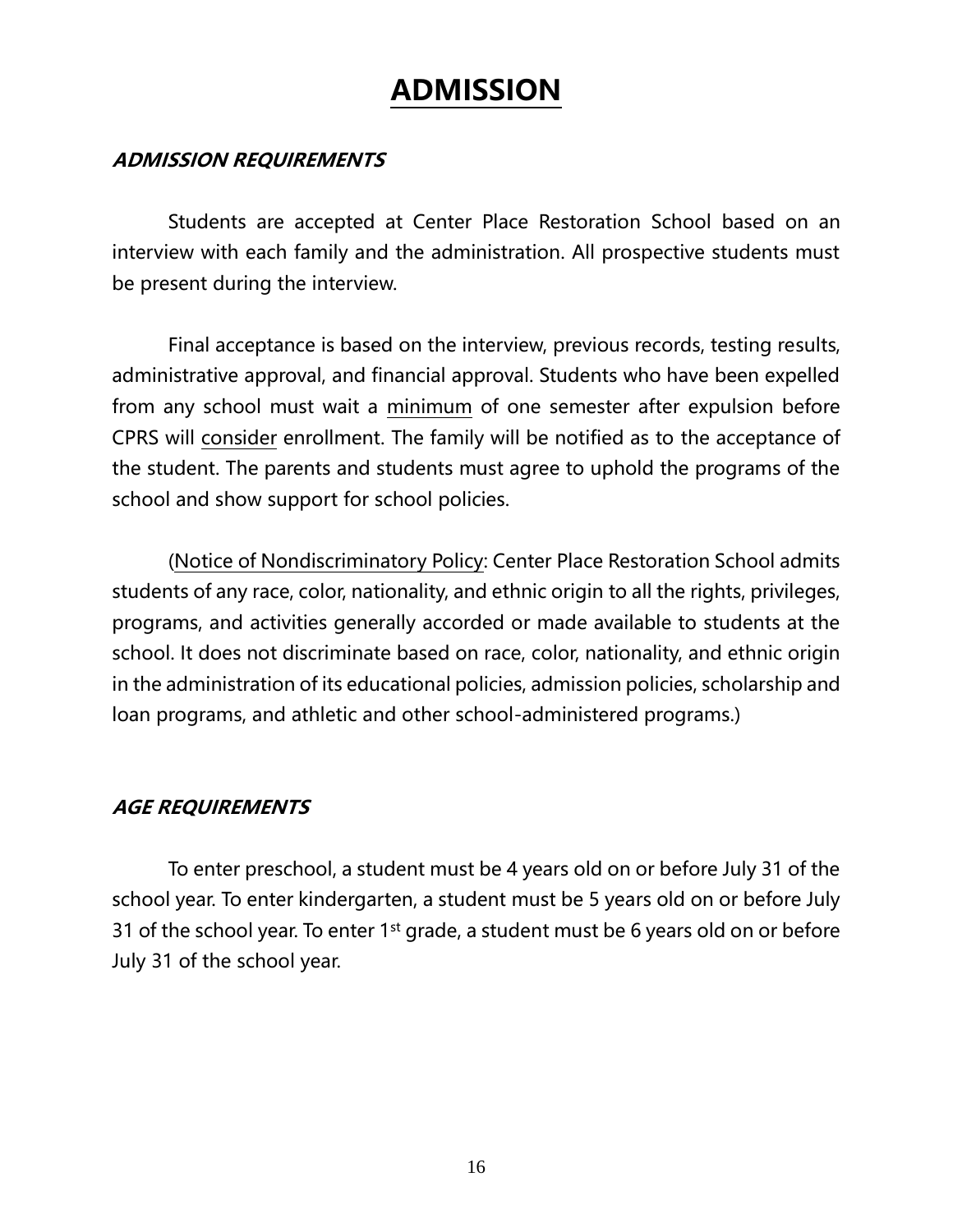#### **RE-ENROLLMENT**

A two-week enrollment period will be announced each year, for current CPRS students to re-enroll for the following year. Following this two-week period, enrollment will be opened to the general public. Only families with all accounts paid will be allowed to re-enroll. If any student has 25 or more demerits, 10 or more tardies or absences for the year, and/or a GPA below 2.0, admission will be determined by the School Administrator.

### **ATTENDANCE PROCEDURES**

School begins at 8:25 AM. Students may enter the building at 7:30 AM and go to the cafeteria. They will be released to their classrooms at 8:10 AM. They will be counted tardy if not in class by 8:25 AM. The school day ends at 3:15 PM. All students are to collect the items they are taking home and are to exit the building at 3:15 PM. Tutoring is available for secondary students after school until 4:00 PM.

Students in grades 1 through 5 are to exit through the east door and proceed to the east parking lot waiting area. Students in grades 6 through 12 are to exit through the north door (by the office) and proceed to the east parking lot waiting area. The only exceptions are student drivers and their passengers, who are to exit through the west door near the gym. Students are not to re-enter the building unless approved by the school staff on duty. Students must be picked up by 3:30 PM. If there is an emergency that affects the pick-up of your child, call the school office to make arrangements. If participating in after-school tutoring, students are to go from classroom to locker, to tutoring room and are to be picked up by 4:00 PM.

Students involved in an extracurricular activity are to report to that activity immediately and are to remain with the sponsor of that activity until dismissed. They are not to go to other areas of the building when dismissed; rather, they are to exit the building immediately or wait with their sponsor until they are picked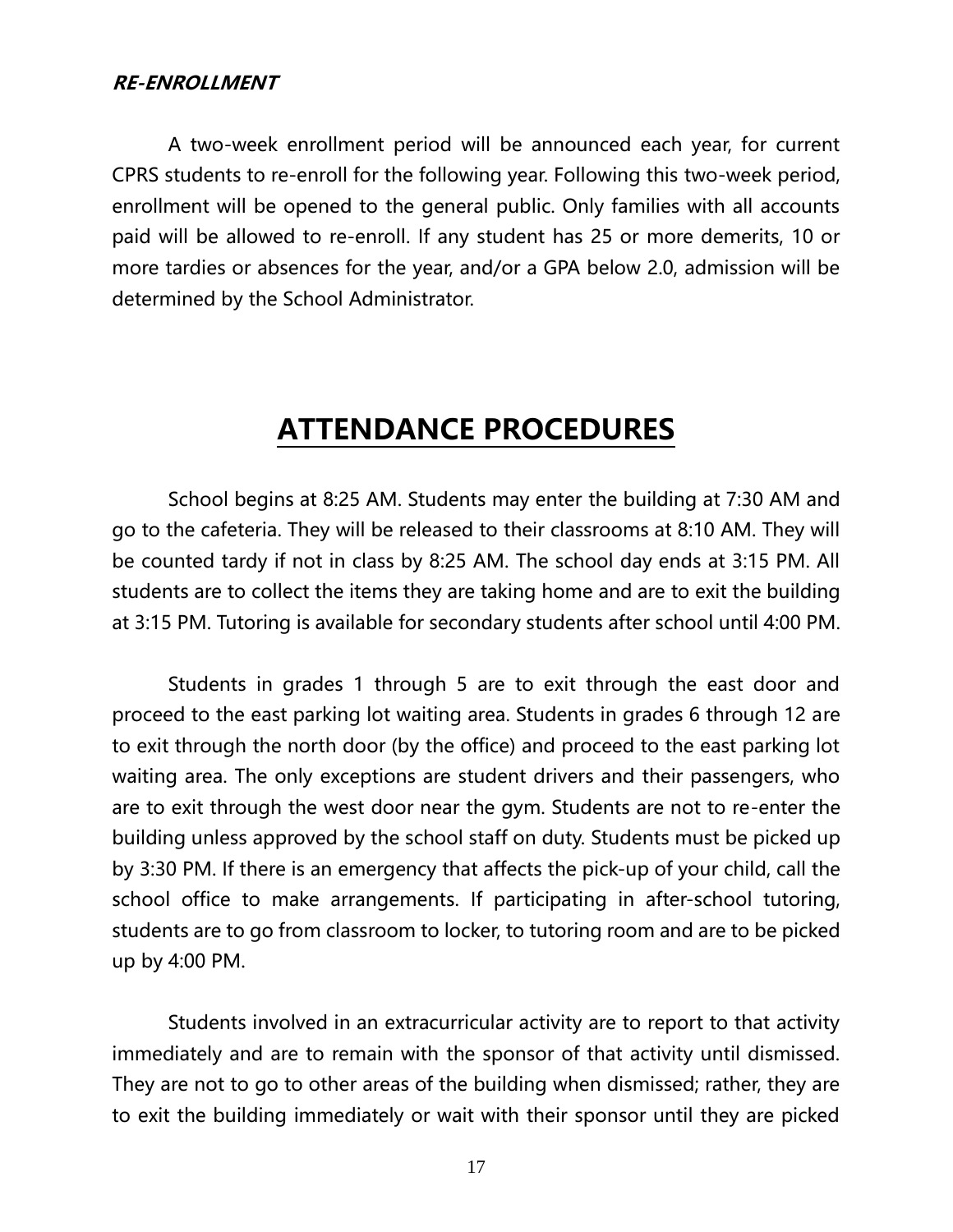up. Late pick-up is a privilege; students who do not comply with the rules may lose that privilege as determined by the School Administrator.

#### **ABSENCES**

Many off-campus scholarships and programs (MPI, Summit Tech, Herndon, A+ Program, Fort Osage Career Center, etc.) require a minimum attendance percentage for a student to be eligible and accepted. All absences are counted against the absence percentage. Attendance is a strong character-building quality that we want to strive to develop at Center Place Restoration School. A student must be regular in attendance to gain the most from school. A student may not participate in school activities on a day when he or she is not in attendance unless in compliance with the extracurricular rules for that activity, or unless administrative approval is given. The parent must have contact with the school office (telephone, note, or email) on the date of the absence(s).

The following absence policy is for the secondary grades:

Teacher Responsibilities:

- Should maintain attendance records for their class and notify the office when a student reaches 5/7/9/10 absences.
- Communicate with students/parents if homework involved pickup of items/books, etc.

Office Responsibilities:

- Create a weekly absence report on all students with 5 or more absences per semester.
- Notify Study Skills for student monitoring.
- Issue letter and email to parents when 5/7/9/10 absences are reached. Notification will remind parents if 10 absences are reached and that high school students will not receive credit for their class in which 10 absences are recorded.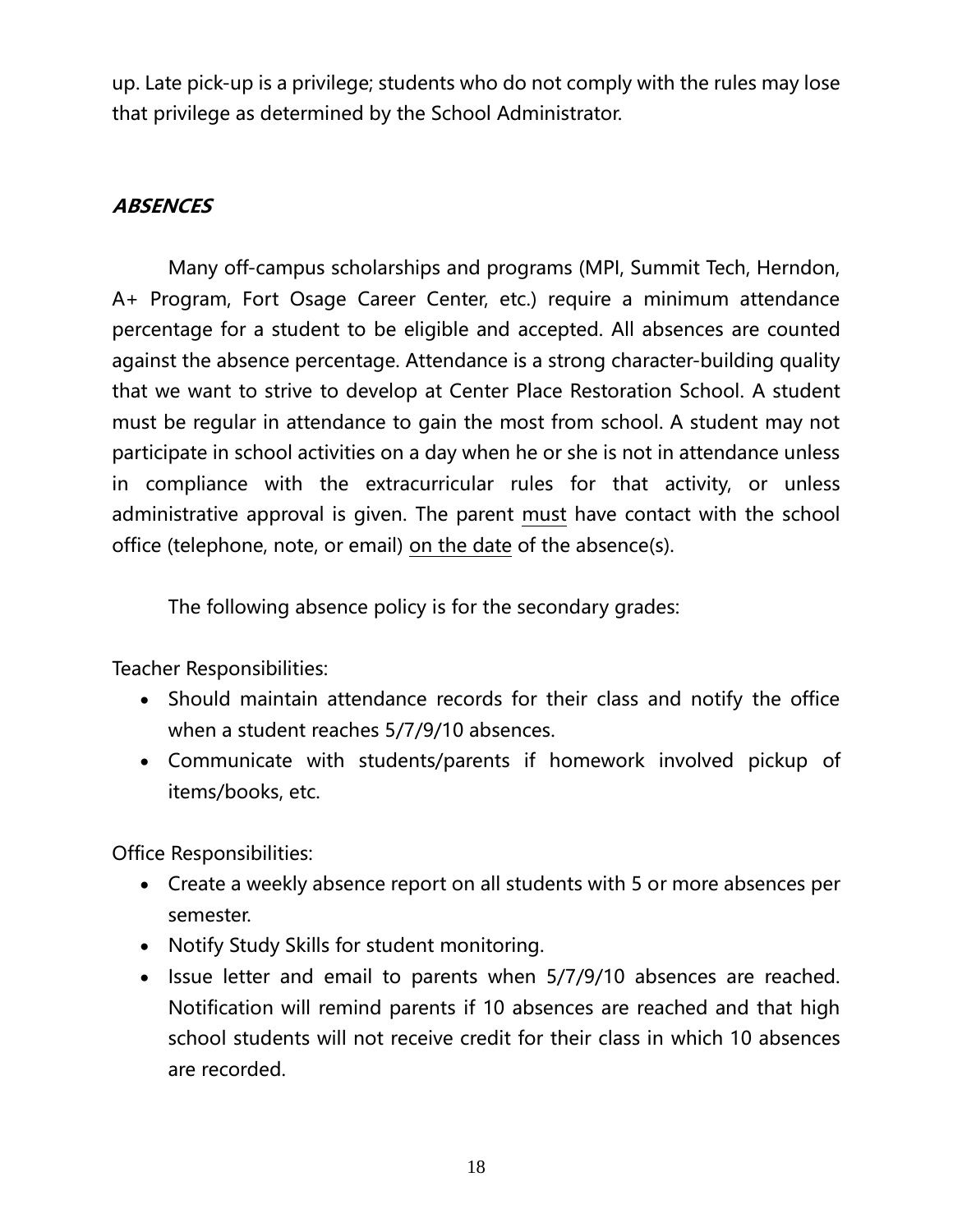Study Skills Responsibilities:

• Place designated students on a list to monitor. Maintain contact with students, parents, administration, and teachers regarding homework and attendance.

**If a student accumulates 10 absences, they will not receive credit for that class. Parents must appeal to the Absence Committee (made up of 2 teachers, an administrator, and a school board policy committee member) with documentation supporting their appeal.**

#### **COLLEGE VISITS**

Seniors shall be allowed two college visit days without being counted absent. The senior must submit, to CPRS, written confirmation of college visit attendance from the corresponding college.

#### **CHECKOUTS**

No student is allowed to leave school early without permission from the School Administrator. If your child needs to leave school early, please send a note with your child (or contact the office) stating the reason and time of checkout. A custodial parent must give permission each time a student needs to be checked out early. Students will not be waiting in the office for the parent to arrive; they will be called down from class when the parent arrives in the building to pick them up. Any early checkout must sign out through the office before leaving the building. Parents are requested to keep the number of early checkouts to a minimum.

#### **EXTENDED ABSENCE**

If a student will be absent from school for personal reasons, the parent should send a signed and dated note to the School Administrator at least one week in advance.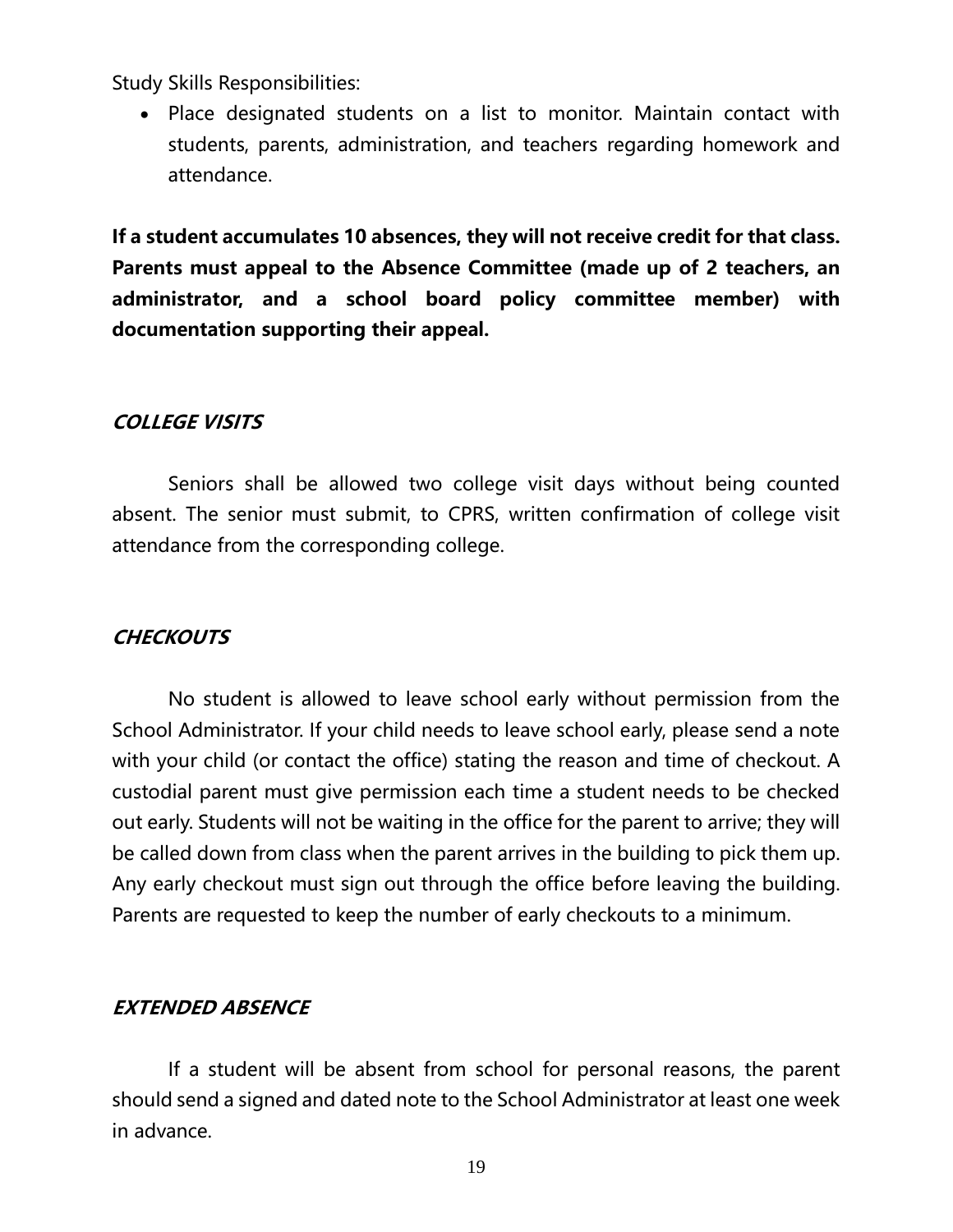The teacher, in consultation with the administration, will determine the method and timing for homework makeup. Failure to turn in homework at the designated time will result in no credit given**.**

#### **MAKEUP WORK**

All work that was assigned before the date(s) of absence will be due on the first day a student returns to school unless it can be completed online.

Remember, it is the student's responsibility to talk with the teacher regarding making up work from absences. Each teacher has the option to make slight changes to the CPRS homework policy with administrator approval. In the elementary grades, we ask parents to work with the teachers.

Parents and students are expected to check the CPRS school information system, Gradelink, for information and details concerning homework assignments and due dates. Failure to turn in the homework at the designated time will result in no credit given.

Refer to the CPRS Homework Policy on page 55 of the Parent/Student Handbook.

#### **TARDINESS**

Although there are occasions when students cannot avoid being late, good planning should allow most students to arrive on time throughout the school year. Students may go to their classes at 8:10 AM and are to be seated in class by 8:25 AM. Anyone who is not in class at the appointed time is recorded as tardy, so it is important to note that if a student has an emergency reason for leaving class before 8:25 AM, he or she should report to the teacher before leaving the room. Students need to arrive on time; coming into the classroom late results in missing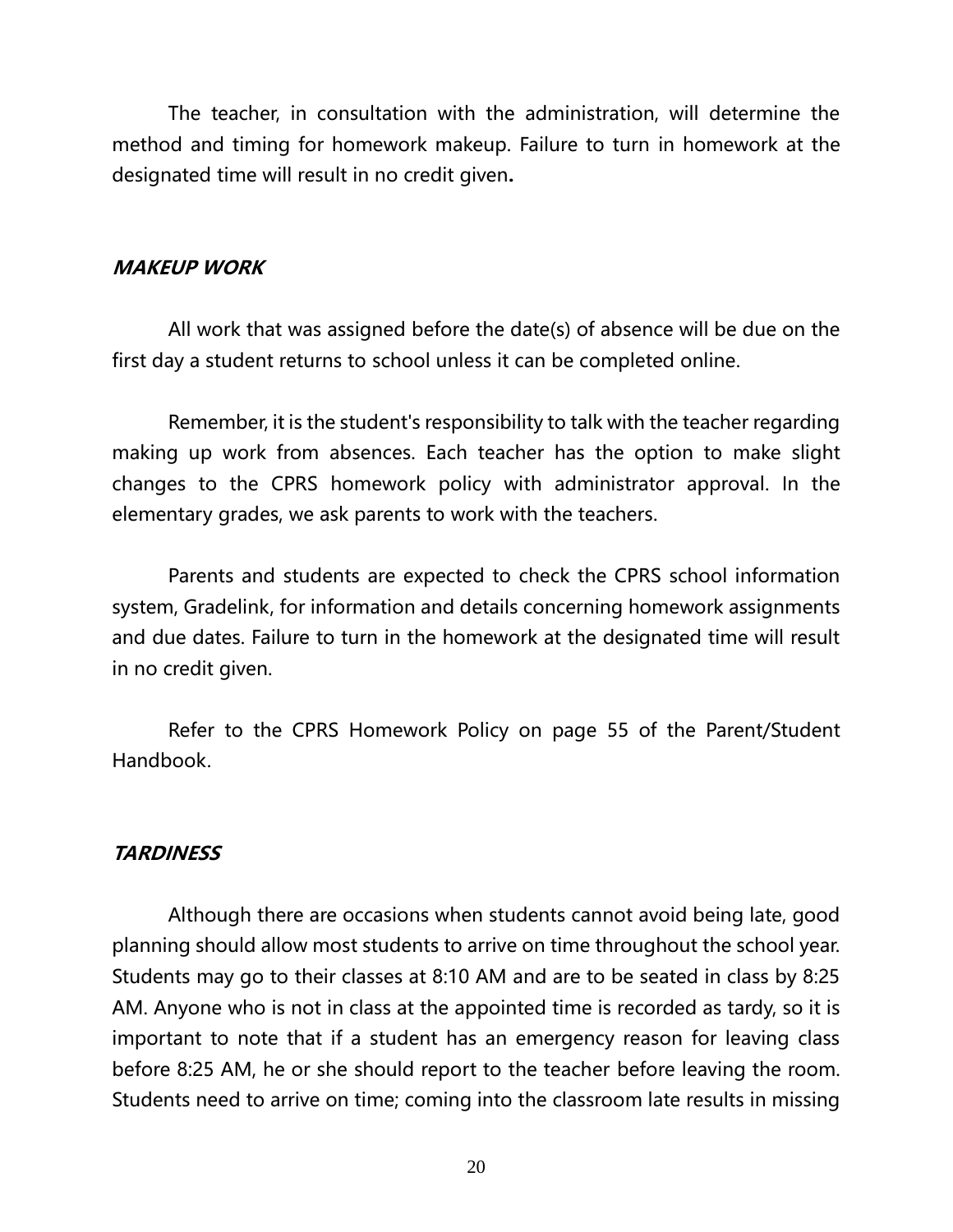announcements or instructions. Late arrivals can also cause disruptions among other students.

If a student is tardy due to a medical appointment and brings in a note from the doctor when he/she checks in, the tardy will not be counted toward demerits. Accumulation of more than five tardies in a semester will result in administrative action, including demerits, suspension, or expulsion.

#### **WITHDRAWAL**

We ask that when considering withdrawal from school, the parent contact the School Administrator before a final decision is reached. All books and schoolissued materials will need to be returned before a student is considered officially withdrawn. Business arrangements for the withdrawal of students must be made in the financial office by the parent.

#### **WORK-STUDY PROGRAM**

Seniors who qualify may participate in the work-study program. Information is available in the Counselor's office. Students must meet *all* criteria to participate.

### **AUDIO / VISUAL MATERIALS & LITERATURE**

Audio/Visual materials and literature must reflect the standards and expectations of CPRS and must contain nothing that would be in contradiction to those standards. Materials must be 100% free of unacceptable language, vulgarity, violence, and bloodshed (within reason). Any exceptions must be approved by the School Administrator, and parents will be notified. Videos should have an MPAA rating of "G" (General Audiences). Videos with an MPAA rating of "PG" (Parental Guidance Suggested) will be allowed in cases where they adhere to the content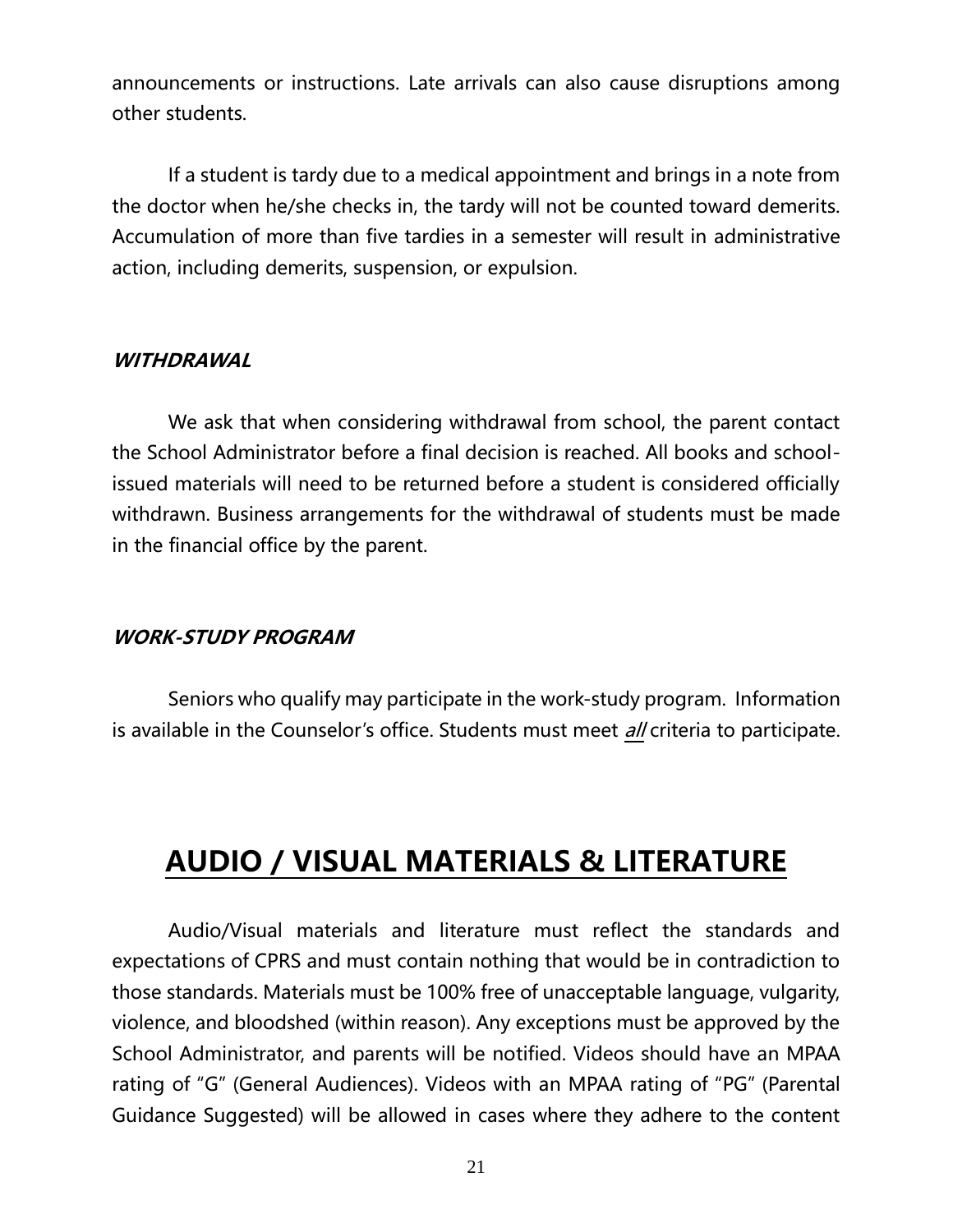requirements as previously stated. In all cases, videos must be previewed in advance and carefully screened by a faculty member or school employee.

### **BALLOONS, FLOWERS, & GIFTS**

We have several ways of recognizing students on special occasions; therefore, balloons, flowers, and gifts are not to be sent to school. Items received for students will be kept in the office until the end of the day.

### **BOARD MEETINGS**

All individuals are welcome to attend the regularly scheduled CPRS Board meetings. These meetings are held on the second Monday of each month at 7:00 PM in the library or conference room.

If a Board meeting is rescheduled, notice will be given via email to our families. Visitors may wish to call first to ensure that the meeting is being held as scheduled.

Individuals are free to express concerns or questions during the Public Inquiry and Comment portion of the meetings. The amount of time given to the individual to address the Board will be limited. Anyone wishing to participate must submit the request, outlining the nature of the issue, to the school office at least one week before the meeting. In case of an emergency, the individual should contact the Board President as early as possible before the meeting. Some items may be placed on the agenda, as deemed necessary by the Board President. The Board's discussion of the issue will be deferred until later in the meeting, or until a subsequent meeting.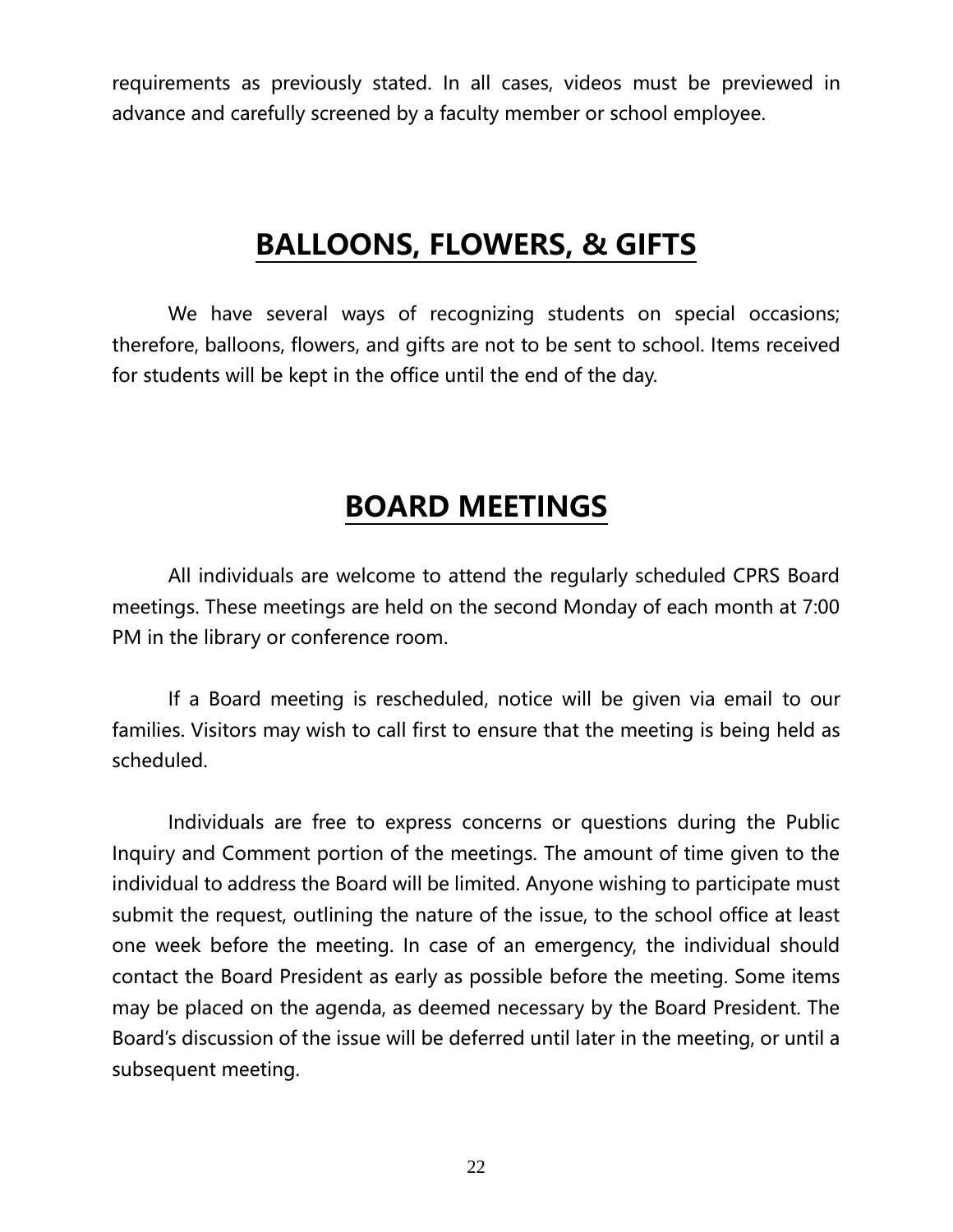Everyone is encouraged to follow the line of the Parental Appeal Process as outlined in this handbook before bringing a grievance to a Board meeting.

### **COMMERCIALISM**

Commercial characters featured on personal items (backpacks, lunch boxes, school supplies, etc.) must be of a positive nature associated with Christian living. If you have questions, please check with the School Administrator before purchasing an item.

### **COMPUTER USAGE**

There are strict rules regarding the use of school computers. Rules are posted in the computer labs and library. Any student who wishes to print from a flash drive, or any mobile device, must have the computer instructor check for viruses and approve the use. Failure to have the flash drive cleared in advance may result in demerits for disregarding instruction. If a virus is introduced, demerits may be issued for vandalism.

Students must adhere to the Chromebook rules as posted in the classroom and contained in the Chromebook student contract. Chromebooks will be used in the assigned classrooms and are NOT to be removed from the assigned classrooms or the building.

### **ELECTRONIC DEVICES**

The possession and use of electronic devices at school is a privilege, not a right. Use of electronic devices should be used responsibly and should not disrupt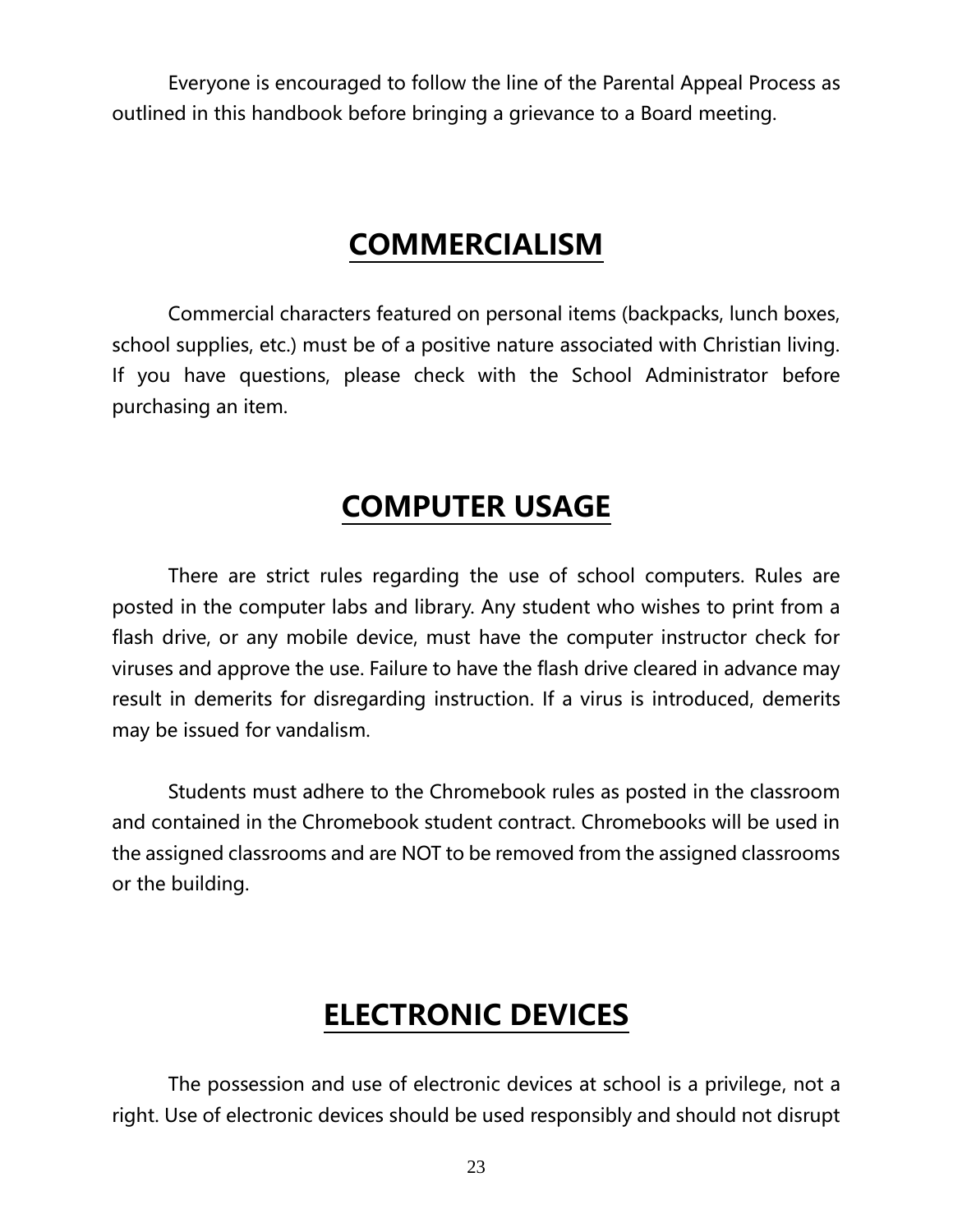the learning and spiritual environment of any school activity (before, during, or after school), nor should their use degrade the morale or behavior of other students.

Any electronic device, including cell phones brought to school, must be stored in the student's locker (backpack, in the case of an elementary student). Devices will not be allowed or used at lunch. Texting is allowed for communication after school dismissal. Teachers may direct students to bring devices to class for educational purposes, but Chromebooks will be used when possible.

No personal electronic device should be used to print to the school printers. Students should work through a teacher or staff member to have their work printed, following the current procedure to pay for printing.

Taking unapproved videos or photos of people and events at school, and/or the posting of such on any website is strictly forbidden. No photos and/or videos may be taken at school without prior approval from a teacher and/or administrator. No camera or video-capable electronic devices will be allowed to be used in restrooms or locker rooms.

For safety reasons, electronic devices should not be used by students at all during emergency situations or emergency drills.

No electronic gaming system is allowed at school. If a game is played on a student's phone at school after dismissal, it must uphold the audio-visual material guidelines.

Violations of any part of this electronic device policy may result in the loss of privileges, demerits, and/or out-of-school suspension.

If a student has an urgent need during the school day, he or she may always use the office telephone with permission from the classroom teacher.

24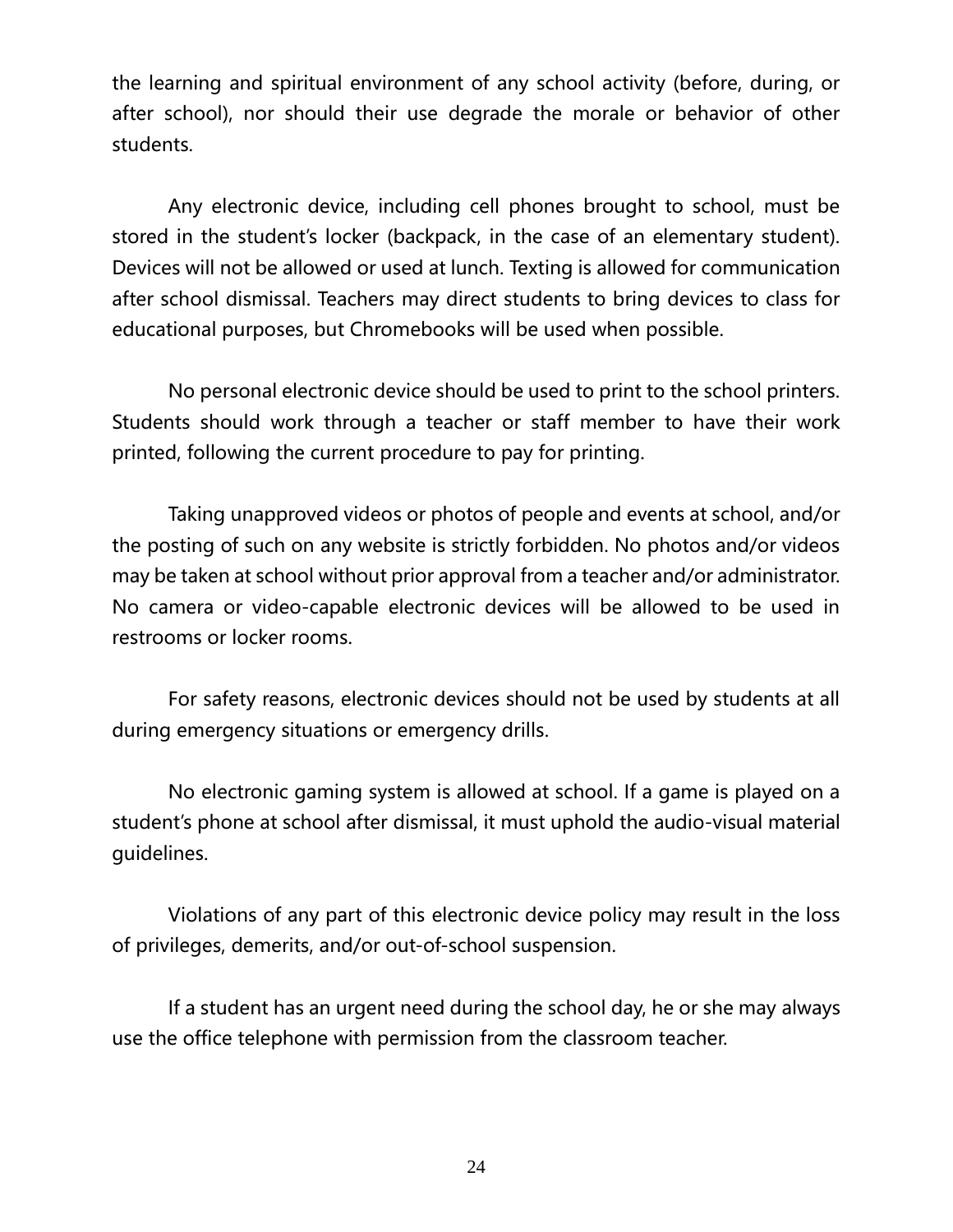### **EMERGENCY PROCEDURES**

Each classroom has posted information to follow in case of an emergency. Drills are held during the school year so students are aware of the procedures to follow. In the event of an emergency, students should go quickly to areas designated and follow teacher instructions.

### **EXTRACURRICULAR ACTIVITIES**

#### **ATHLETICS**

Issues regarding rules, guidelines, behavior, etc., for athletic events, are covered in the CPRS Athletic Handbook. Any issues that remain unanswered may be directed to the Athletic Director or School Administrator.

#### **ATTENDANCE AT EXTRACURRICULAR ACTIVITIES**

During after-school activities and programs, all children are to stay with a parent or sponsor where the activity is held. Elementary-age children (K-5) are not to attend these events without a parent or responsible adult. Proper behavior is expected at all times. Even in the gym, students should not be permitted to run freely after extracurricular activities.

CPRS reserves the right to exclude any person/individual who does not comply with the rules from any school-sponsored activity or the facility.

#### **HOLDING OFFICE**

Students must have a 2.5 or better GPA, no more than one D, no Fs, and fewer than 25 total demerits issued throughout the year to run or serve as class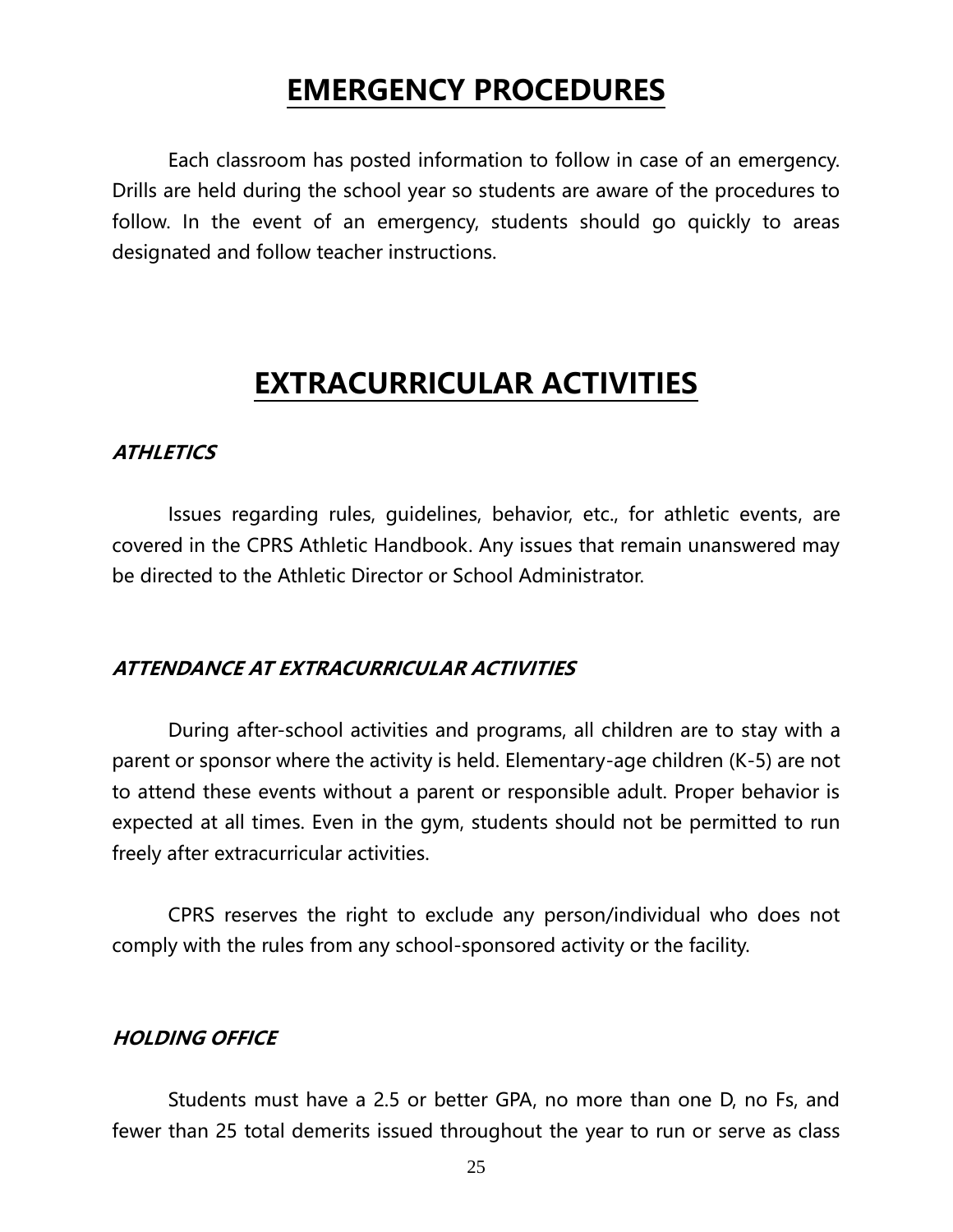officers, student body officers, or officers in any school organization. A grade check will be performed before the spring elections to ensure that candidates are in compliance. For elections held in the fall, first and second-semester grade and demerit checks for the previous year will be performed to ensure that candidates are in compliance.

#### **PARTICIPATION IN EXTRACURRICULAR ACTIVITIES**

Students may not have more than one D and no F in any subject to participate in athletics or other extracurricular activities. Students may still participate in practices or rehearsals while they are ineligible for games and performances.

Students will not be considered ineligible if a class in which they have an unsatisfactory grade does not allow them to raise the grade within the next week.

If a student accumulates more than five demerits in a week, he or she is ineligible to participate in extracurricular activities for the following week. If a student accumulates 25 or more demerits for the year, he or she is ineligible to participate in extracurricular activities until the total drops below 25.

Students participating in drama productions will have their eligibility checked only BEFORE play practices begin.

#### **TRANSPORTATION TO AND FROM EXTRACURRICULAR ACTIVITIES**

All transportation to and from activities outside the school building must be coordinated by a CPRS faculty or staff member. Parents who assist in transporting students must complete an auto liability insurance form, stating that they have the following minimum coverage: bodily injury per person (\$50,000); bodily injury per vehicle (\$100,000); property damage per vehicle (\$50,000). Students are not allowed to transport other students to any school-related activity.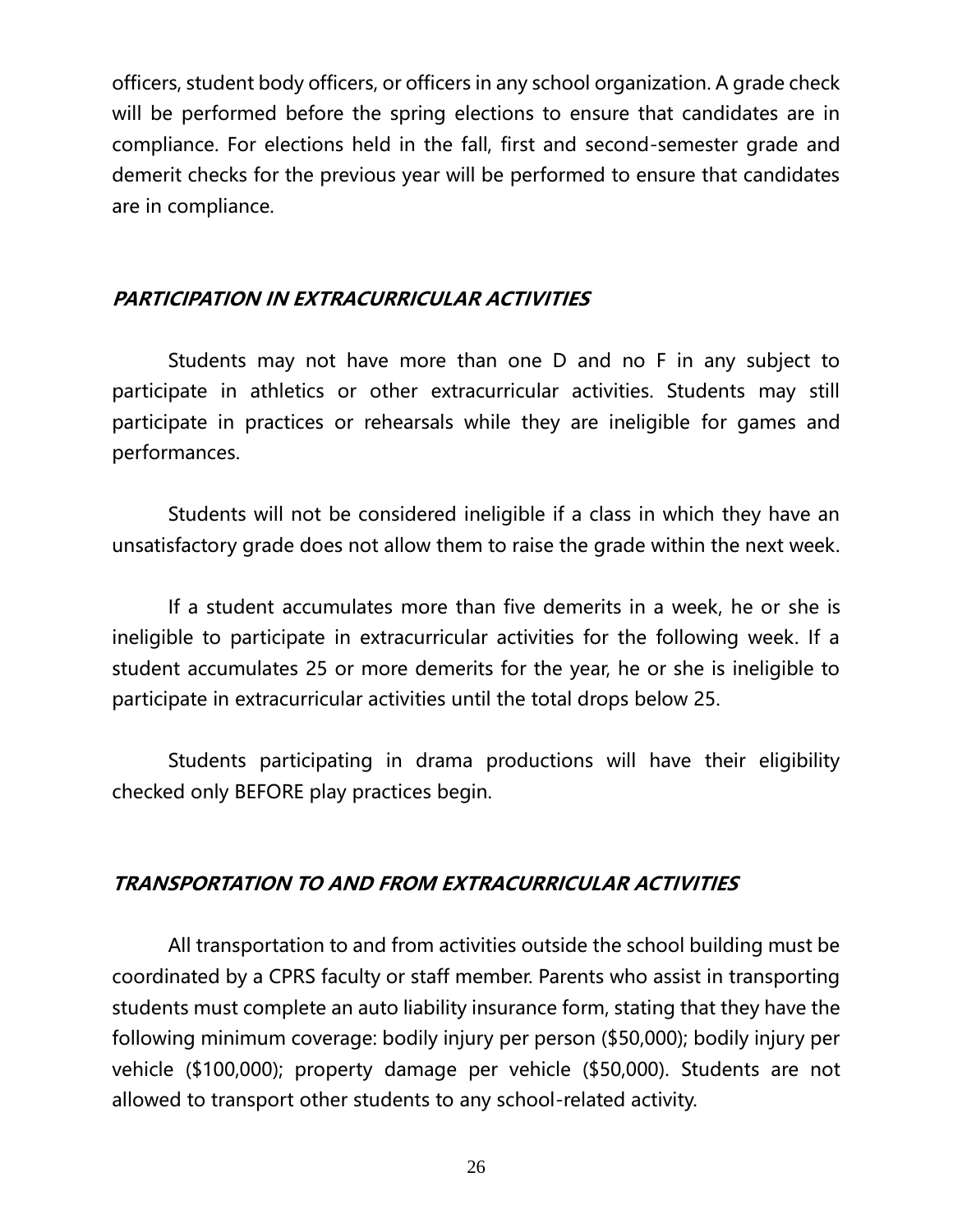### **FUNDRAISING**

All fundraising must be approved by the School Administrator to be implemented in or through the school, students, staff, or any club, organization, or parent.

### **HEALTH CARE**

Parents will be contacted to pick up their child if he or she exhibits acute symptoms of illness (e.g., vomiting, fever) or contagious disease. This will always be following guidelines from the Missouri Health Department. Please notify the office immediately if your family contracts any contagious disease such as, but not limited to, hepatitis, meningitis, rubella, measles, mumps, or chickenpox.

Children who appear ill, having a temperature of 100 degrees Fahrenheit or higher, must be sent home. Students must be fever-free without the use of medication for 24 hours before returning to school. It is not uncommon for a fever to be absent in the morning and recur later in the day.

Any child with head lice or nits is not allowed to attend school. Our policy requires treatment and removal of all nits before the student may return to school.

Center Place Restoration School cannot be responsible for injuries incurred on school property or during school-related functions.

#### **IMMUNIZATIONS**

Students must comply with all immunization requirements for school attendance according to Missouri State Health Laws. There is no grace period. Children can be exempt only for medical or religious reasons. The medical exemption must be signed by a physician and submitted to the school clinic. The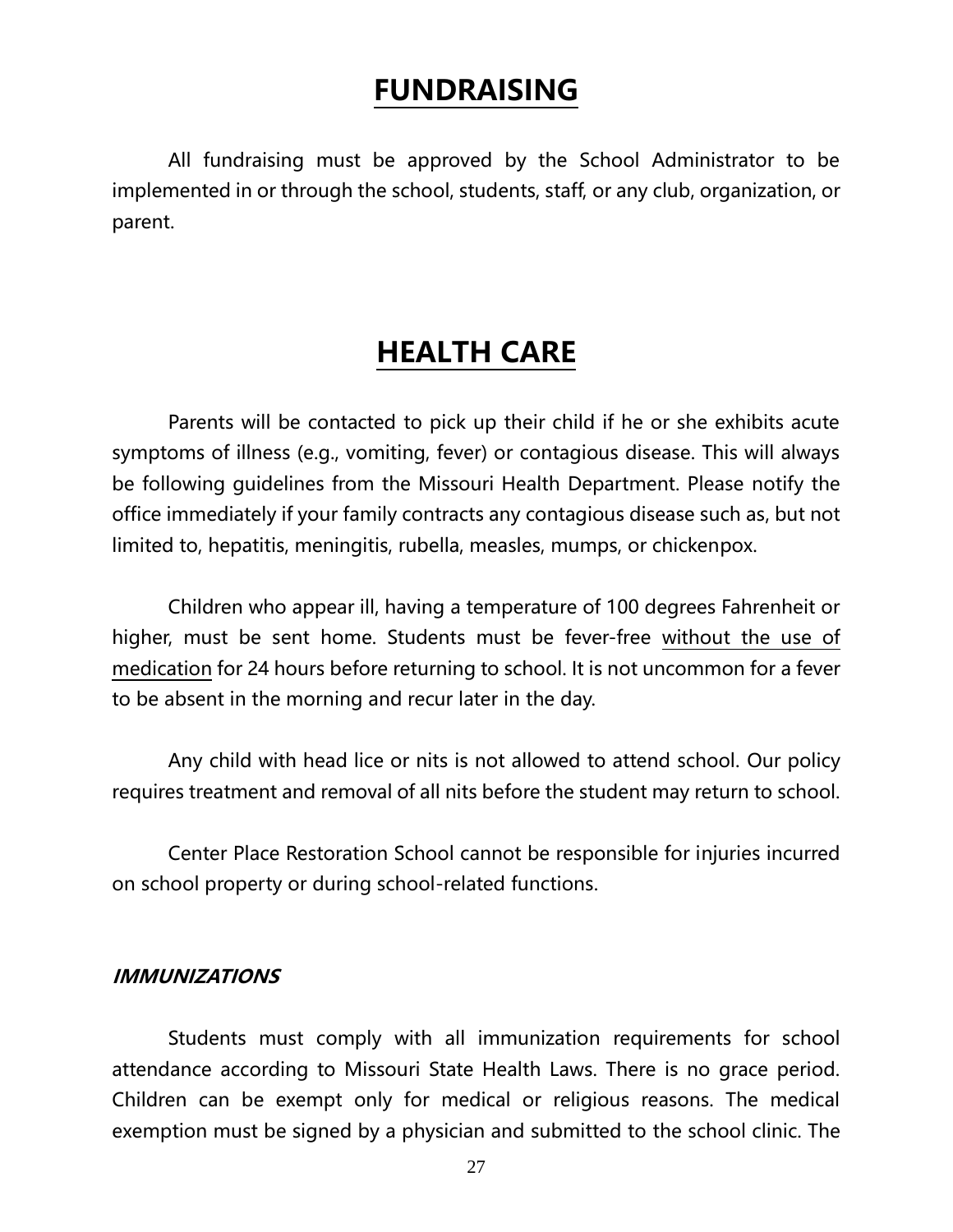religious exemption must be picked up from the Health Department by the parent, signed, and submitted to the school clinic.

#### **MEDICATIONS**

Medication should be given at home if at all possible; however if the physician's orders indicate that it must be given during school hours, the medication may be administered at school by parental compliance (per Health Department requirements for private schools) with the following:

Prescription Medications: A parent or guardian must provide the medication in the original prescription bottle, plainly marked with the student's name, physician's name and phone number, date, name of the medication, dosage, and time of administration; a completed Medication Consent Form must accompany the medication. (Medication Consent Forms are available as needed in the school office.)

Non-Prescription Medications: School personnel will not provide any nonprescription medications (including aspirin) at any time. Medications for colds, coughs, headaches, etc., will be given when sent to school in the original containers and accompanied by a Medication Consent Form.

Please do not send any medications in envelopes, plastic wrap, lunch boxes, etc. All medicine must be in original containers. Your pharmacist will provide extra properly marked containers if you need them. All medication must be kept in the health clinic.

### **LOCKERS**

It is the responsibility of each student to take care of his/her locker. Lockers should be kept clean and orderly. Periodic locker checks are made.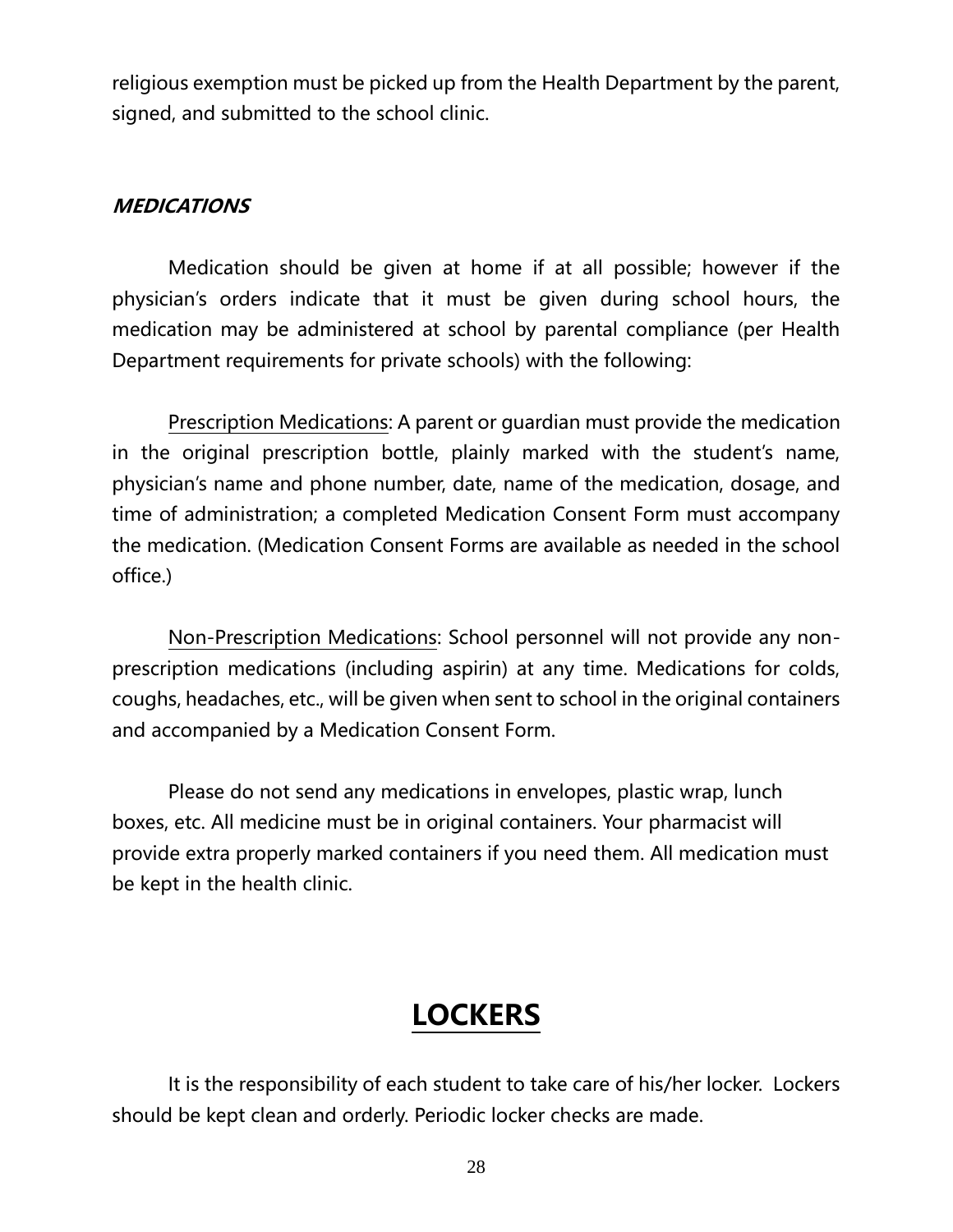Students should use a combination lock and should never give their combination to other students, nor should a student open someone else's locker. All personal items should be kept in the locker. The number of trips to the locker should be limited, to minimize the congestion in the hallway areas.

### **LOST & FOUND ITEMS**

<span id="page-28-0"></span>All articles found at the school are sent to the main office, where they may be reclaimed during office hours. Any items remaining after several weeks will be disposed of or will be donated. Students are encouraged to mark all personal items that are brought to school.

### **LUNCH**

Students may purchase the school lunch or bring their own. If a student brings lunch, please make sure that all items included are such that the student does not need assistance. Fast food or commercial food may not be brought in for lunch in the cafeteria. No caffeinated drinks will be served or sold in this building, including concession stands.

Parent/Grandparent Visitors: Please let us know at least one day in advance if you plan on visiting your child at lunch. Alumni/Student Visitors: Permission from the School Administrator is required 24 hours in advance, and appropriate attire (girls - pants and blouse OR below-the-knee dress OR below-the-knee skirt and blouse; boys - pants and polo or dress shirt) must be worn. A maximum of one visit per semester is allowed. All visitors are asked to eat the school lunch or bring a sack lunch rather than bringing in commercial food.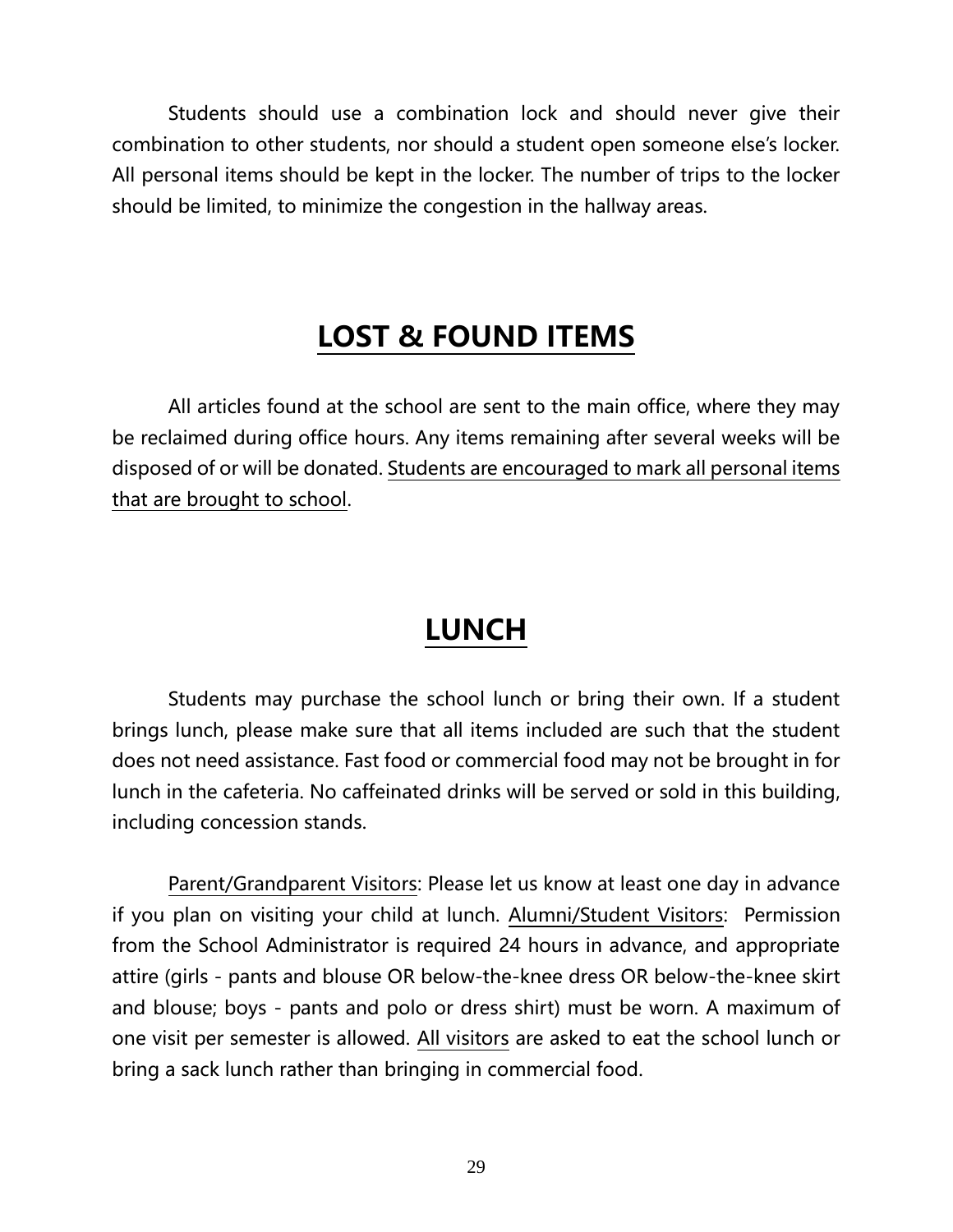### **MOTOR VEHICLES**

Students are not allowed to sit in vehicles on the premises before or after school, during the school day, or at any school function. A student must secure permission from the teacher AND the office before going to his or her vehicle during the school day. Students must exit and enter only through the front doors during the school day.

Any erratic driving observed on or near school grounds or at CPRS activities will forfeit the student's rights to drive to and from school.

### **MUSIC**

Center Place Restoration School encourages our students to listen to music that lifts their spiritual, moral, and academic life. We request the support of our parents in this policy.

### **OFF-CAMPUS ACTIVITIES**

If a CPRS student is involved in a non-CPRS activity that compromises the integrity of the school or conflicts with the Holy Scriptures or with the Student Covenant outlined in this handbook, the following procedures will be enacted:

1) Any individual, including school personnel, wishing to bring charges against a student must be willing to be identified. If a crime has been committed and charges have been brought by a civil authority, the school has sufficient cause for action.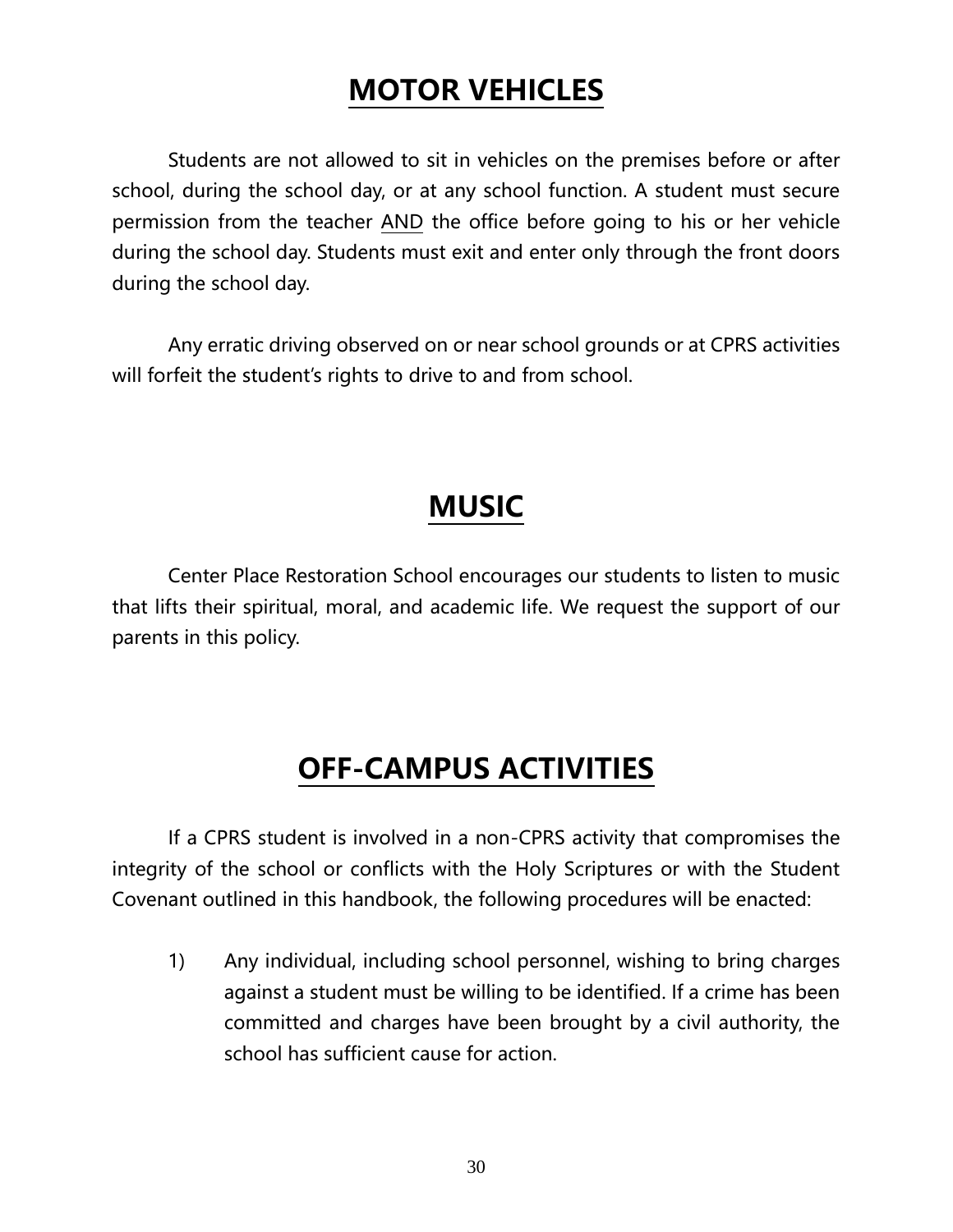- 2) Charges that are significant enough to warrant action should be brought to the attention of the School Administrator or a member of the Board of Trustees. Charges which involve events or activities of a parent/guardian may result in the discontinuation of their student at the school.
- 3) If the accusations are firm or investigation is requested, the School Administrator may ask for a special meeting of the Board of Trustees. After discussion, the Board of Trustees, with the School Administrator, will determine the need for investigation.
- 4) If an investigation is authorized, the School Administrator is empowered to seek out information from any sources to present to a special Disciplinary Committee of the Board of Trustees. This committee will review the administrative recommendation before it is announced to those involved. If the committee does not agree with the proposed administrative action, it will be presented to the entire Board of Trustees for discussion.
- 5) After the School Administrator and the Board of Trustees reach an agreement upon action to be taken, it will be presented to the individual and parent/guardian charged.

### **PARENT / TEACHER CONFERENCES**

Regularly scheduled Parent/Teacher Conferences occur annually in October. This is an excellent time to meet with teachers to discuss a student's progress.

Parents are encouraged to seek a conference with a teacher at any time it is deemed necessary. Please contact the teacher to schedule an appointment at a time that is mutually convenient. Attempts should not be made to confer with teachers during school programs, or at unscheduled times before and after school.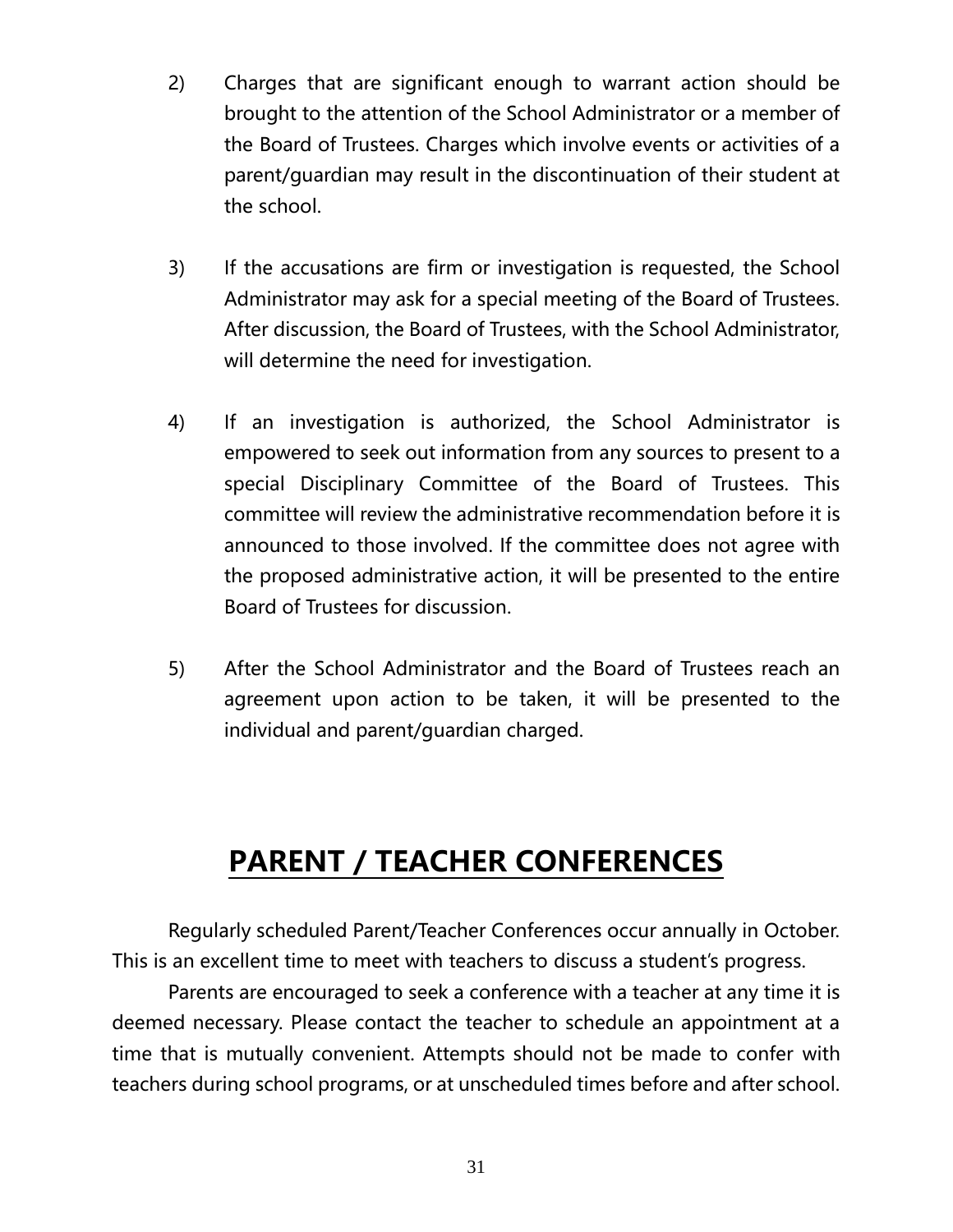Barring unusual circumstances, appointments with the administration regarding classroom problems should be made only if a conference with the teacher is attempted first. Problems are to be discussed with teachers and others directly involved. Please remember that it is the desire of all the staff of Center Place Restoration School to solve problems and work toward solutions to any situations involving your children.

### **PARENTAL APPEAL PROCESS**

When a parent has difficulty at CPRS he or she should, in this order:

- 1) Contact the appropriate person (faculty or staff member) depending on the situation; if there is a problem with a volunteer worker, contact the School Administrator
- 2) Contact the School Administrator
- 3) Contact the appropriate Board of Trustees Committee (Policy, Curriculum, Personnel, or Financial)

### **PARTIES**

#### **NON-SPONSORED PARTIES**

CPRS cannot be responsible for any party or social event that is not officially approved or sponsored by Center Place Restoration School. All continued group functions following CPRS activities are to be in harmony with the policies governing CPRS. Families who sponsor activities in their homes following a CPRS event are encouraged to have those events be in harmony with school policy. Parents should check with the administration as to the official status of an activity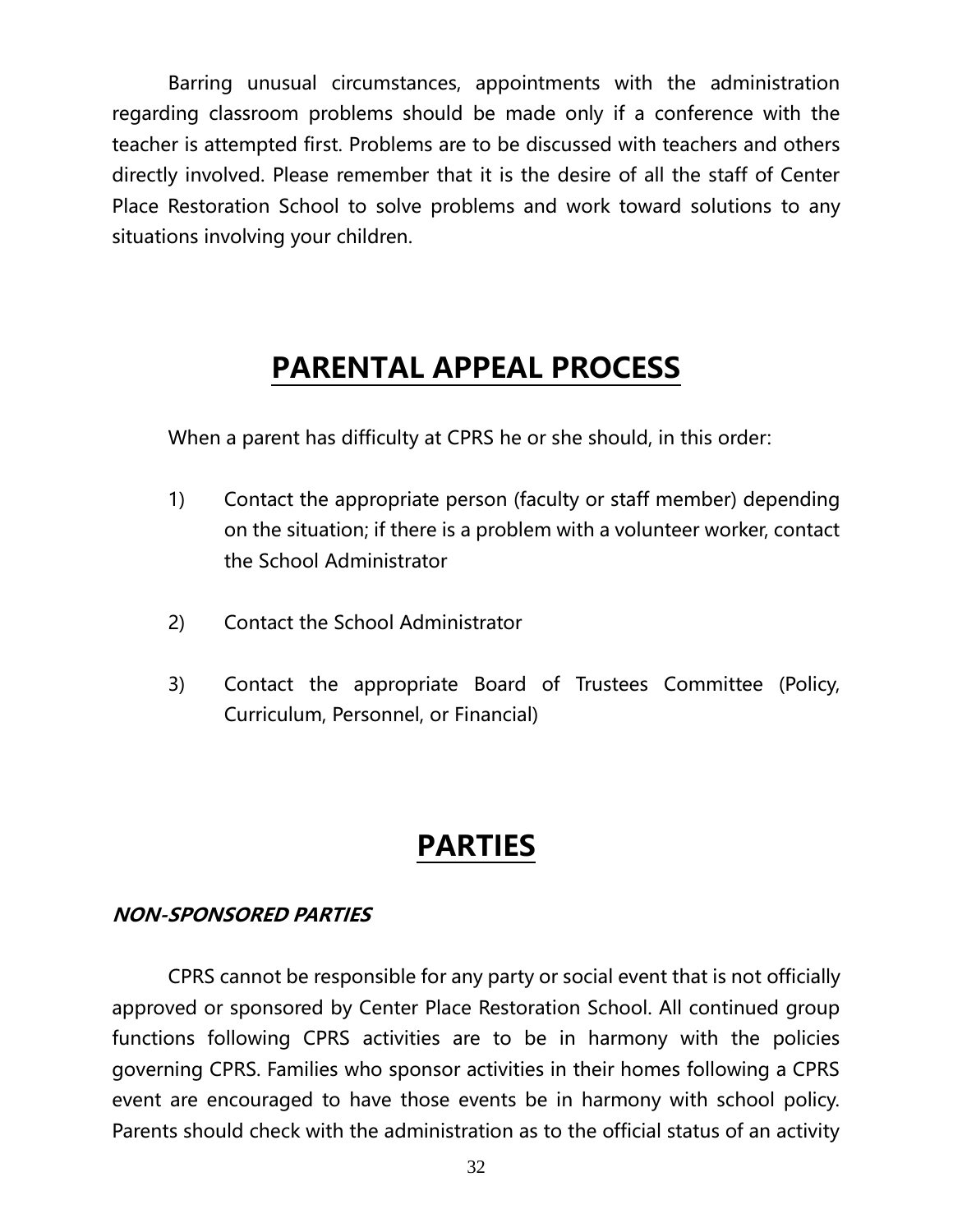as an approved CPRS event. Disregard for this procedure may result in corrective action, or the case of blatant disregard, expulsion.

#### **SPONSORED PARTIES**

There will be no planned or surprise classroom parties, except those approved by the administration. Students are not to bring treats to school without prior approval.

### **PHYSICAL RELATIONSHIPS / ACTIVITY**

Sexual abstinence will be taught, as contained in the Scriptures, as an ongoing principle of CPRS. Inappropriate physical contact is unacceptable behavior on school property, at any school function, or extracurricular activity.

Any student who is proven to be sexually active and/or becomes pregnant or causes another to become pregnant will be automatically suspended from CPRS for at least one year. After one year, the School Administrator will be empowered to review the case, if requested, and would only react favorably when convinced of deep and sincere repentance and a commitment to abstinence. A positive administrative recommendation must be presented to the Board for final approval.

If a student persists in discussing improprieties of sexuality in and around the school, he or she will be severely reprimanded, and if such conduct does not cease, will be suspended from school with no opportunity to ask for readmission for one semester.

Sexual harassment will not be tolerated. Any proven advance, action, or request that is suggestive or explicit will result in discipline of the offending student, which may include demerits, suspension, or expulsion. Inappropriate advances through any means – verbal statements (person-to-person or by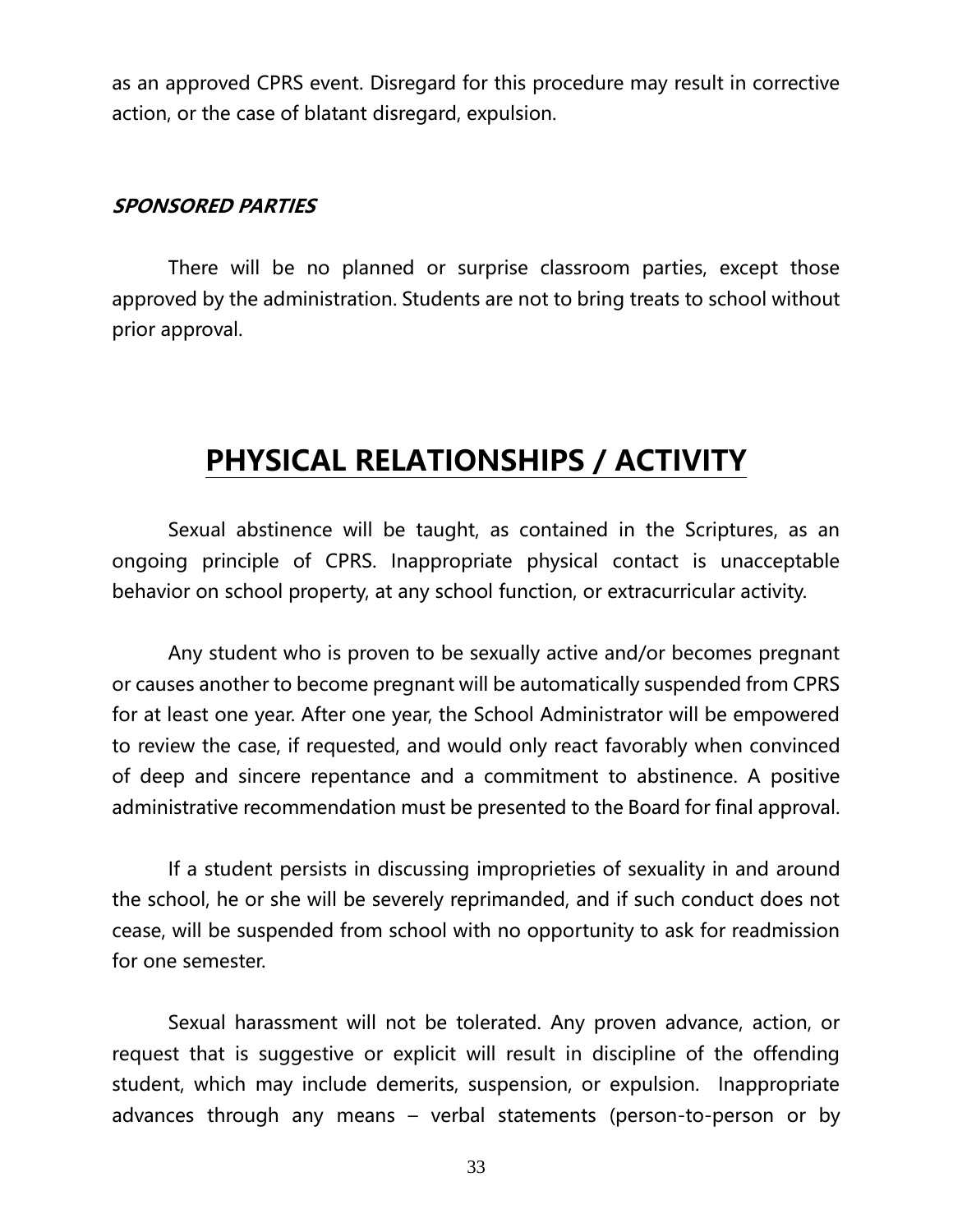messenger), written messages (notes, phone texts, email, social media, etc.), gestures, or physical actions – will be dealt with immediately and to the full extent of school policy.

### **PICK UP ARRANGEMENTS**

Please have after-school pickup arrangements taken care of before your child leaves home. If the arrangements change during the day, you may contact the school office before 3:15 PM and a message will be delivered to your student(s).

### **RECESS**

According to a 2010-2011 study out of Washington University in St. Louis, children get more exercise when allowed to play outside during recess, as opposed to having to play indoors in a school gym. For the best interest of the children, it is our goal to lean toward "outside recess" when the temperature is borderline. We consider that if a student is well enough to attend school he/she is well enough to play outside.

At 10:15 AM each school day we look at the AccuWeather app to determine the projected weather and temperature for the first recess time, which is at 11:20 AM. The following criteria are considered in determining between inside or outside recess:

- **PRECIPITATION** 
	- $\circ$  Will it be dry enough free enough from ice and snow for at least activity on the blacktop? Note: There are times when outside recess is called, but it is best to stay out of the pea gravel/playground area.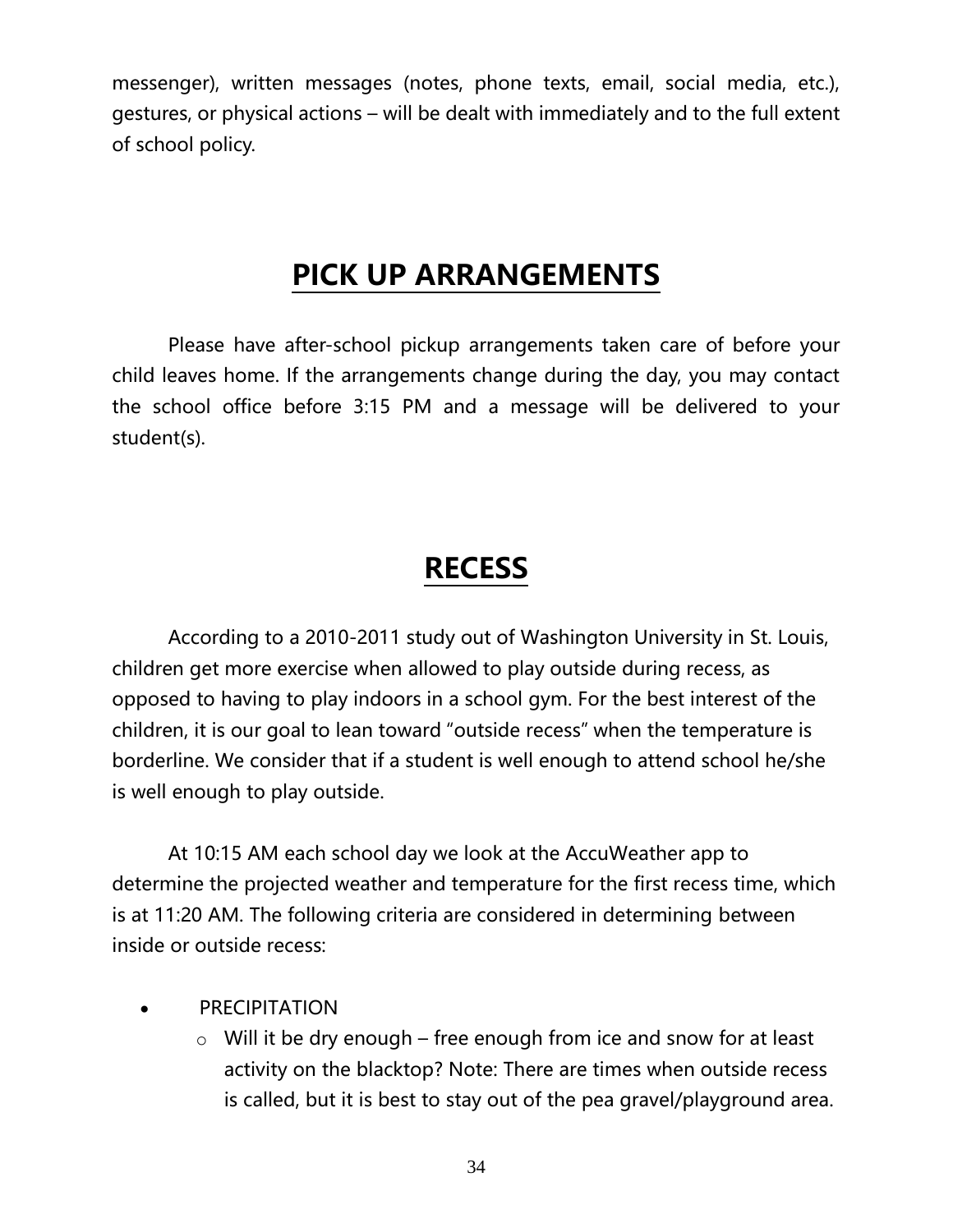This is a decision that can be made by the attendants for each recess period.

- $\circ$  If the rain/snow chance is 20% or greater, we decide to have inside recess. There will be times when it may not rain, but we will stick with the decision rather than have the students return to the classroom to change shoes.
- **TEMPERATURE** 
	- o If the projected "Real Feel" temperature is 32 degrees by 11:20 AM (or below 95 degrees) a decision is made to have outside recess. According to AccuWeather, the "Real Feel" temperature is calculated by combining wind chill, solar intensity, humidity, precipitation, elevation, and cloudiness.

### **SCHOOL OFFICE**

The school office, located inside the main school entrance, is open Monday through Friday and is closed when school is not in session.

All parents and visitors are welcome and must report to the office upon entering the school. No parent is to go directly to the classroom. If a parent wishes to speak with a teacher, arrangements should be made for a private conference with that teacher.

Lunches, homework, books, and other items may be left in the office to be delivered to students.

During the summer, office hours are reduced since we operate with a more limited staff. Before the beginning of summer break, families are notified of the summer hours. If the need arises to meet with summer personnel at another time, arrangements may be made by leaving a message on the school voice mail.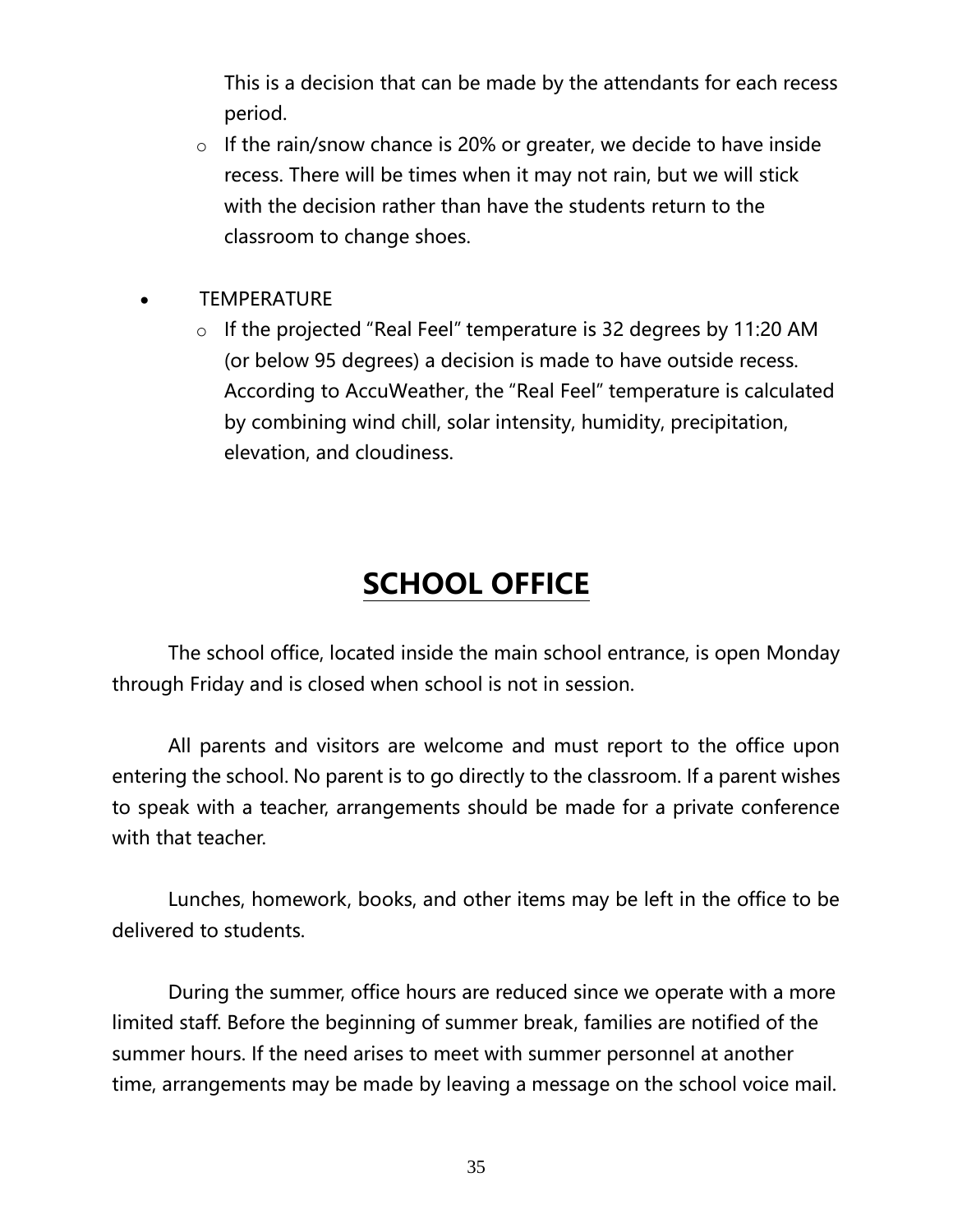### **SOLICITATIONS PROHIBITED**

Solicitation is prohibited at Center Place Restoration School without the specific approval of the School Administrator. This includes, but is not limited to, the selling of tickets, candy, distribution of political material, or circulation of petitions.

### **TUITION**

The yearly tuition amount for your family will be divided into either ten monthly payments (due August 1 through May 1) or twelve monthly payments (due June 1 through May 1). Please note that all payments are due in the school office on the first day of each month. If you wish, payment for the entire year may be paid in full at the beginning of the payment period. Checks should be made out to "Center Place Restoration School" or "CPRS." Any checks that are returned are subject to an additional fee being added to your tuition account. We cannot postdate or hold checks.

Any account that becomes 60 days delinquent may result in the student being prohibited from attending class until the account is made current. Students with delinquent accounts may not submit applications for admission for the following year. If a student attends any portion of a month, payment is required for the entire month's tuition. No deduction is made from tuition costs for absences. Contact the financial office if you have any financial difficulties.

#### **FINANCING**

Center Place Restoration School is a private, not-for-profit corporation. No state or federal funds are received by the school. Income from tuition is insufficient to fully cover the cost of operating the school. Interested individuals are invited to contribute to the operation of the school via gifts for general expenses or by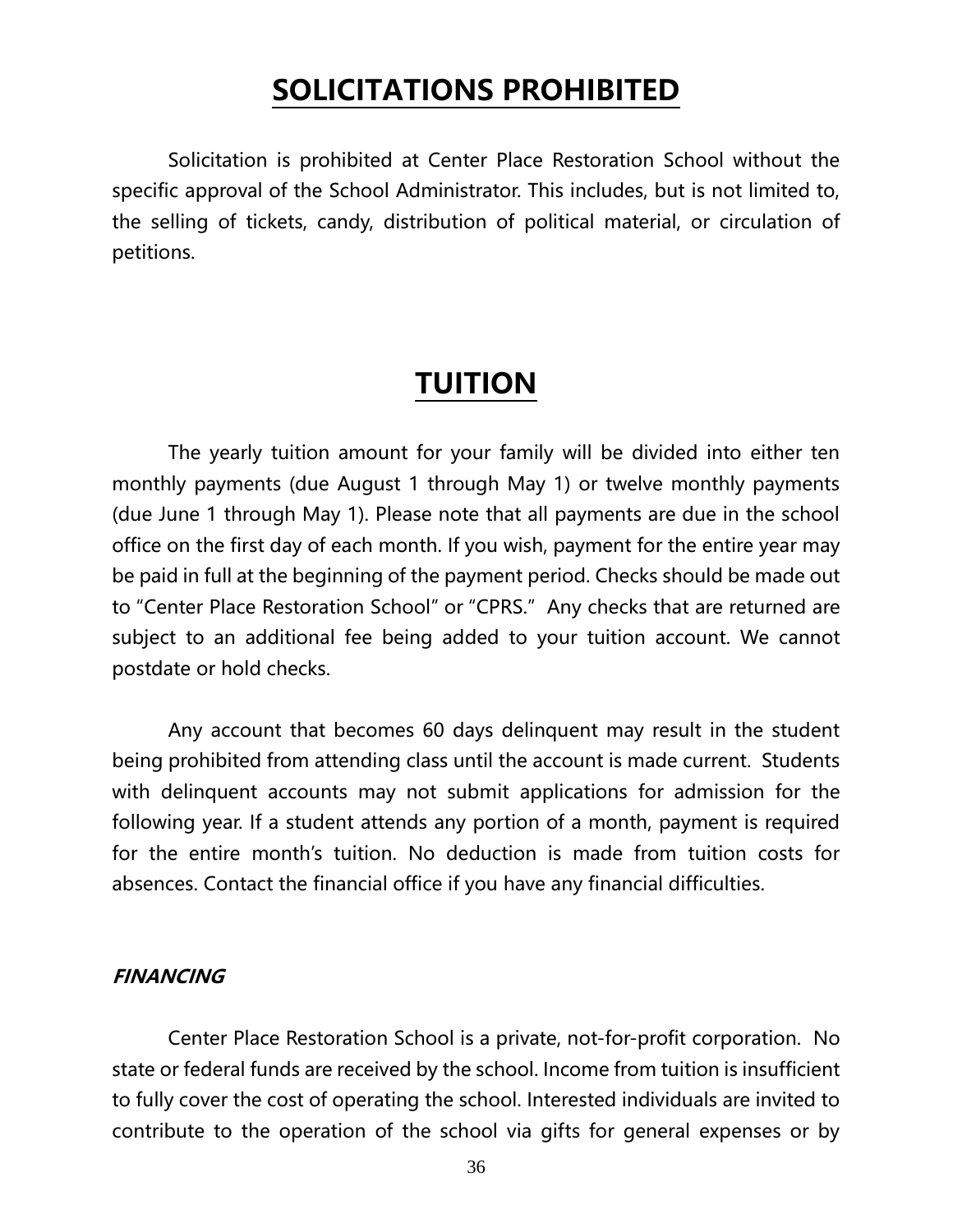providing financial aid for deserving students who would otherwise be unable to afford a private school education. Fundraising projects are planned to assist with the ongoing financial needs of the school.

#### **TUITION ASSISTANCE**

A limited amount of financial assistance is available yearly to those who are in need. Please contact the financial office for information on applying for such assistance.

To be good stewards of the monies that the Lord has entrusted to us, the following guidelines must be carefully adhered to. To be eligible for continuing tuition assistance:

- 1) A student must not be disruptive to the educational process in any classroom environment and must demonstrate respect for school property.
- 2) A student should maintain a C academic average and have no grade of F in any subject.
- 3) A secondary student receiving 25 or more demerits in one semester would give cause for non-continuance in the Tuition Assistance program until he or she falls into acceptable conduct parameters of the program.

Eligibility for tuition assistance will be determined on a semester basis by the School Administrator and students may be placed on academic or conduct probation at the end of the school semester. A student placed on such probation will have one semester to restore his or her academic or conduct record, or tuition assistance will be forfeited.

Parental notification throughout the process will be the responsibility of the School Administrator. Further administrative action may be needed if problems are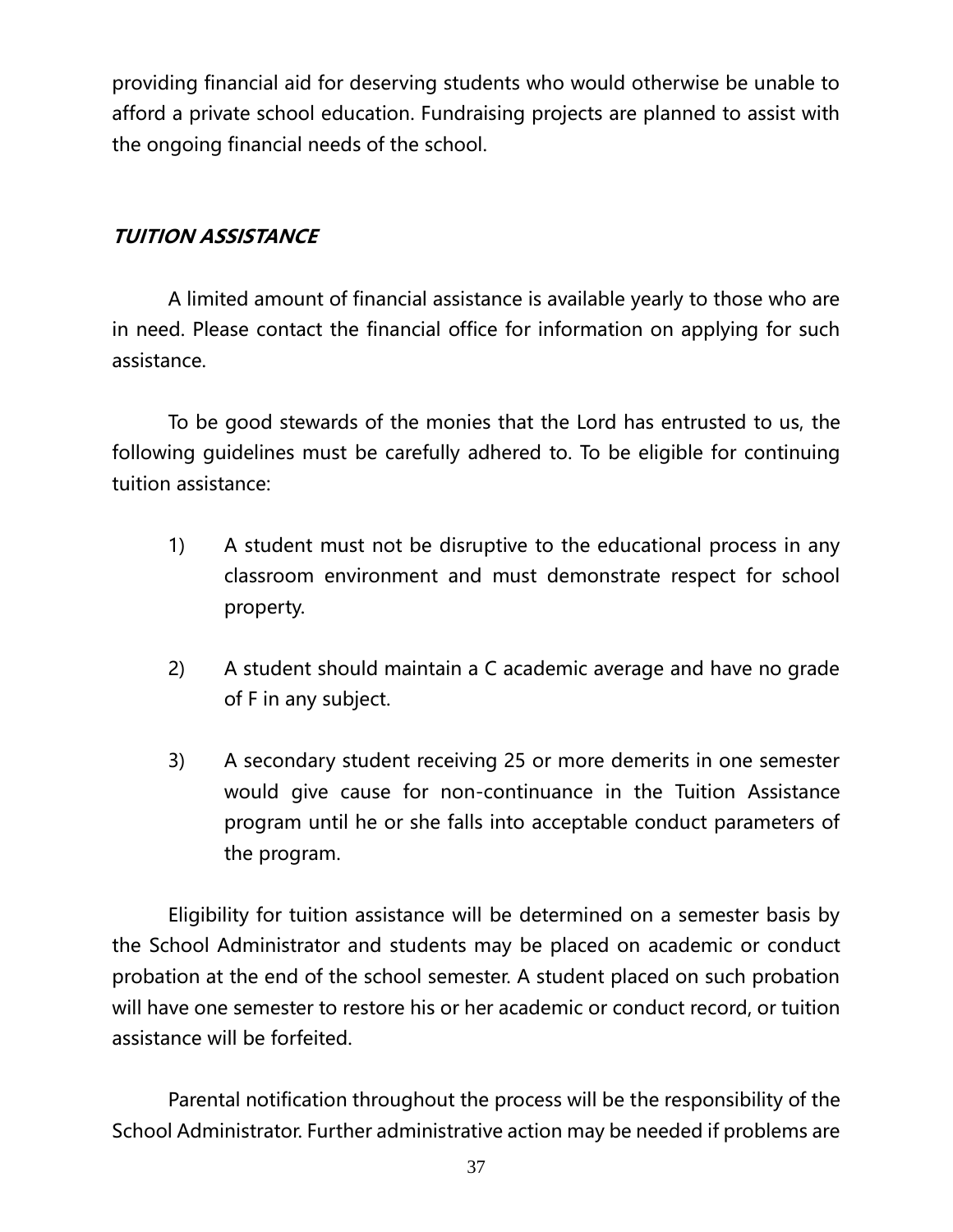not resolved; such action may include students being asked to withdraw from CPRS.

### **VISITORS**

The School Administrator reserves the right to determine who may visit the school at any time. As much as possible, visitors must adhere to the standard dress code, rules, etc. Visitors should stop at the school office and sign in before going anywhere else in the building.

To enter the CPRS facility, visitors must come to the main entrance of the building where they will be recognized through our security monitors; after pressing the buzzer, the magnetic door lock will be released.

#### **FAMILY**

Family members are welcome to visit the school during lunch hour and are asked to follow the rules outlined in the "[LUNCH](#page-28-0)" section of this handbook. If a parent wishes to sit in on a class, the office must be contacted in advance to clear this request with the administration and teacher.

#### **STUDENTS**

Any visiting student must acquire permission from the School Administrator 24 hours in advance and must bring written permission from a parent before visiting the school. The student visitor must follow the required dress code outlined by the School Administrator. If here during the lunch period, the student should follow the rules outlined in the "[LUNCH](#page-28-0)" section of this handbook.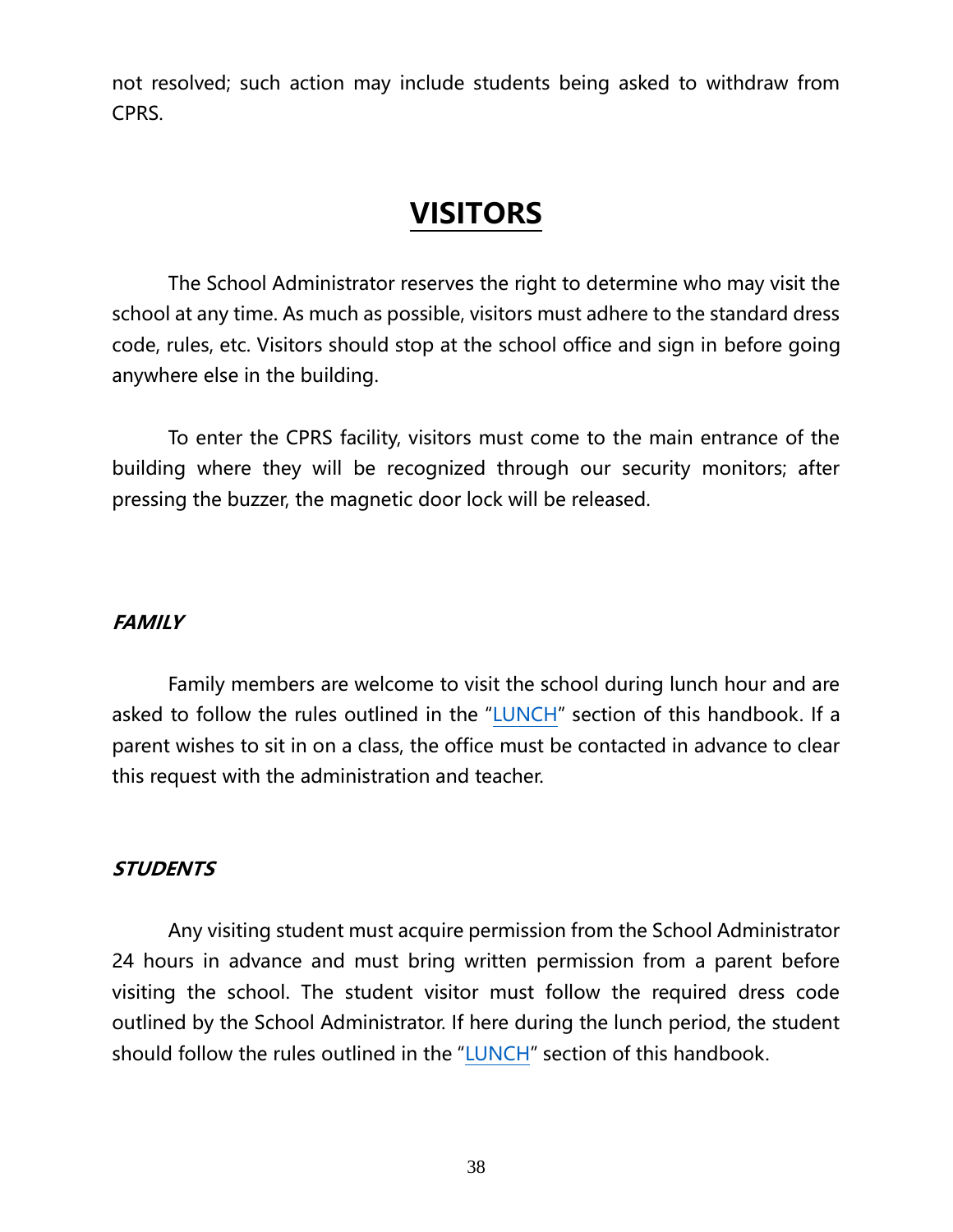### **WEATHER-RELATED SCHOOL CLOSING**

At different times, there is a possibility of school being canceled due to the weather. During those times, the entire facility will be closed, and extracurricular activities will be canceled.

If the decision is made to cancel classes before school starts in the morning, families are notified via email, local tv stations are contacted to include CPRS on their school closing list, and the school website, voice mail, and Facebook page will be updated.

<span id="page-38-0"></span>In the rare event that school is dismissed early during the school day, parents will be notified via the email that you provide to the school. School personnel will remain in the building with students until they are picked up. Your patience and cooperation are appreciated.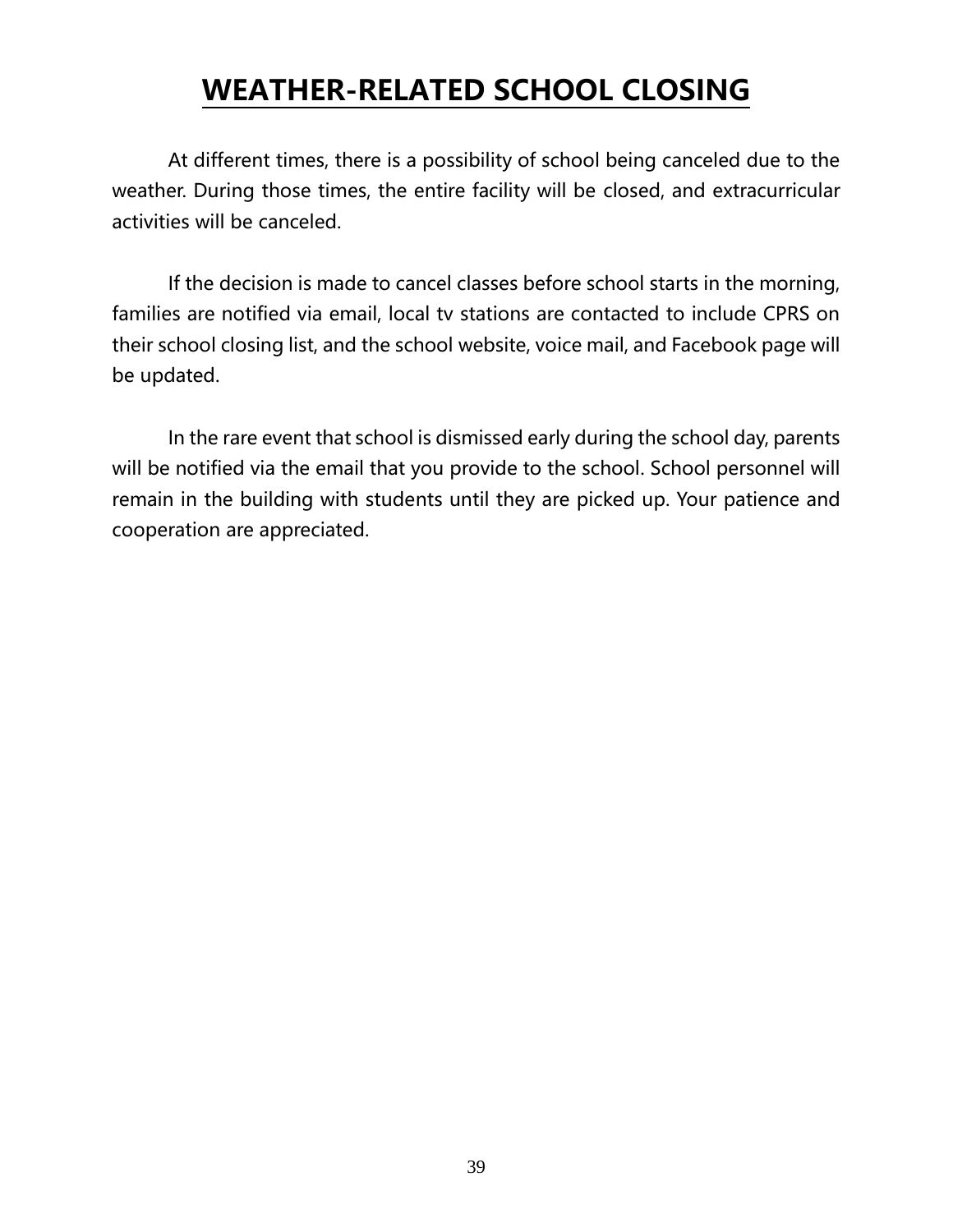# **DRESS CODE**

- **\* Scripture Background**
- **\* General Requirements**
- **\* Uniform Requirements**
- **\* Extracurricular Dress Code**

**[BACK TO TABLE OF CONTENTS](#page-0-0)**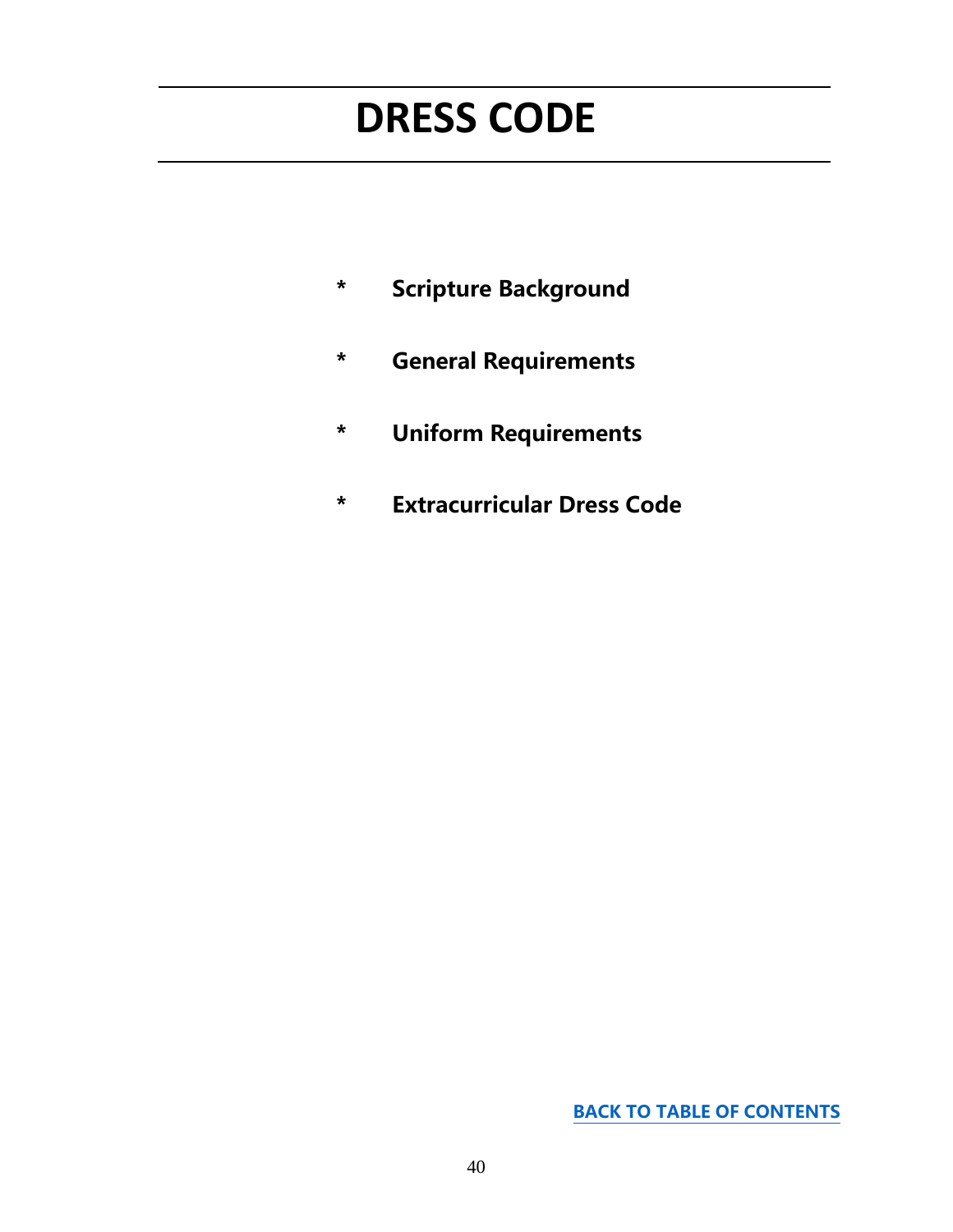### **SCRIPTURE BACKGROUND**

While we realize that the Scriptures do not specifically tell us how we should dress or how our hair should be cut, they do give us some principles to follow. In light of these principles, we must set an institutional standard for our school. Our intention is not to say that a Christian who fails to meet our standards is sinning, but only that our students must meet this standard for us to be consistent in our enforcement. General scriptural guidelines for dress are:

- 1) Modesty of both boys and girls: "that women adorn themselves in modest apparel, with shamefacedness and sobriety;..." (I Timothy 2:9). "Flee also youthful lusts; but follow righteousness, faith, charity, peace, with them that call on the Lord out of a pure heart..." (II Timothy 1:22).
- 2) Identification with the Lord and not with the world: *"...but be thou an* example of the believers, in work, in conversation, in charity, in spirit, in faith, in purity" (I Timothy 4:12). "...present your bodies a living sacrifice, holy, acceptable unto God, which is your reasonable service. And be not conformed to this world;..." (Romans 12:1-2). "Love not the world, neither the things that are of the world. If any man love the world, the love of the Father is not in him..." (I John 2:15).

### **GENERAL REQUIREMENTS**

The school dress code is expected to be kept at all school functions, including school-sponsored extracurricular activities on or off-campus, unless otherwise instructed. Parents are expected to cooperate in meeting these standards for their students. Final decisions on any questionable matters will be the responsibility of the School Administrator.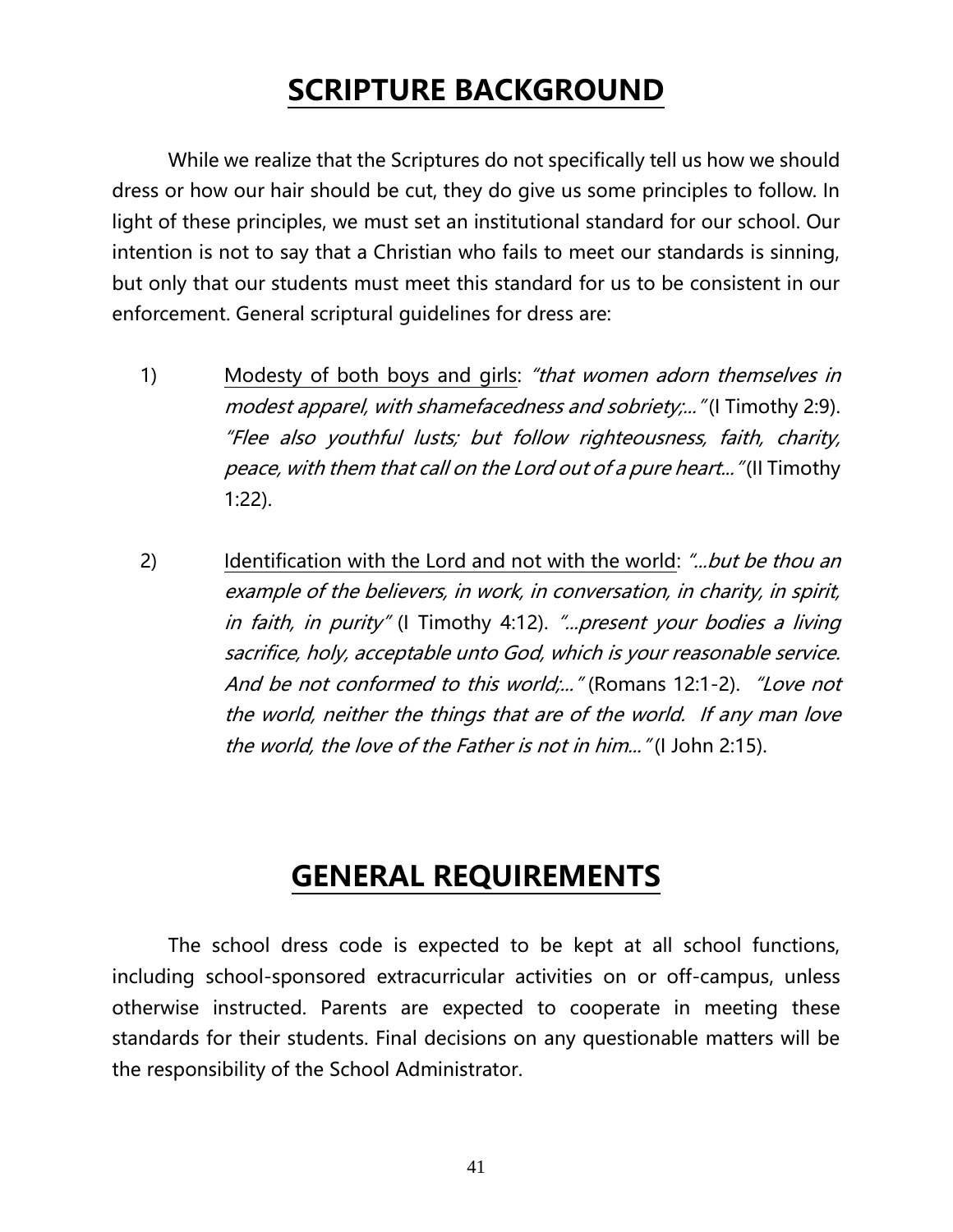❖ School-sponsored extracurricular activity is defined as activities where students are under the direct supervision of a CPRS representative.

Rules for students both during the school day and at extracurricular events are:

#### Boys and Girls:

- 1) Clothes are to be clean and neat at all times.
- 2) Hats and sunglasses may not be worn during school hours or at indoor school activities, exceptions would be special activity days or events in the gymnasium.
- 3) Jackets are not to be worn during the school day.
- 4) Pant cuffs may be rolled up neatly if too long.
- 5) No piercings are allowed, other than earrings for girls as outlined in item 3 below. Students are prohibited from wearing gauges or having tattoos; however, because of the permanent nature of both, the following allowances will be made:

Students who currently have gauges or tattoos will be allowed to keep them but may not enlarge them, or in the case of tattoos, add more.

\* The School Administrator may use discretion for accepting new students who have gauges or tattoos. New students will also not be allowed to enlarge their gauges or add additional tattoos. All tattoos will be covered cosmetically or with clothing at all times when at school or any school function.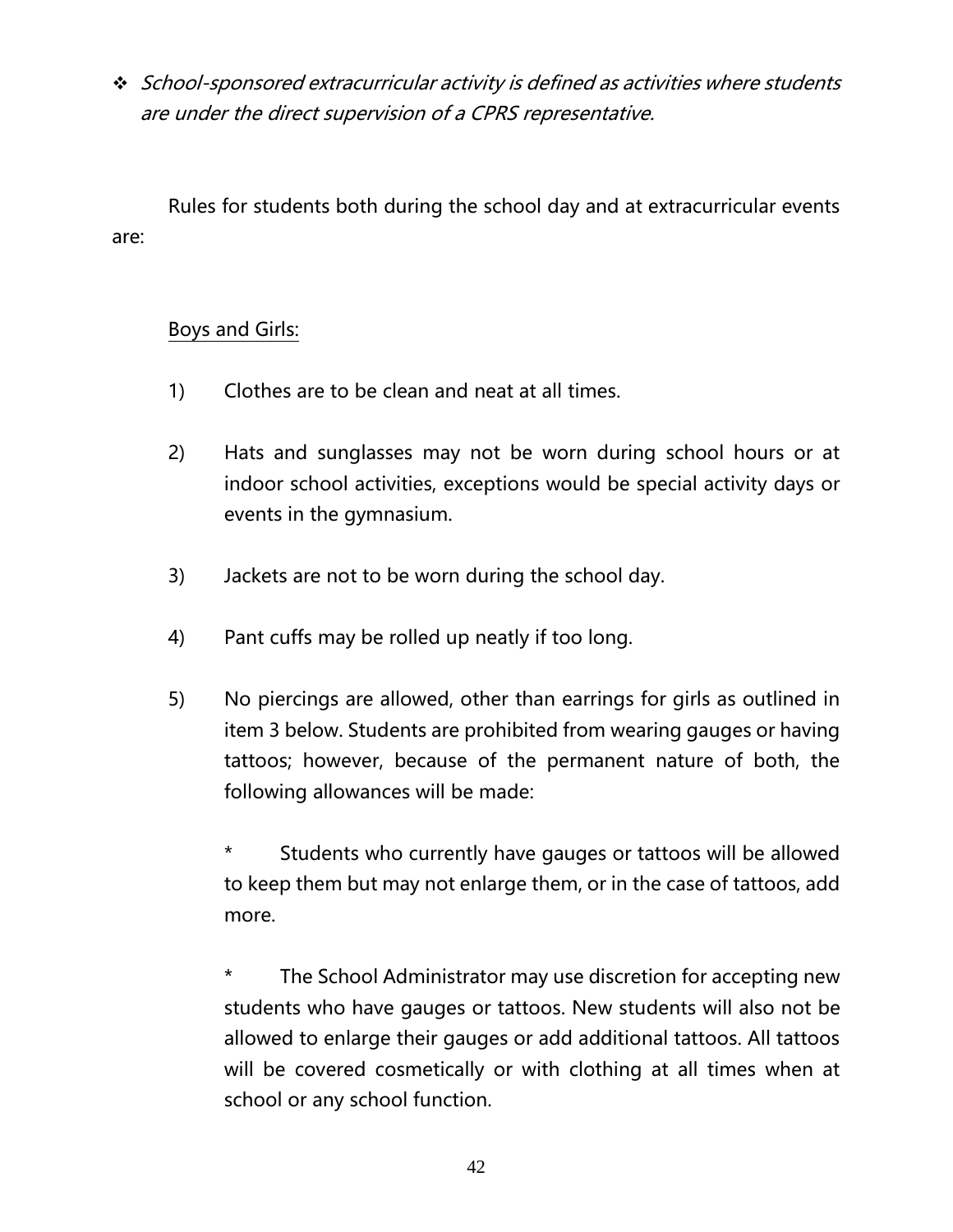6) Any graphics/logos/text on extracurricular clothing must adhere to the school standards and must be of a positive nature associated with Christian living.

#### Girls:

- 1) Girls in grades K-12 must wear dress length below the knee.
- 2) Only moderate makeup may be worn by girls.
- 3) Modest earrings/ear jewelry are permitted in the earlobe only.
- 4) Hairstyles must be kept clean, neat, and combed. No hair paints or multicolor hair. Dyed hair is a matter of parental discretion; however, the School Administrator will have authority to take action on any dyed hair that is deemed to be inappropriate.

#### Boys:

- 1) Hairstyles must be in good taste. Long hair is not permitted. Hair on or over the ears, shirt collars, or eyebrows is unacceptable. Hair is to be kept clean, combed, and neat at all times. No hair paints or multicolor hair. Dyed hair is a matter of parental discretion; however, the School Administrator will have authority to take action on any dyed hair that is deemed to be inappropriate.
- 2) No beards or mustaches are allowed. No sideburns below the center of the ear are allowed. Students will maintain a clean-shaven face. Any student needing a shave will be given one warning before demerits are issued.
- 3) Boys may not wear earrings.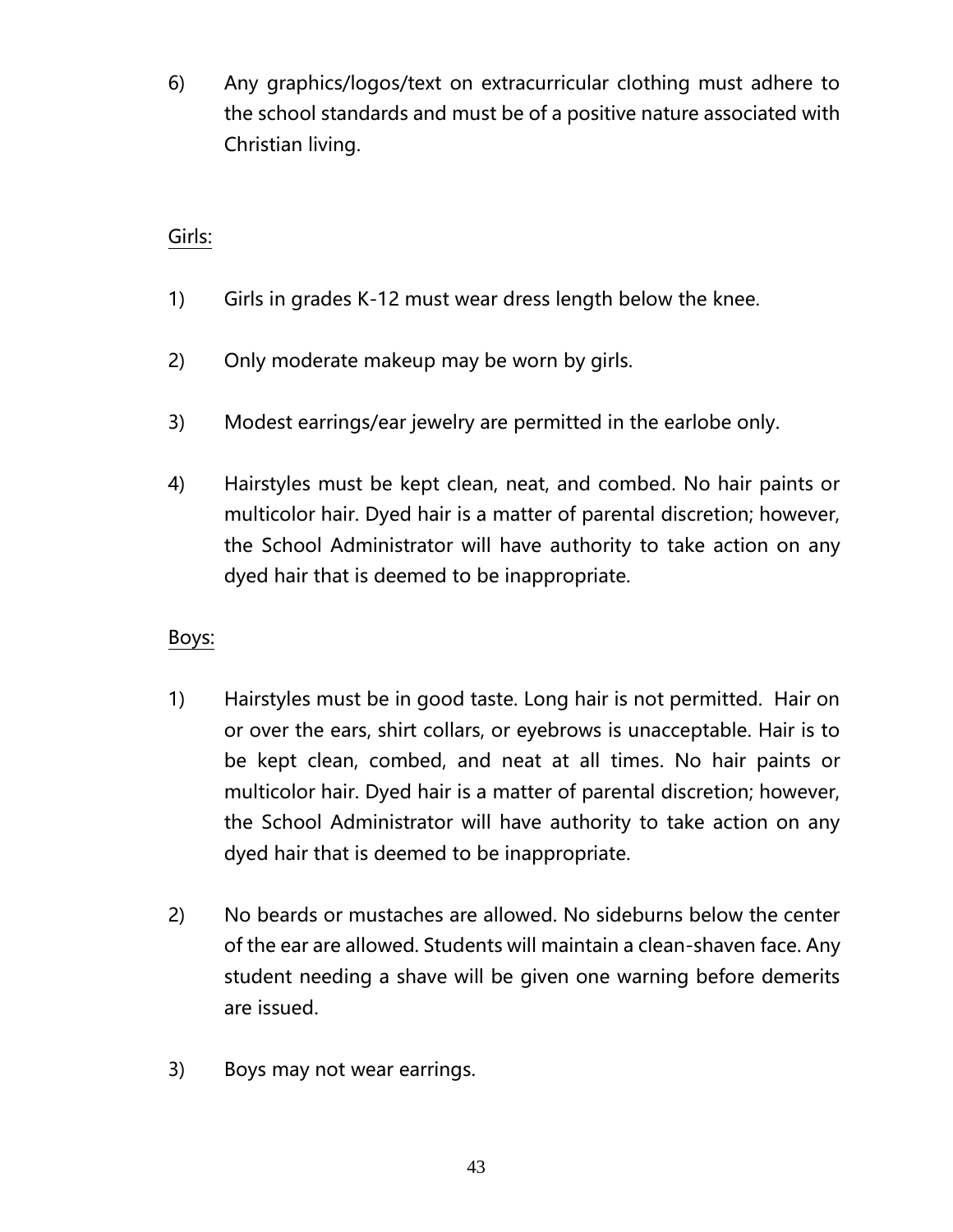❖ School Administration will have authority to take action on any hairstyle or color deemed to be inappropriate or disruptive to the learning environment.

### **UNIFORM REQUIREMENTS**

Students must wear the CPRS uniform to school daily. Uniform pieces need to have been originally purchased from the approved uniform company unless otherwise specified below. If an emergency arises and a student is unable to wear any part of his or her regular uniform, the parent must write a note to the administration requesting approval for the exception. The student must bring the note to the School Administrator before going to class.

If a dress code violation slip is sent home with a student, immediate attention should be given to the problem. Removal from class and/or activities will occur when deemed necessary by the teacher and/or administration. Repeated infractions of the dress code may result in disciplinary action.

- 1) Neat mends are allowed, but patches cannot have text/pictures.
- 2) Shoes for daily school wear may be dress shoes, casual shoes, or tennis shoes. Acceptable shoe colors are black, brown, gray, white, or navy with or without a white accent – mandatory school shoes required for concerts, etc. are to be black, brown, or navy. Laces must coordinate with shoe color and match each other. Sandals, hiking boots, cowboy boots, open-backed shoes, etc., may not be worn at school. All elementary students (and secondary students who are in a P.E. class) must have tennis shoes or athletic shoes to be worn *only* for P.E. These shoes should have non-marking rubber soles.
- 3) A solid white, navy or red t-shirt with no design or writing may be worn under the uniform shirt. During cold weather, a solid white, blue, or red long sleeve shirt may be worn under the uniform shirt.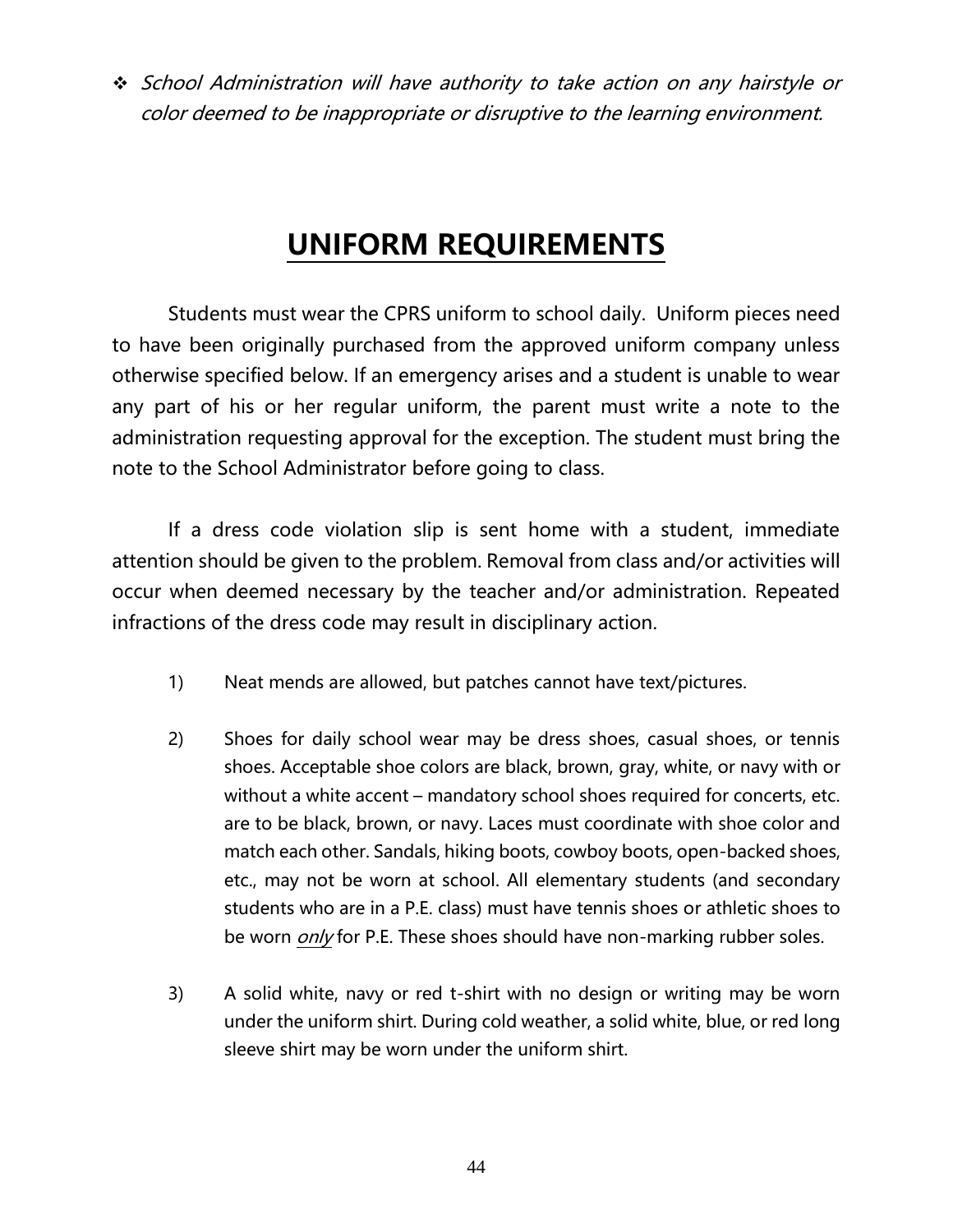#### **MANDATORY UNIFORM**

Mandatory Uniform is to be worn for specific CPRS activities, such as concerts, programs, field trips, picture day, etc. Please note that students who are not in Mandatory Uniform may not be permitted to participate in an activity that requires it.

#### **GIRLS' MANDATORY UNIFORM ITEMS**

All female CPRS students in kindergarten through  $12<sup>th</sup>$  grade must own the following uniform pieces, which are referred to as Mandatory Uniform:

| Kindergarten – 5 <sup>th</sup> Grade |              | 6 <sup>th</sup> -12 <sup>th</sup> Grade |                     |
|--------------------------------------|--------------|-----------------------------------------|---------------------|
| $\star$                              | plaid jumper |                                         | plaid pleated skirt |

#### Kindergarten – 12th Grade

- \* navy short-sleeved monogrammed polo
- \* navy socks

Shoes for mandatory uniforms should be black, brown, or navy.

Girls in  $5<sup>th</sup>$  through  $8<sup>th</sup>$  grade, and high school girls who are enrolled in any P.E./fitness class or are members of a CPRS athletic team, must purchase the CPRS logo gym shorts and gym shirt from the Athletic Office.

#### **GIRLS' OPTIONAL UNIFORM ITEMS**

These items may be purchased for variety only; they may not be worn on any Mandatory Uniform day:

- \* navy jumper (K-5th only)
- \* plaid pleated skirt  $(K-5<sup>th</sup>$  optional;  $6<sup>th</sup>-12<sup>th</sup>$  mandatory)
- \* navy or khaki pleated skirt
- \* navy or khaki pants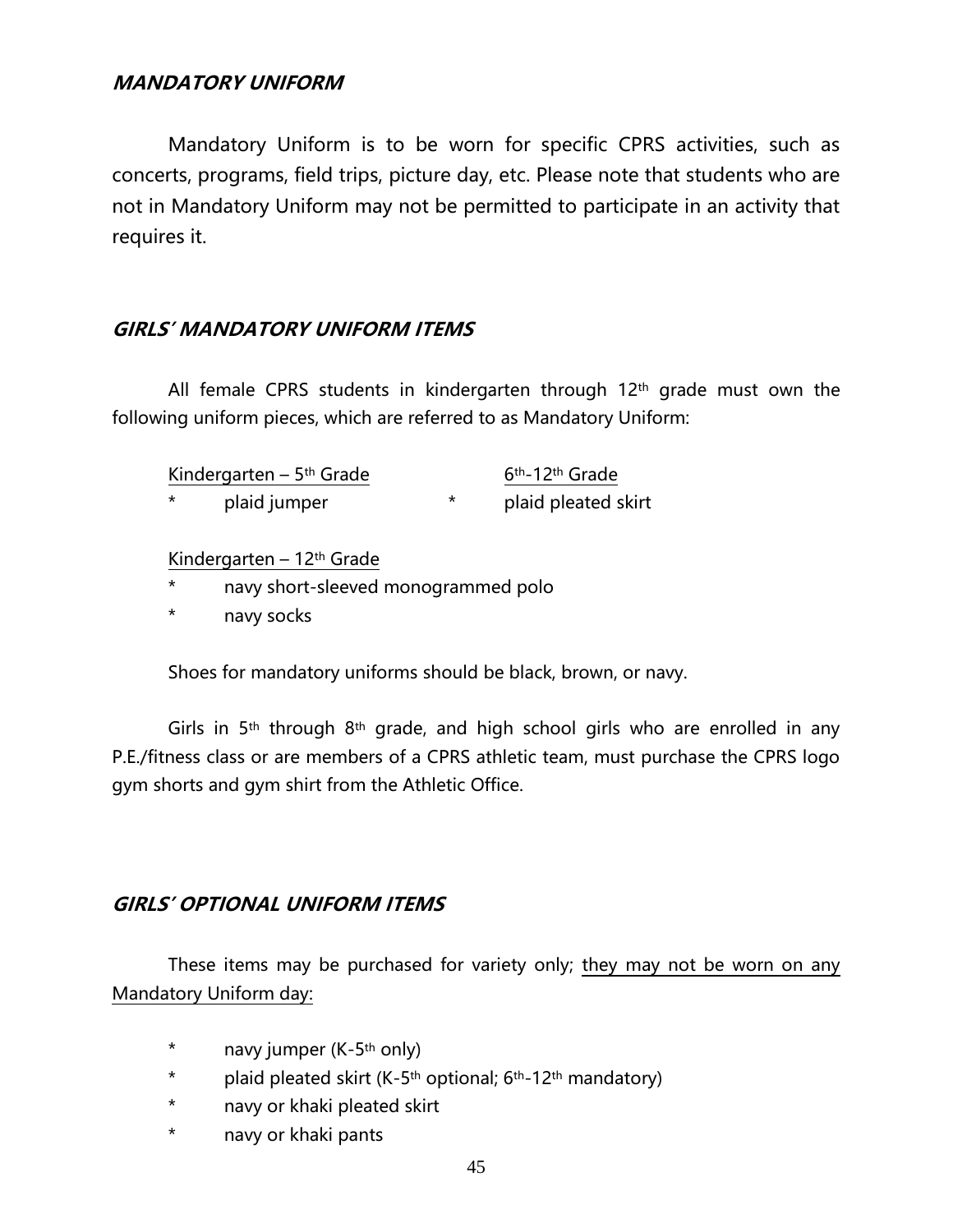- \* red monogrammed short-sleeved polo shirt
- \* navy or red monogrammed long-sleeved polo shirt
- \* navy monogrammed fleece jacket
- \* plain, solid color black, white, navy, red, or beige socks
- \* plain, solid color black, white, navy, or red tights or solid color leggings
- \* plain, non-patterned, neutral color nylon hose

Shorts with finished hem edges may be worn under uniforms for modesty. Leggings may not be worn on Picture Day.

#### **BOYS' MANDATORY UNIFORM ITEMS**

All male CPRS students in kindergarten through 12<sup>th</sup> grade must own the following uniform pieces, which are referred to as Mandatory Uniform:

#### Kindergarten – 12th Grade

- \* khaki pants
- \* navy short-sleeved monogrammed polo shirt
- \* navy socks

Shoes for mandatory uniforms should be black, brown, or navy.

Boys in 5<sup>th</sup> through 8<sup>th</sup> grade, and high school boys who are enrolled in any P.E./fitness class or are members of a CPRS athletic team, must purchase the CPRS logo gym shorts and gym shirt from the Athletic Office.

#### **BOYS' OPTIONAL UNIFORM ITEMS**

These items may be purchased for variety only; they may not be worn on any Mandatory Uniform day:

- \* navy slacks
- \* red monogrammed short-sleeved polo shirt
- \* navy or red monogrammed long-sleeved polo shirt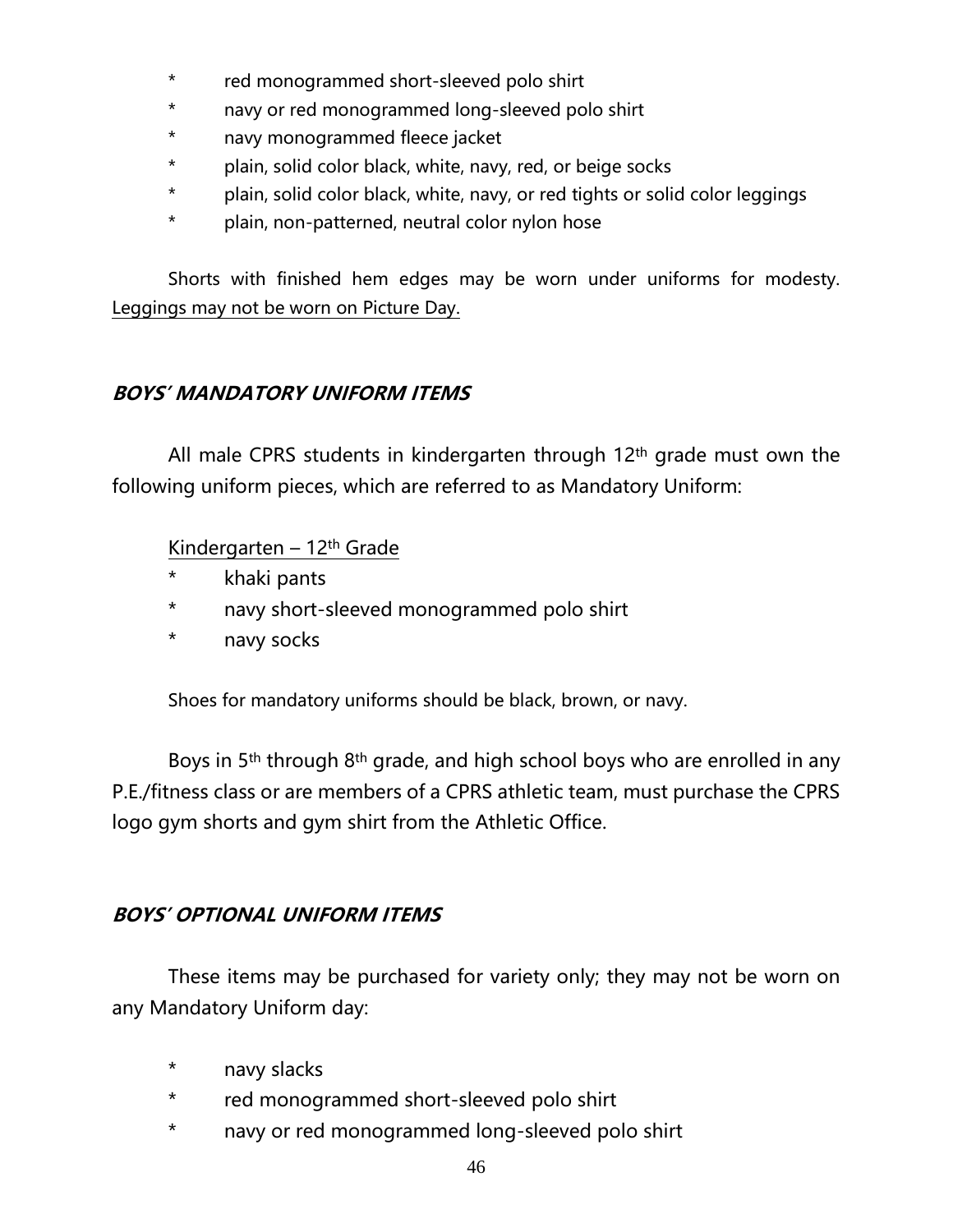- \* navy monogrammed fleece jacket
- \* black, navy, beige, white, or red socks

### **EXTRACURRICULAR DRESS CODE**

Students participating in extracurricular activities will wear the clothing or uniform as required by the sponsor in charge. The dress code for field trips will be approved by the School Administrator. Mandatory Uniforms may be required on occasion. Attire should be appropriate and modest in length, style, fit, and neckline. Modesty should be the consideration in the selection of a wardrobe.

**STUDENT SPECTATORS** (Activities include athletic events, concerts, plays, etc.)

Student spectators must wear clothing that reflects the Christian values of our school.

- 1) Graphics/text on clothing items must be of a positive theme and may not be associated with anything contrary to the teachings and values of CPRS.
- 2) Clothing should fit within the guidelines of Christian modesty. Examples to avoid include, but are not limited to, tight-fitting or seethrough apparel, exposed undergarments, or midriffs.

**CASUAL DRESS DAYS** (Activities include casual dress days unless it is a special theme, or special event day, etc.)

#### Girls and boys:

1) Students may wear jeans that are solid color, properly fitted, without holes, rips, or tears. Patches must be a solid color and match the jeans.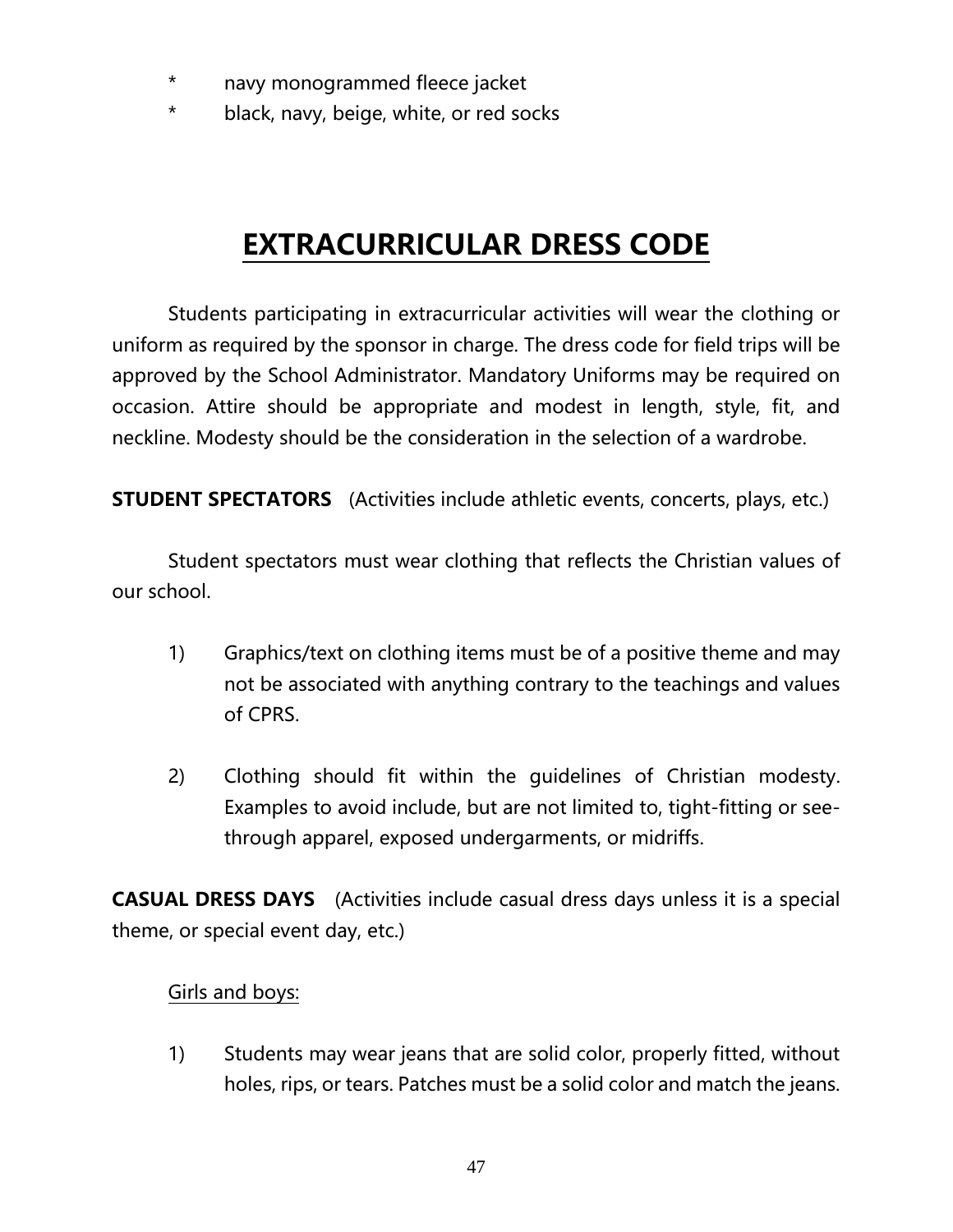Length may not drag the floor. The only other pants to be worn could be uniform pants.

2) Plain or positive-themed shirts may be worn.

3) Dresses may be worn, but must be at or below the knee. Leggings beneath the skirt do not allow for hemlines above the knee.

4) Shoes need to follow the same guidelines as stated in the shoe policy.

**SPECIAL EVENTS** (Special events activities include field trips, field days, last day of school, etc.)

Costumes/Theme Day: (Costumes include: spirit days, reading week, 100th day, etc.)

Clothing must follow the approved theme. Modesty must be adhered to in the selection of the costume. For example, leggings or tights are not considered pants. If in doubt, see a school administrator.

Outdoor Activity: ( Activities include field days, last day of school, etc.) Shorts should be modest, loose-fitting, and the inseam should measure at least 5 inches.

#### Field Trips:

The sponsor will determine which dress code will apply to the individual activity

**SEMI-FORMAL EVENTS** (Activities include Athletic Banquet, Graduation, Restoration Honors Society, music programs, etc.)

Girls: Dress; or dress skirt and dress blouse; also dress shoes. The length of the dress or skirt must be at or below the knee. Dress pants may also be worn with a dressy top.

Boys: Suit, or dress pants with dress shirt and tie; also dress shoes.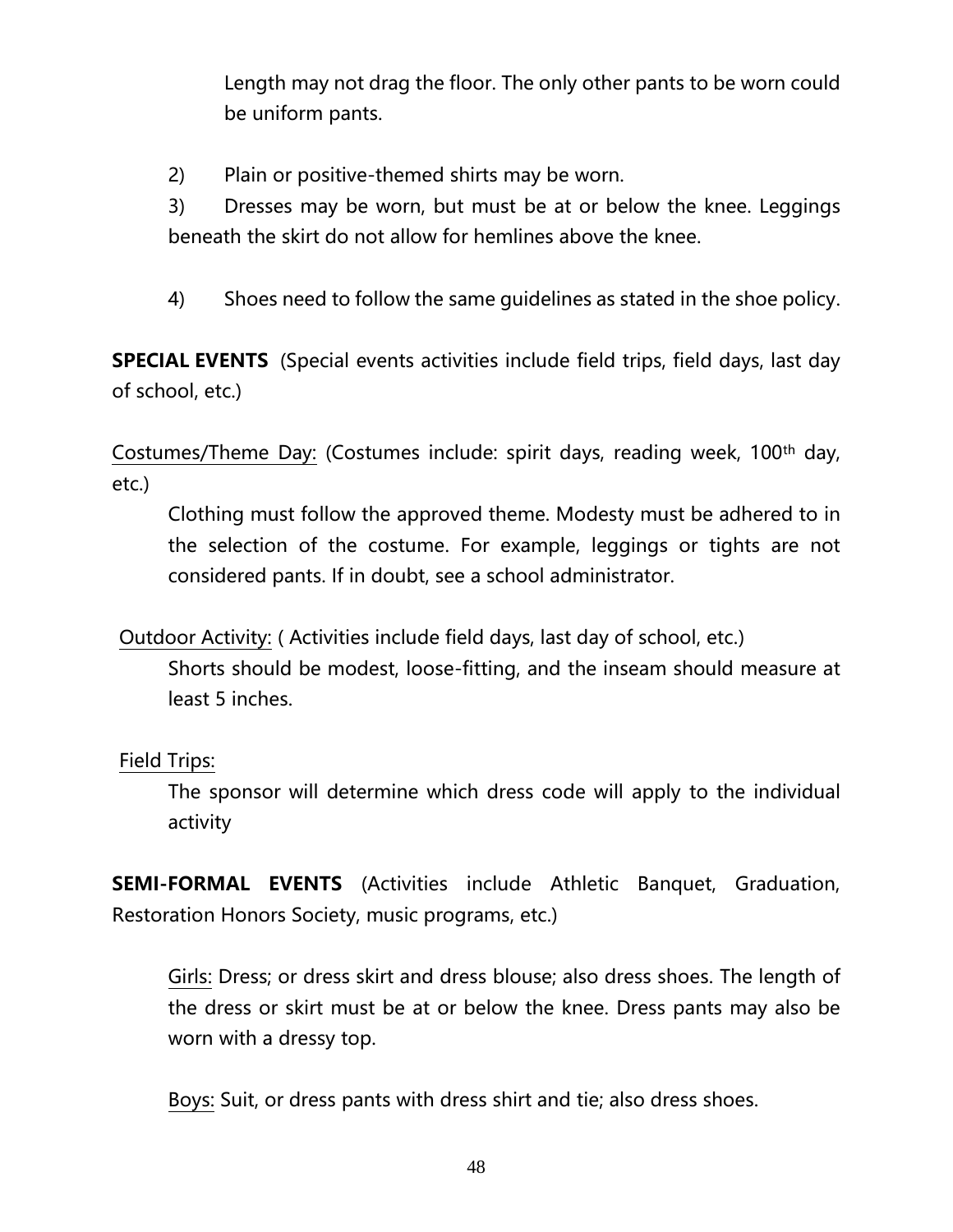#### **FORMAL EVENTS** (Activities include Senior Banquet)

All formal wear must conform to the standards outlined in the Senior Banquet dress code contract that must be signed by students attending, as well as their parents.

Girls: Knee-length or longer 'formal' dress. All dresses must be reviewed and approved by the Senior Banquet dress code committee in advance; custom-made dresses should have the design approved in advance.

Boys: Suit or tux.

Please note: Violators of the extracurricular dress code will be sent home. Re-entry to the activity will be determined by the School Administrator or the faculty member who has taken action.

<span id="page-48-0"></span>A note to parents: Your help is needed in supervising your child's uniform and extracurricular dress code requirements. If you check your children before they come to school or school activities, the teachers can be spared much time. If an item of clothing is in doubt, please check with the School Administrator before it is worn. Violations of the dress code will be handled by contacting the parent to bring the proper clothing to school. The student will not be allowed to attend classes or participate in other activities until the problem is corrected.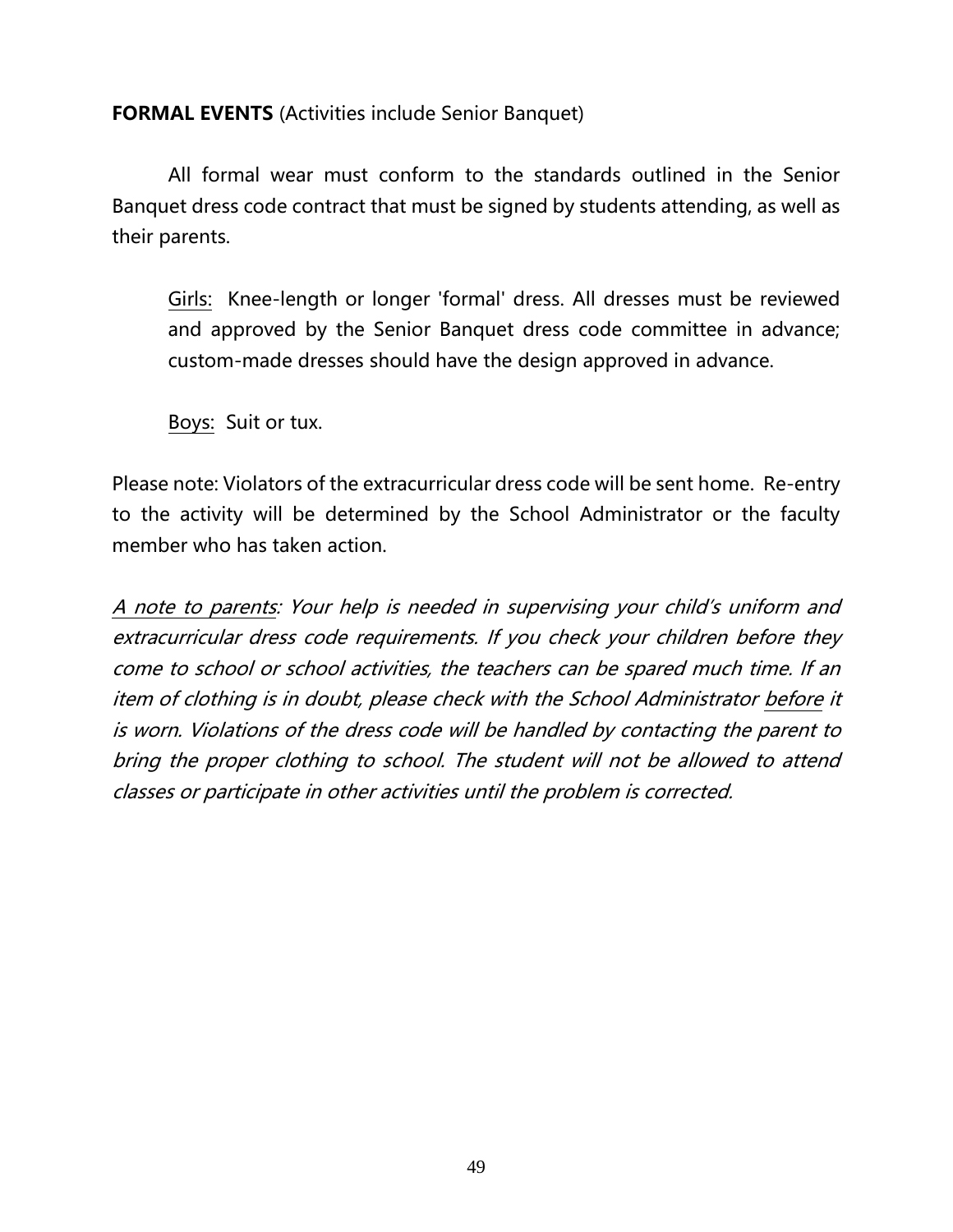# **ACADEMICS**

- **\* Academic Probation**
- **\* Awards**
- **\* Course Changes**
- **\* Grading**
- **\* Graduation**
- **\* Homework**
- **\* Promotion & Retention**
- **\* Report Cards**
- **\* Summer School Credits**
- **\* Testing**
- **\* Transfer Students**

**[BACK TO TABLE OF CONTENTS](#page-0-0)**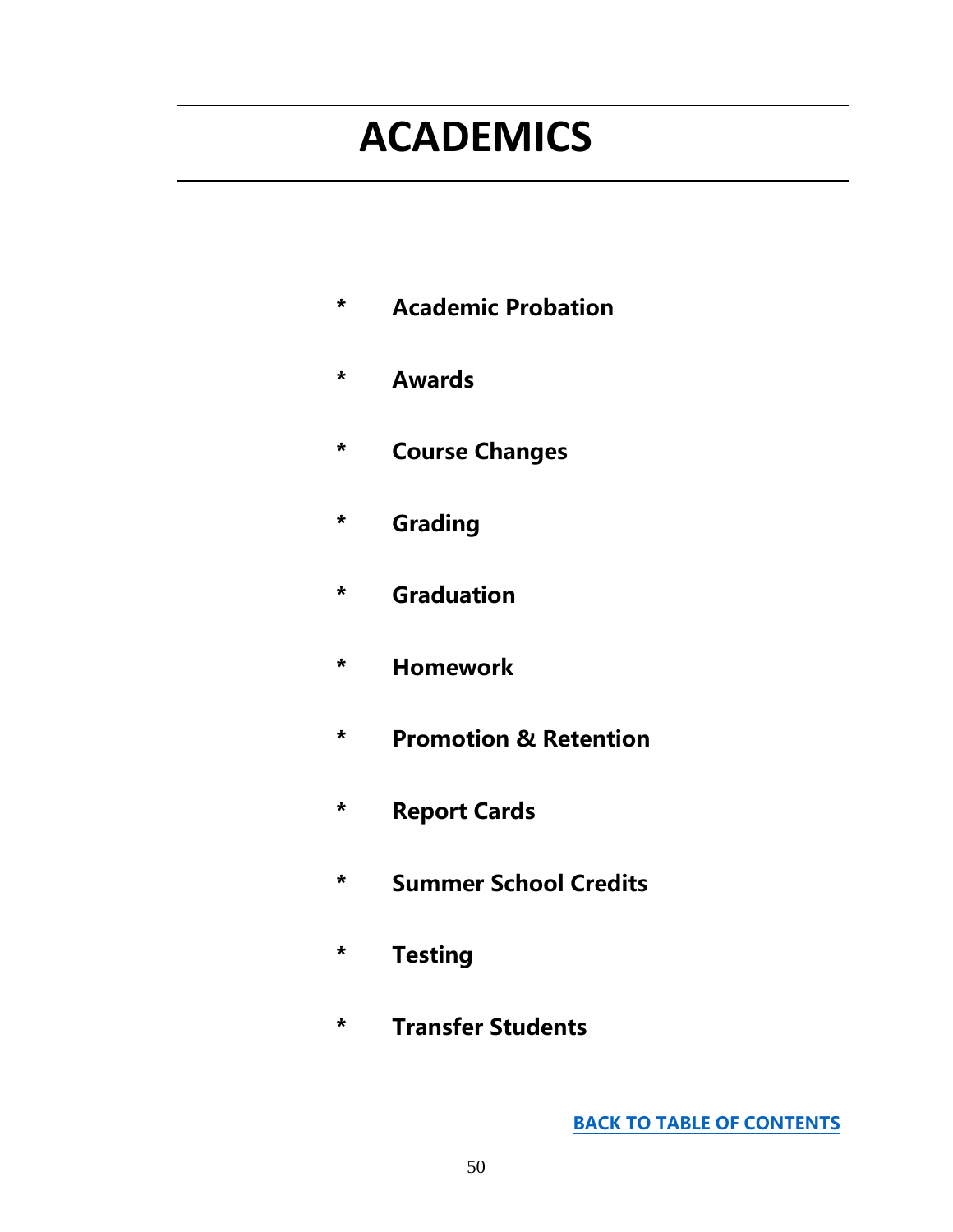### **ACADEMIC PROBATION**

Any secondary student whose grade point average (GPA) falls below 2.0 will be placed on academic probation. The student will have one semester to improve his or her academic record, during which time the School Administrator will do a grade check every two weeks. If the GPA has not improved by the end of the probation period, the School Administrator will determine whether it is in the best interest of the student to continue at CPRS.

### **AWARDS**

Grade point average (GPA) will be used to figure all secondary awards and will be calculated on all secondary courses taken.

#### **HONOR ROLLS (GRADES 3 - 12)**

Honor Rolls recognize academic achievement in each semester. The Honor Roll will be posted at school and submitted to the Independence Examiner newspaper at the end of each semester.

- 1) The Honor Roll is awarded to secondary students with a semester GPA of 3.0 or higher, and elementary students with a B average in academic subjects. The Principal's Honor Roll is awarded to secondary students with a semester GPA of 3.75 or higher, and elementary students with an A average in academic subjects.
- 2) Incomplete grades will disqualify a student from Honor Roll.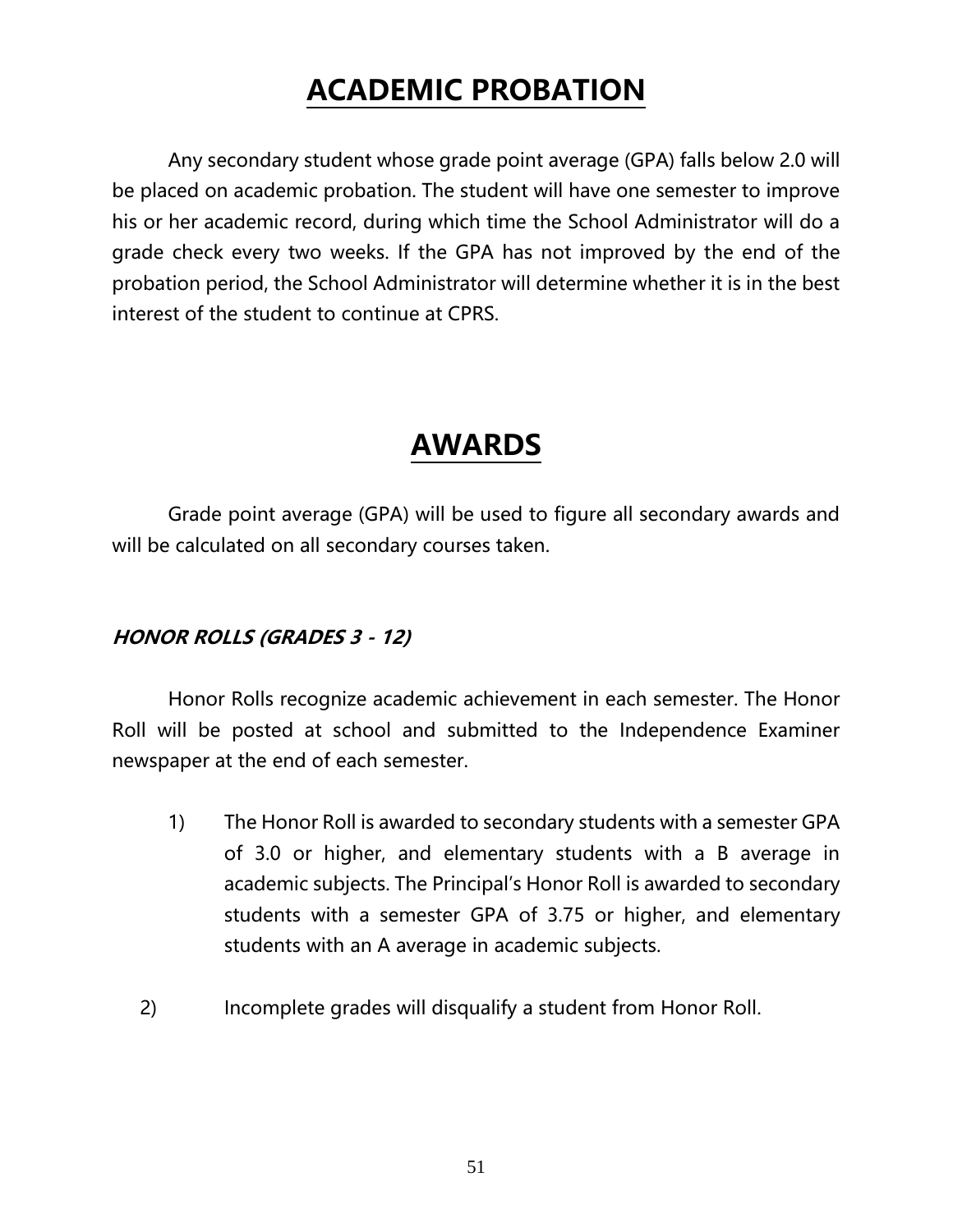#### **LIAHONA AWARD**

The Liahona Award is given to all secondary students who earn a 4.0 GPA or all A's for both semesters.

#### **RESTORATION HONOR SOCIETY**

The Restoration Honor Society will annually recognize 10<sup>th</sup>-12<sup>th</sup> grade students whose citizenship and academic achievements are determined to be outstanding by a faculty panel. A minimum 3.75 GPA is required to be considered for this award. Students who meet the requirements are notified by the first school day of April.

### **COURSE CHANGES**

High school students may request a class change during the first seven days of the semester. Changes must be approved by the parent, School Counselor. Any unusual circumstances will be referred to the School Administrator. Any course dropped after the first seven days in a semester will be recorded as an F unless such a change is recommended by the School Administrator. Any course with fewer than five students may be canceled.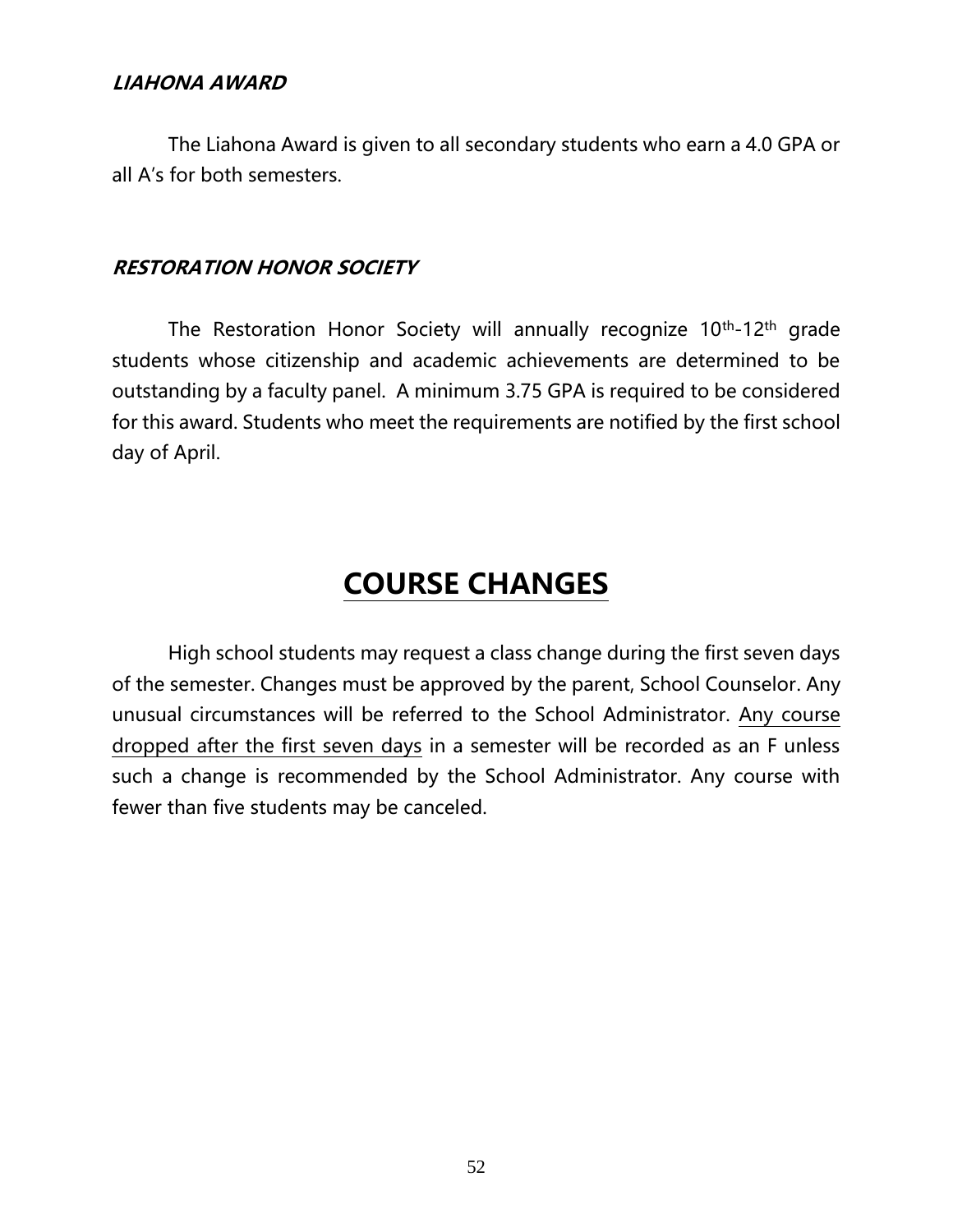### **GRADING**

The following grading scale is used in grades 3 through 12 for academics:

| A     | 96-100    | $C+$      | 77-79        |
|-------|-----------|-----------|--------------|
| $A -$ | $90 - 95$ | $\subset$ | 73-76        |
| $B+$  | 87-89     | $C-$      | $70 - 72$    |
| B     | 83-86     | D+        | $67 - 69$    |
| $B -$ | 80-82     | D         | 63-66        |
|       |           | D-        | $60 - 62$    |
|       |           | F         | 59 and below |

For grades K through 2, students will receive N(eeds improvement), S(atisfactory), or O(utstanding).

Incomplete (I) is given when a student has excessive absences or has missed work that must be done within the classroom setting and a time cannot be coordinated with the teacher. A student is given 2 weeks to make up an incomplete grade, after which the term grade is calculated with zeroes for all missing work.

### **GRADUATION**

#### **CEREMONY**

Seniors are required to attend graduation services in order to complete graduation requirements at Center Place Restoration School unless prior Board approval is granted.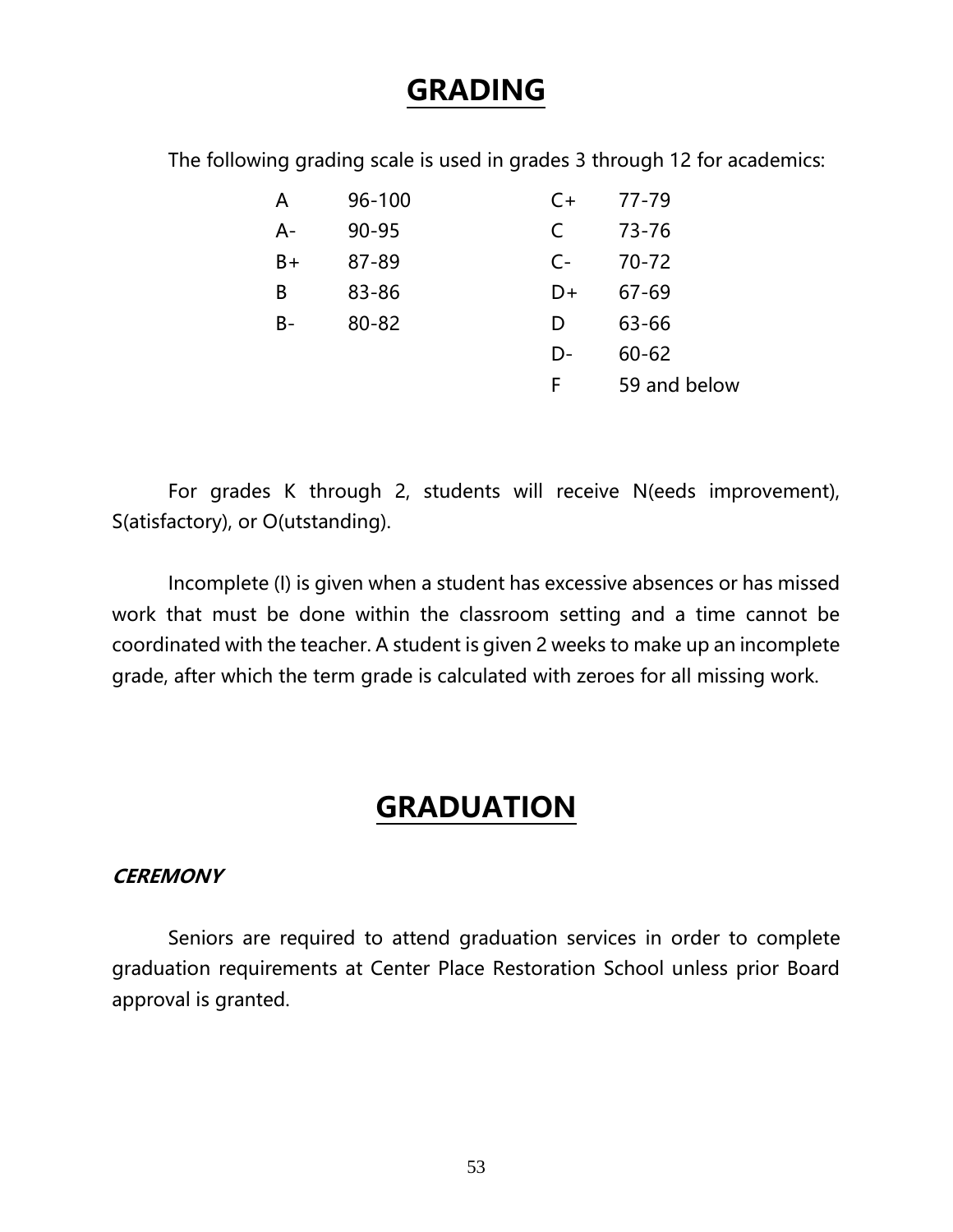#### **DEMERITS**

Any senior who accumulates 25 or more demerits after spring break may lose the privilege of participating in the graduation ceremonies and/or senior trip.

#### **HONOR GRADUATES**

Students who have earned a cumulative eight-semester high school GPA of 3.0 or higher will be recognized as Honor Graduates.

#### **REQUIREMENTS**

Center Place Restoration School requires successful completion of an academic program in excess of the requirements of the state of Missouri. Courses which must be taken in four years at CPRS to graduate are:

|                         | CLASS 2020, 2021 | <b>CLASS 2022</b> |  | CLASS 2023+ |
|-------------------------|------------------|-------------------|--|-------------|
|                         |                  |                   |  |             |
| Course                  | # Credits        |                   |  |             |
| English                 | 4                |                   |  |             |
| History                 | 3                |                   |  |             |
| Religion                | 4                |                   |  |             |
| Math                    | 3                |                   |  |             |
| Science                 | 3                |                   |  |             |
| <b>Phys Education</b>   | 1                |                   |  |             |
| Health                  | $\frac{1}{2}$    |                   |  |             |
| <b>Electives</b>        | 4                | -5                |  | 6           |
| <b>Practical Arts</b>   | 1                |                   |  |             |
| <b>Fine Arts</b>        | 1                |                   |  |             |
| <b>Personal Finance</b> | $\frac{1}{2}$    |                   |  |             |
|                         |                  |                   |  |             |
| <b>Total credits</b>    | 25               | 26                |  | 27          |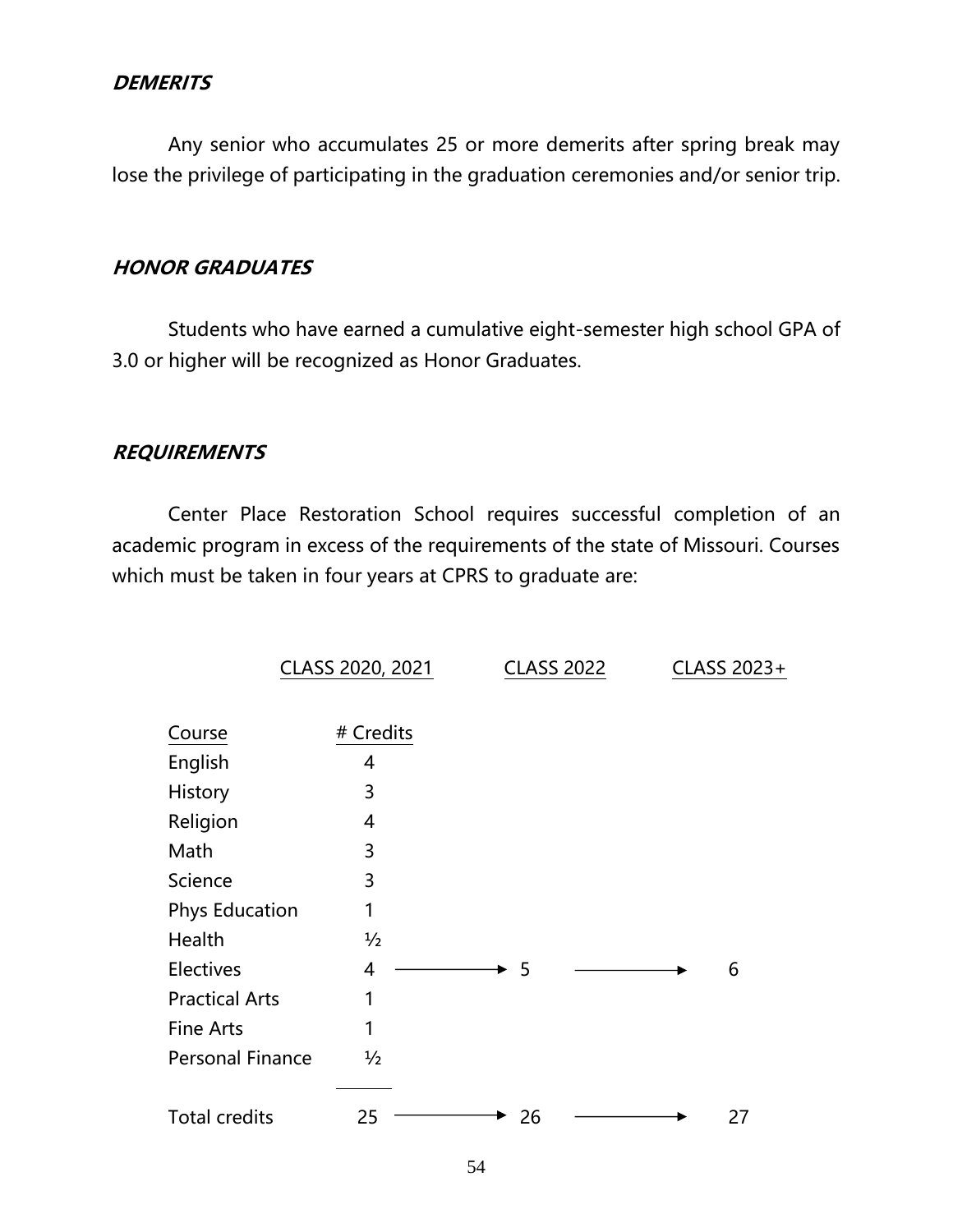Students must meet those graduation requirements that are in force during their freshman year. Students entering after their freshman year will be required to meet current requirements.

All off-campus classes, such as Summit Technology Academy, Math & Physics Institute, Herndon, and Fort Osage Career Center, will be offered to senior students only.

#### **VALEDICTORIAN / SALUTATORIAN**

To qualify as a Valedictorian, a student must attend CPRS for a minimum of the last four semesters of high school. All graduating seniors who meet the criteria and earn a cumulative weighted high school GPA of 4.22 or higher or have accumulated 226 high school grade points and a 4.0 unweighted GPA, will earn Valedictorian honors. If no one has met either of these two requirements, the student with the highest GPA will be named Valedictorian. The Salutatorian is the student with the second-highest weighted GPA. In case of a tie for Valedictorian, there will be no Salutatorian.

### **HOMEWORK**

No homework will be assigned on Wednesday evenings so the students can attend prayer meeting. Homework will not be assigned over the holidays. At other times, homework may be assigned to aid the students in advancing their studies. We do request parents' full cooperation in seeing that the assignments are completed.

Homework is given for several reasons:

1) For practice to reinforce classroom study.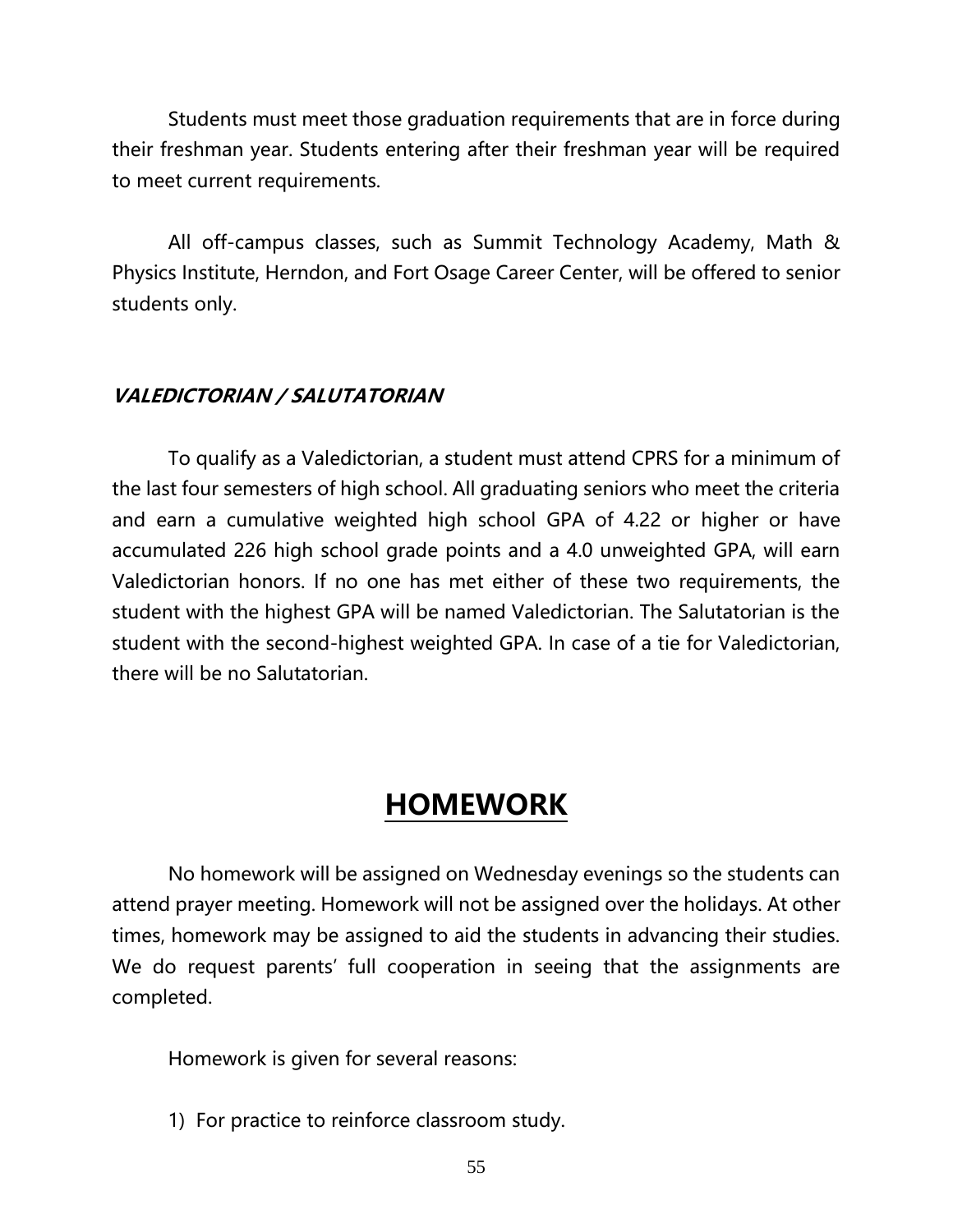- 2) For developing study skills.
- 3) For completion of special projects.
- 4) For remedial activity.

#### **HOMEWORK POLICY FOR MIDDLE & HIGH SCHOOL GRADES**

Student Responsibilities:

- Take note of the posted assignments each week along with assignment due dates. Assignments will be posted in the classroom, on Gradelink and/or Google Classroom.
- Students are responsible for completing the posted work when they are absent. If they are unsure of what is assigned, they should contact the teacher the day they are absent.
- Every attempt should be made by the student to meet the deadlines even if the student is absent and misses classes. If the student is too ill to meet this requirement, they need to contact the teacher who can adjust the deadline as he/she sees fit.
- Contact teachers or school offices if the student needs to pick up materials for work missed when absent.
- If a test is missed, it must be made up the day the student returns. Missed labs may not be able to be made up. Refer to classroom teacher's lab policies.

Parent Responsibilities:

- Ensure your student is checking on the assignments they need to complete on the day(s) they are absent.
- Arrange with the office to pick up materials your student needs to complete their work.
- Contact teachers if you have questions about makeup work.

Teacher Responsibilities:

- Post a list of class assignments to Gradelink, Google Classroom, and/or in your classroom weekly.
- Late work will receive a reduction in the grade.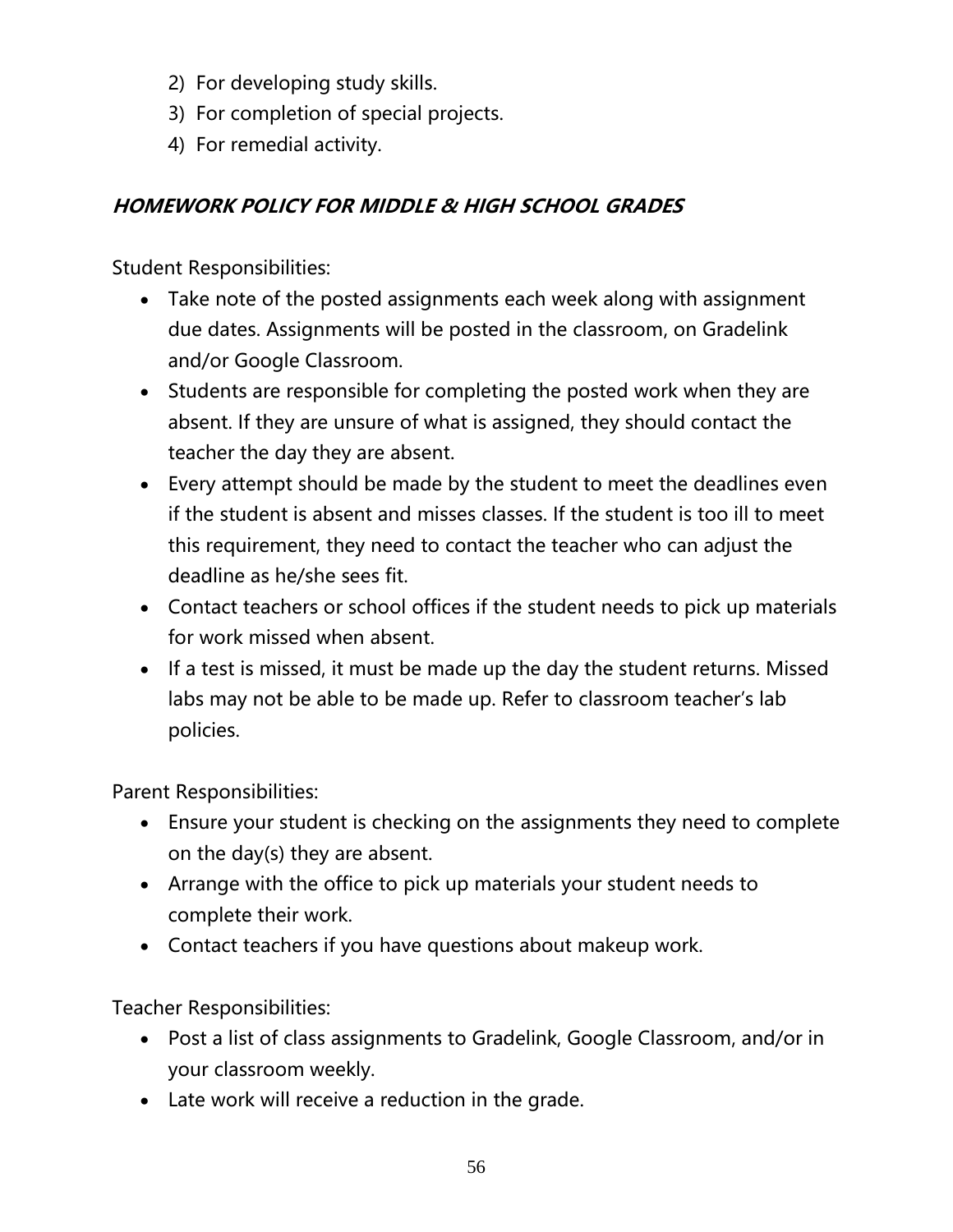- Due dates will be set by the teacher and will be firm even if students are absent unless a new due date is arranged in advance and is agreed to by the teacher.
- If a test is missed, it must be made up the day the student returns. Missed labs may not be able to be made up. Refer to classroom teacher's lab policies.

### **PROMOTION & RETENTION**

At the end of each school year, students will be promoted or retained as deemed best by the faculty and administration. By mid-May, parents will be notified if their child is being retained. Tutoring and summer school will be the responsibility of the parents.

At the high school level, the credits that a student earns determine his actual grade level: 7+ credits (sophomore), 14+ credits (junior), 20+ credits (senior).

### **REPORT CARDS**

The academic year consists of two semesters.

Grade checks that allow the student and parent to see the academic progress in each class are available continuously through Gradelink. Parents and students are supplied with login information at the beginning of the year and can request it be given at any time throughout the school year. Semester grades are the only grades that are recorded on transcripts and are included from freshman through senior years.

Report cards for Semester 1 are sent home with students on the last school day of the week following the end of the period. Final report cards at the end of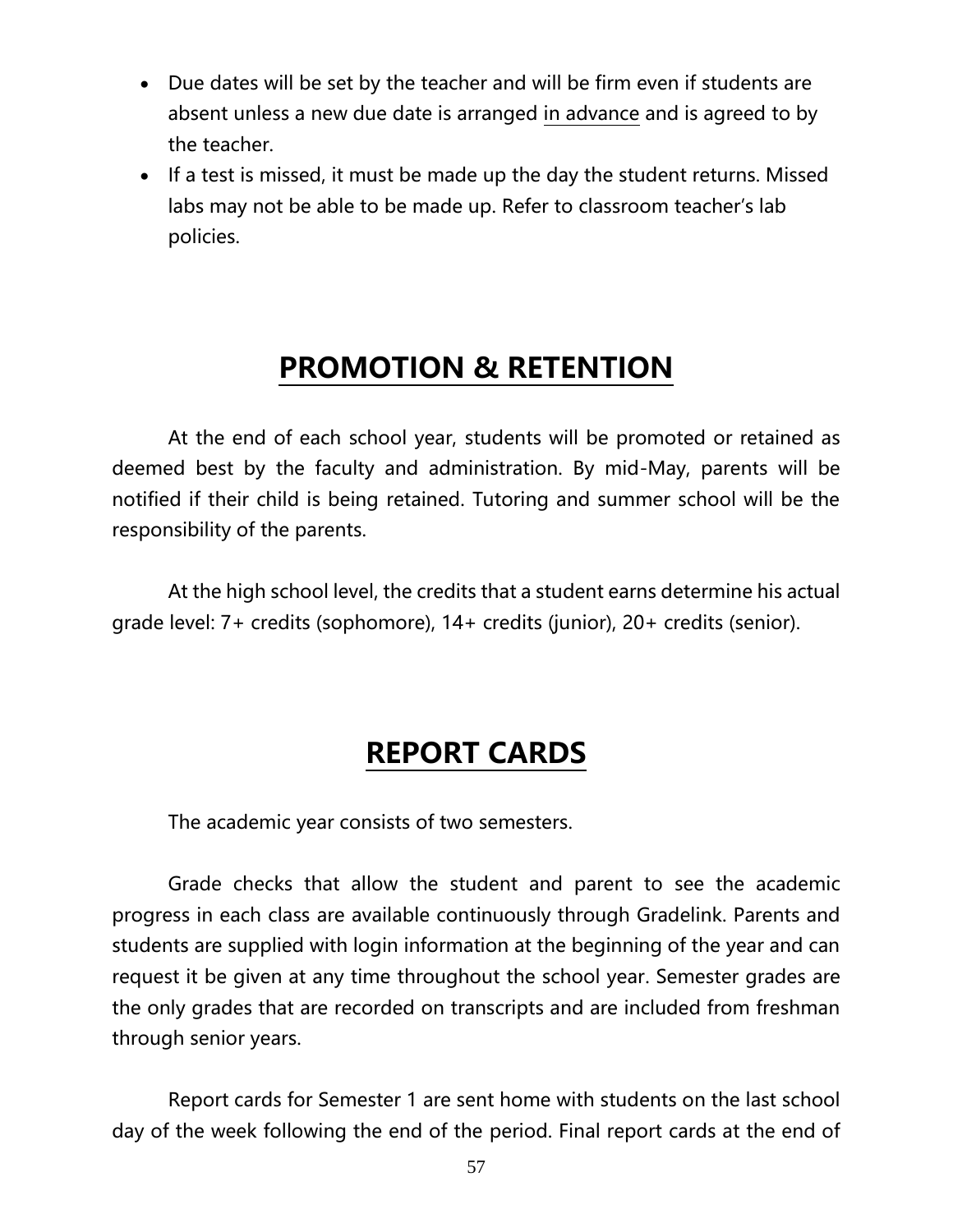the school year are mailed home. If you have any questions about report cards, contact the teacher for a conference. We encourage communication between the parent and the teacher.

### **SUMMER SCHOOL CREDITS**

Any student who receives a D or F in any subject may be required to successfully complete a summer school/tutoring class in the subject to avoid being retained.

A high school student who receives a D or F in a required class and subsequently takes a summer school course will have his or her summer school grade averaged with the previously earned CPRS grade. The student will earn onehalf credit for each semester class unless a credit was previously received. The rehabilitated grade may not be raised higher than a C. Summer school grades will be averaged with previously earned CPRS grades for a rehabilitated grade only if the original grade was a D or lower. It is the responsibility of the student/family to bring in the final grades for any summer school course for them to be recorded on the CPRS transcript.

Any summer school course that is taken for enrichment only and is not taken to make up for a previously failed class will be counted, and an elective credit will be given.

Enrichment classes are defined as a class that is not offered at CPRS. The credit shall count as elective credit only. No more than one class per year for junior year and senior years will be allowed. The class and curriculum must be approved by the administration *before* the class is taken.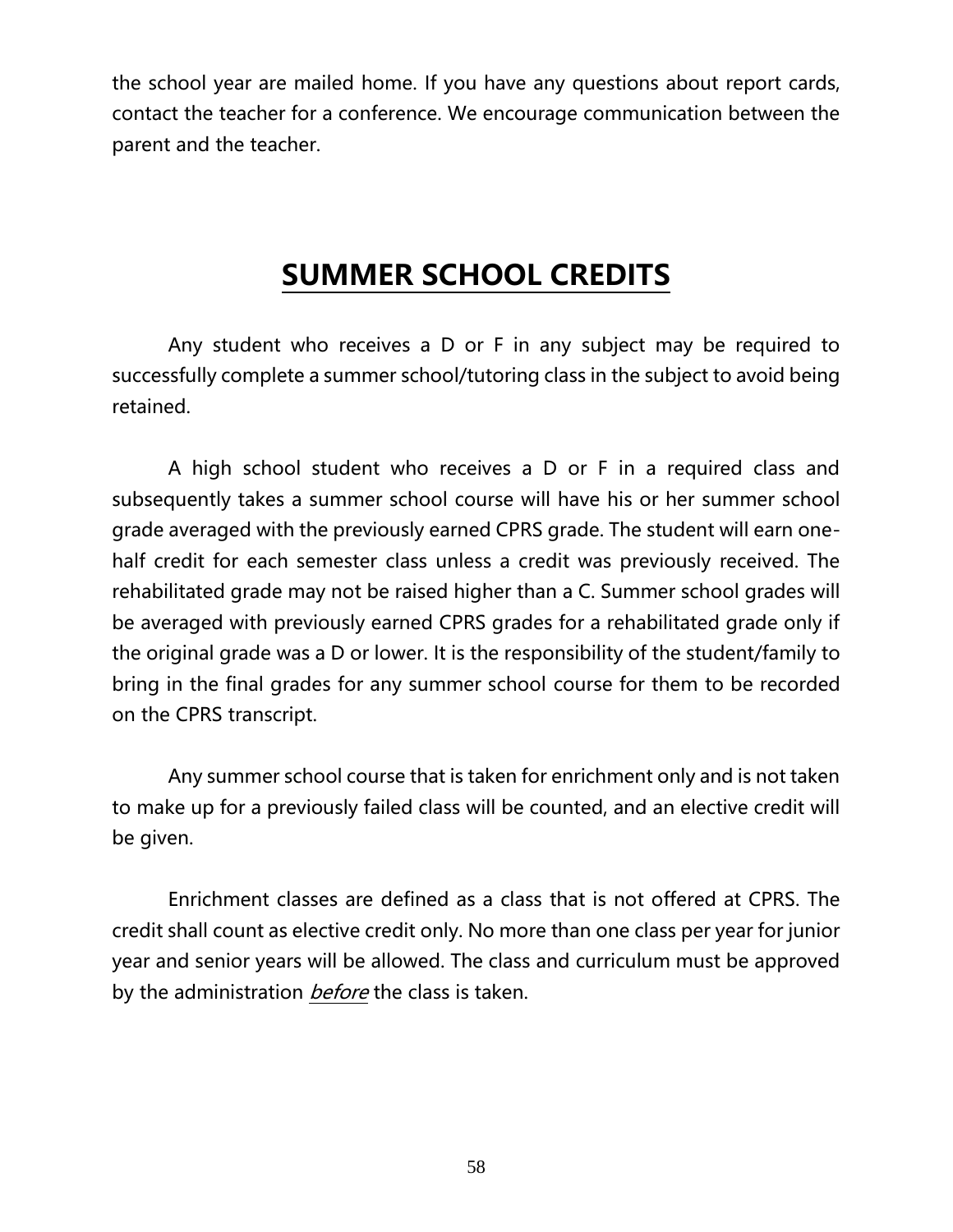### **TESTING**

Center Place Restoration School maintains a thorough testing program to measure students' progress. Results of tests are used to help the administration and faculty work more effectively with each student and make continual improvements in the curriculum.

Students in grades 2 through 9 are given achievement tests. Some high school students take the Pre-ACT at CPRS in the fall. Juniors and seniors are urged to register for the ACT (American College Test) that is held in public high schools on specific Saturdays throughout the school year. Most colleges require such testing for admittance. Information is available in the counselor's office about registration, times, and places of the ACT.

CPRS may require testing for new students without recent achievement test results so we can ensure proper placement in a grade level.

Any grade level testing for incoming students (home school, etc.) will only be done after the student has paid the enrollment fee. The enrollment fee is nonrefundable unless we decline admission.

### **TRANSFER STUDENTS**

#### **GRADES**

Academic grades transferred from private or public schools are generally accepted as shown on the incoming transcript. Such grades will be converted to our grading scale, if not already reported on that basis.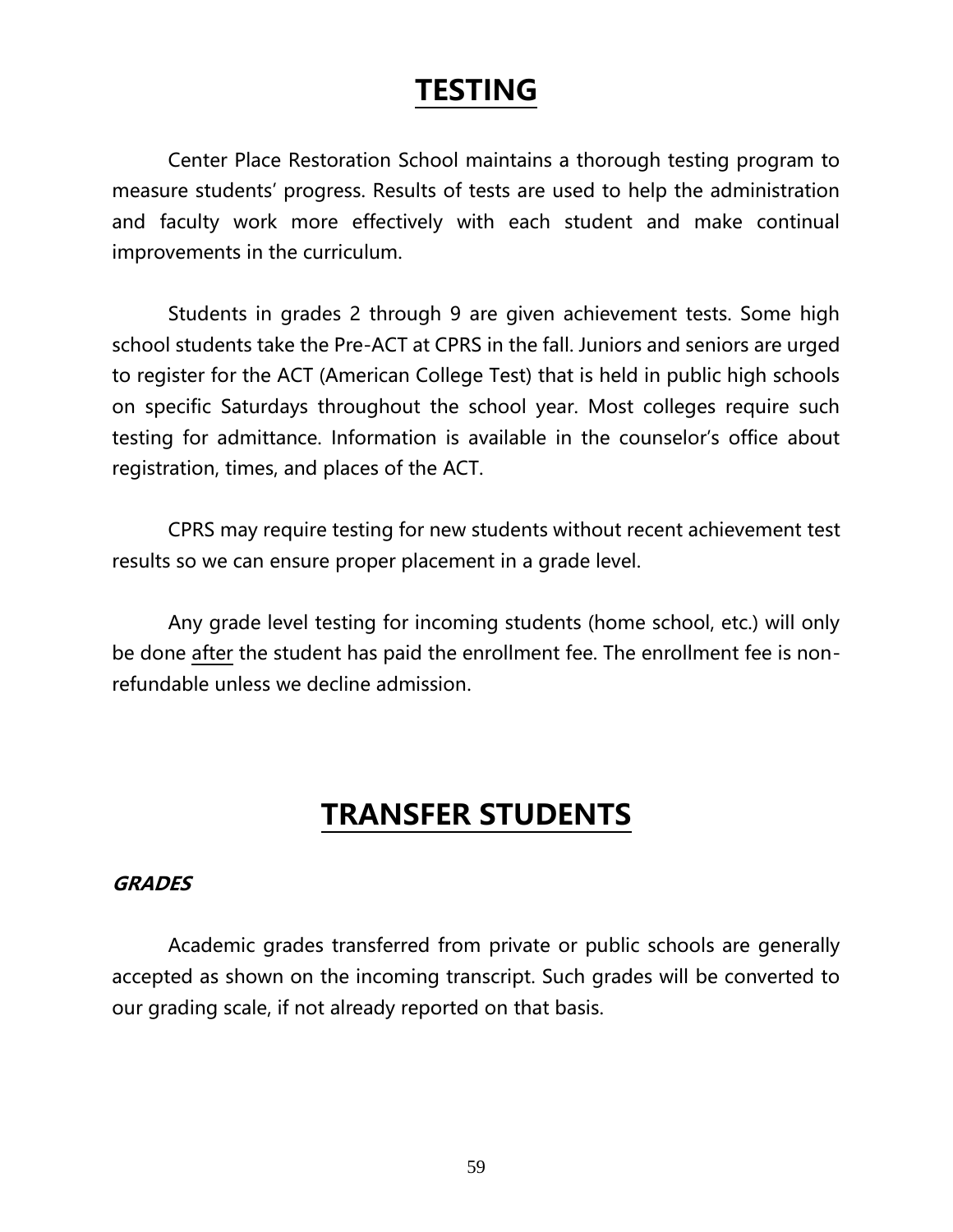#### **GRADUATION REQUIREMENTS**

Students must meet those graduation requirements in force during their freshman year. Students entering after their freshman year will be required to meet current requirements for their grade level. Homeschoolers need to attend CPRS four (4) consecutive semesters to receive a graduation diploma.

#### **HOMESCHOOL TRANSFER**

Homeschool grades will be recorded on a pass-fail basis so that they will not be calculated as part of the GPA at CPRS. Homeschool credits will be awarded on the same basis as if earned at CPRS. Such credits will not be counted in any subsequent GPA calculation.

#### **REQUIRED COURSES**

Students enrolling during the four years of high school (i.e., as a sophomore or junior) would not be required to earn four years of religion; however, the number of electives will be increased proportionately so that the total number of credits required for graduation will be earned. All other academic requirements will need to be met.

#### **WEIGHTED CLASSES**

Certain classes on the high school level have been deemed to be more academically demanding and thus have been assigned a greater point value in the grade point averages that are used to calculate class ranking. Weighted classes are included on the student's transcript, but are used only for determining class rank. The transcript does show that certain classes are weighted. Information on specific classes is available from the school office.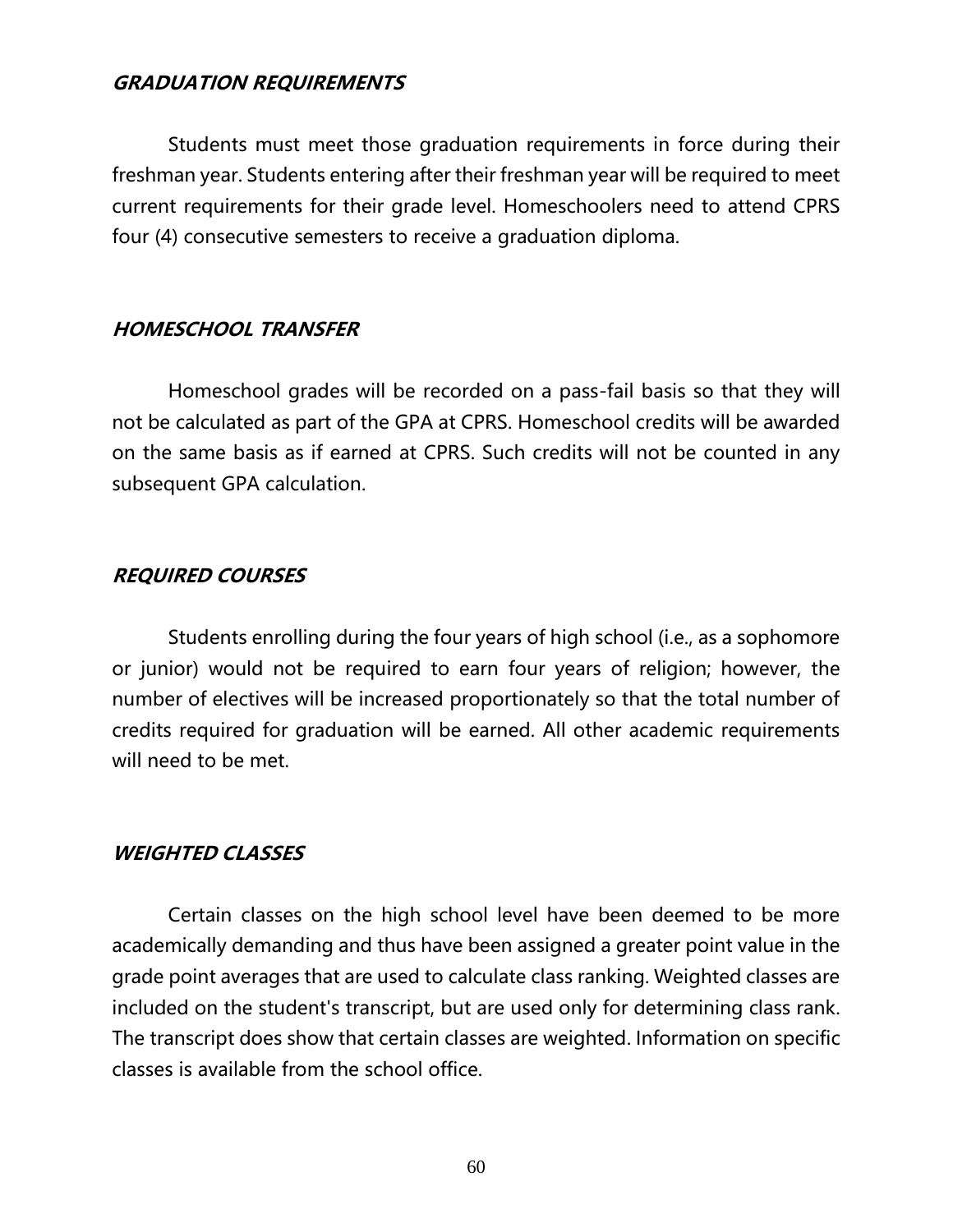## <span id="page-60-0"></span>**DISCIPLINE**

- **\* Guidelines**
- **\* Demerit System**
- **\* General**

**[BACK TO TABLE OF CONTENTS](#page-0-0)**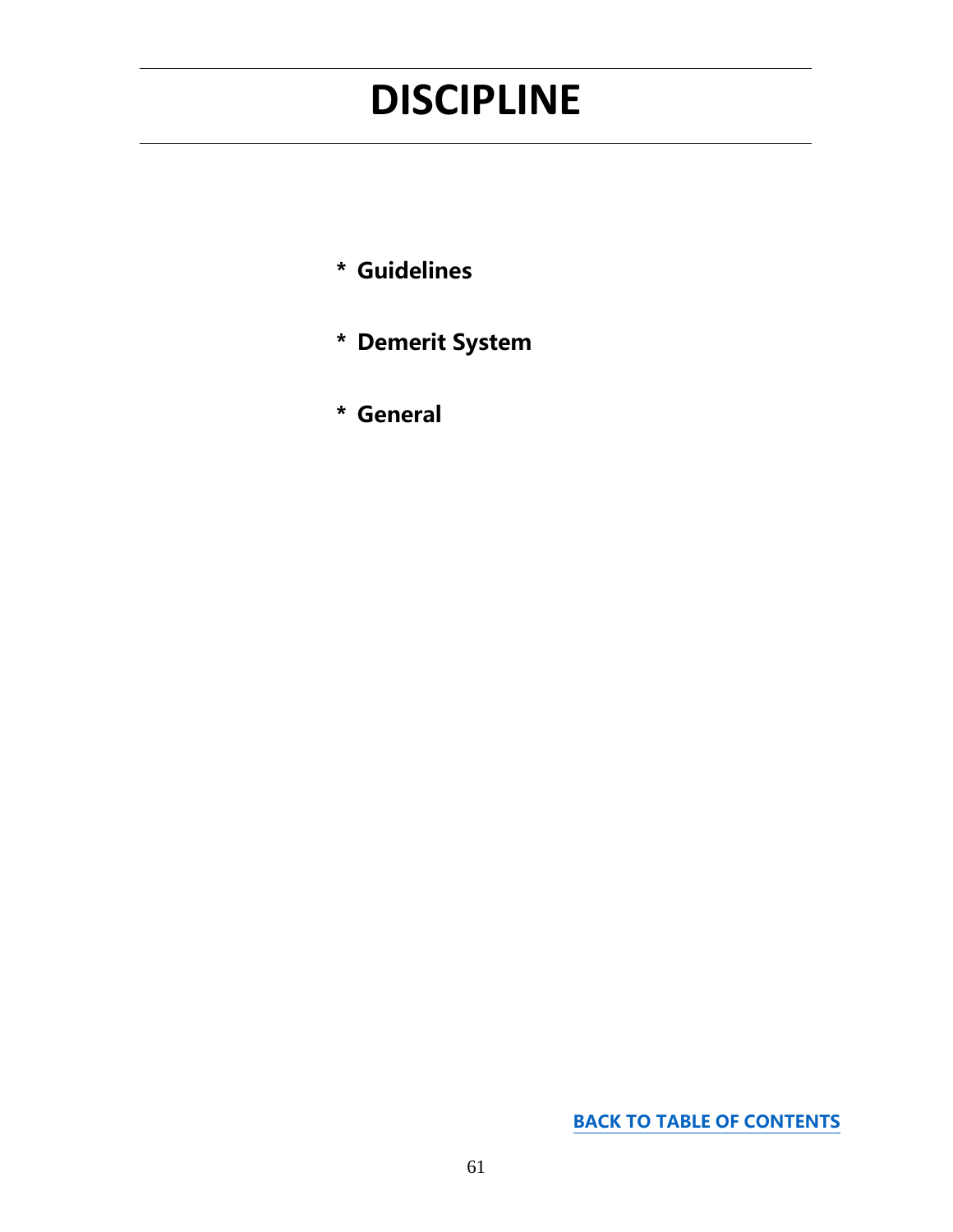### **DISCIPLINE GUIDELINES**

It is our goal at CPRS to become Christ-like. Discipline is a major area of Christian concern, and the intent of discipline is restoration.

#### **ELEMENTARY DISCIPLINARY PROCEDURES**

Elementary discipline is the responsibility of the classroom teacher and administration in conjunction with the parent. It will be based on the idea of good communication and working with a cooperative spirit. Teachers will provide parents with a specific discipline plan, including rules and consequences.

Teachers will strive to work in a scripturally based, Christ-like manner with students, individually and collectively, and with parents. Students and parents will be expected to work with the teachers and staff in the same manner.

If problems are encountered, follow the channel of appeal as outlined in the "Parental Appeal Process" in this handbook.

#### **SECONDARY DISCIPLINARY PROCEDURES**

The School Administrator has the responsibility to set forth policies and rules to help the students conduct themselves in a Christ-like manner. In addition, the teacher within the classroom may establish certain policies and rules consistent with those established by the administration. The teacher may assign up to 10 demerits. Methods of disciplining students available to the School Administrator include assigning demerits, suspension, and/or expulsion. Any senior accumulating 25 or more demerits after spring break may lose the privilege of participating in the graduation ceremonies and/or senior trip.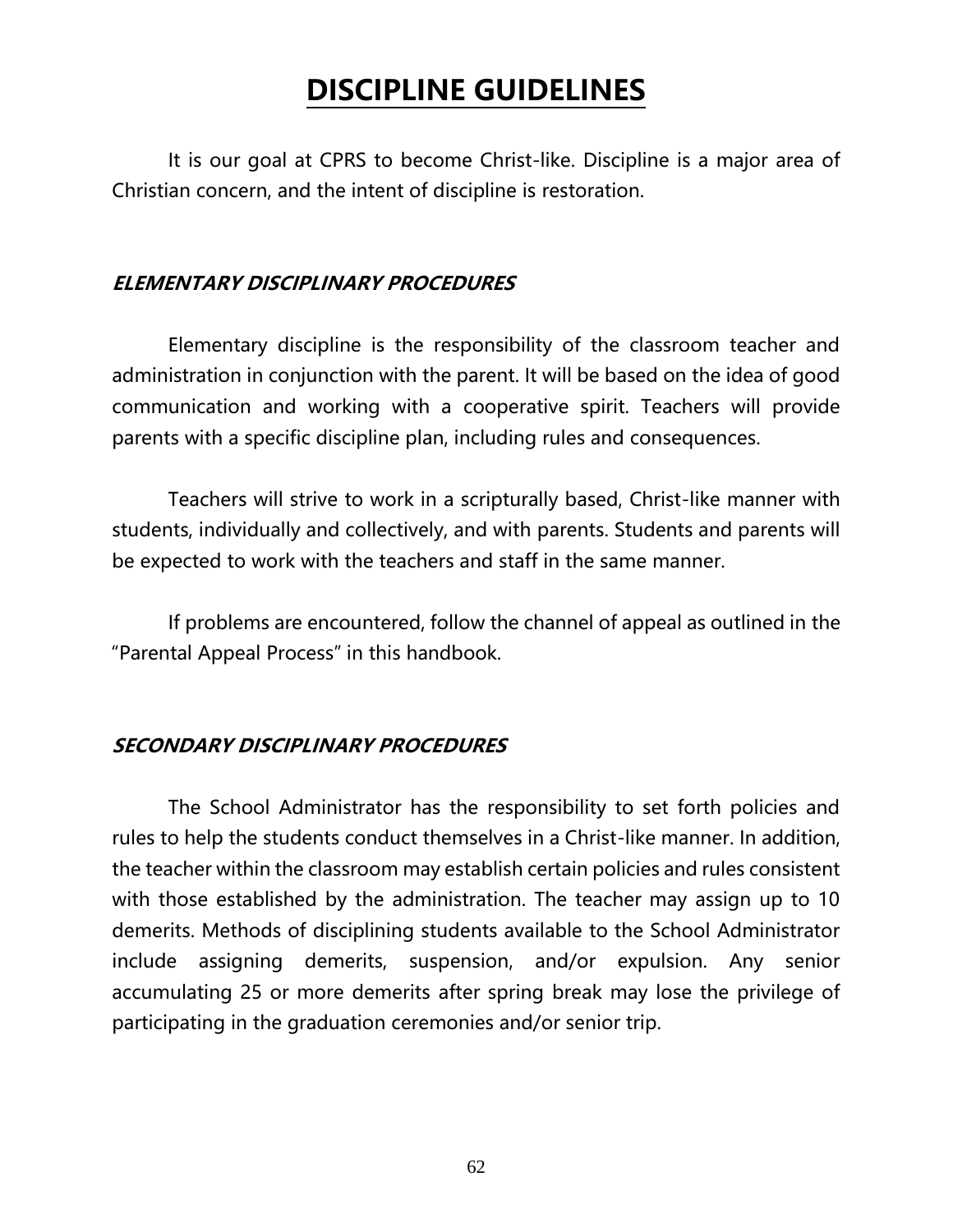### **DEMERIT SYSTEM**

Discipline on the secondary level includes the use of demerits. If demerits are issued, the student receives a demerit slip to be signed by a parent and returned to the teacher within 3 school days. Failure to do so results in additional demerits. Parents who wish to have a conference with the teacher should check the appropriate box at the bottom of the demerit slip.

#### **DEMERIT CATEGORIES**

The following list shows various behavior infractions and examples of each. This list does not define all demeritable offenses.

BLATANT DISRESPECT - Walking away from a teacher, back-talking, etc.

BLATANT LYING - Telling a deliberate falsehood or conveying a fake image or impression

BULLYING/FIGHTING - Any form of aggressive behavior - verbal or physical - that is deliberately and persistently directed toward a particular victim with intent to intimidate

CHEATING - Any time student is not doing his/her work

DISOBEDIENCE TO CLASSROOM RULES - Talking without permission, chewing gum, etc.

DISOBEDIENCE TO WARNING - Student does not respond willingly to a request to follow rules (example: dispose of gum, place chair on the floor, etc.)

DISORDERLY CONDUCT - Not behaving in a controlled, Christian manner

DISREGARDING VERBAL INSTRUCTION - Student does not follow class instructions (example: not getting out paper and pencil when asked)

DISRESPECT OF PEERS - Name-calling, pushing, shoving, insults

DRESS CODE - Missing uniform items, inappropriate hairstyles, unapproved shoes, etc.

DRUGS/ALCOHOL – Use or possession of drugs/alcohol at a school activity

HALL VIOLATIONS - Being in the hall without a hall pass

PERSONAL CONTACT - Physical contact related to boy/girl relationships (i.e., holding hands, playing with hair, arms around shoulder or waist, hugging, kissing, etc.)

PORNOGRAPHY - Any material of a sexual nature, disrespectful to men or women.

PROFANITY/VULGARITY - Verbal or written words of swearing, inappropriate talk, or inappropriate body language

SEXUAL ACTIVITY - Any proven incident of sexual activity involving a student

SEXUAL HARASSMENT - Any proven advance, action, or request that is suggestive or explicit, whether by verbal, written, or other means

SKIPPING CLASS/CHAPEL – Failure to be present as assigned

SMOKING/CHEWING TOBACCO - Done at a sponsored activity or on school grounds

STEALING - Intentionally taking someone else's property

TARDINESS - Not in the appropriate classroom at the beginning of class time

VANDALISM - Any intentional damage to any property not belonging to the student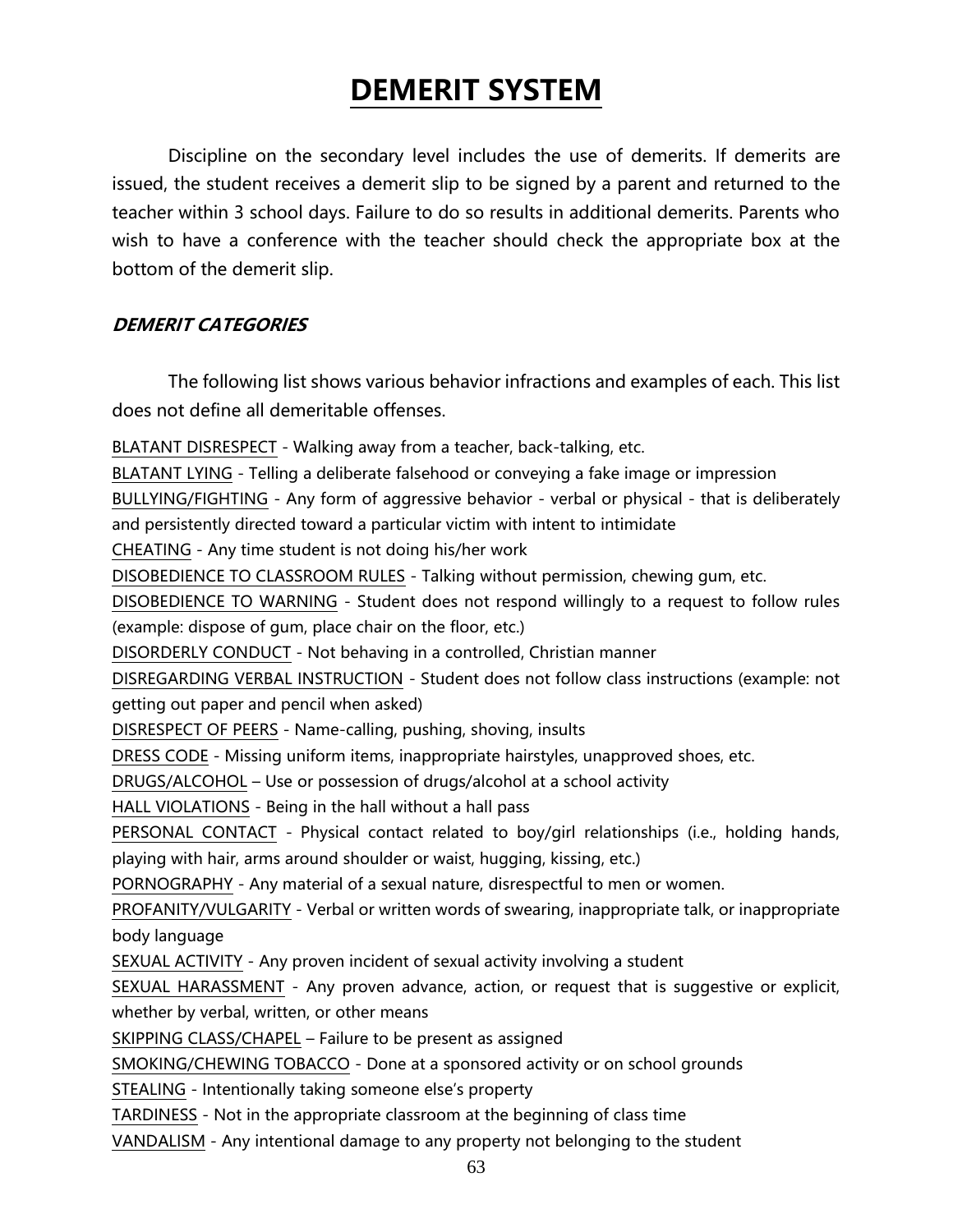#### **STUDENT CONSEQUENCE**

The following list contains the actions that will be taken as a student accumulates demerits for unacceptable behavior. Action will be taken as the total accumulation of demerits reaches the following levels:

- Demerits Action
- 25 PARENTAL NOTIFICATION: The student is ineligible to hold office or run for office in any school organization (i.e., Student Council) for the remainder of the school year. Eligibility to participate in extracurricular activities will be determined by administrative review. (Extracurricular activities include sports, drama, activities outside the school during school hours, etc.) Student conferences involving parents, administration, and faculty may be held at the request of the School Administrator, faculty, or parent.
- 50 AUTOMATIC TWO DAY SUSPENSION\*: All extracurricular activity will be suspended for the semester. Eligibility for extracurricular activities the following semester will be determined by administrative review. (Extracurricular activities include sports, drama, activities outside the school during school hours, etc.) Student conferences involving parent(s), School Administrator, and faculty will be held.
- 75 AUTOMATIC FIVE DAY SUSPENSION\*: Disciplinary probation.
- 100 EXPULSION: Removal from CPRS.

\* Classwork missed during suspensions must be turned in on the student's first day back at school, or additional penalties may be assigned by the School Administrator.

If action levels (25, 50, 75 demerits) are reached multiple times in a school year, additional disciplinary measures may be taken by the School Administrator.

Students on suspension may not attend any extracurricular CPRS activities unless given permission in advance from the School Administrator.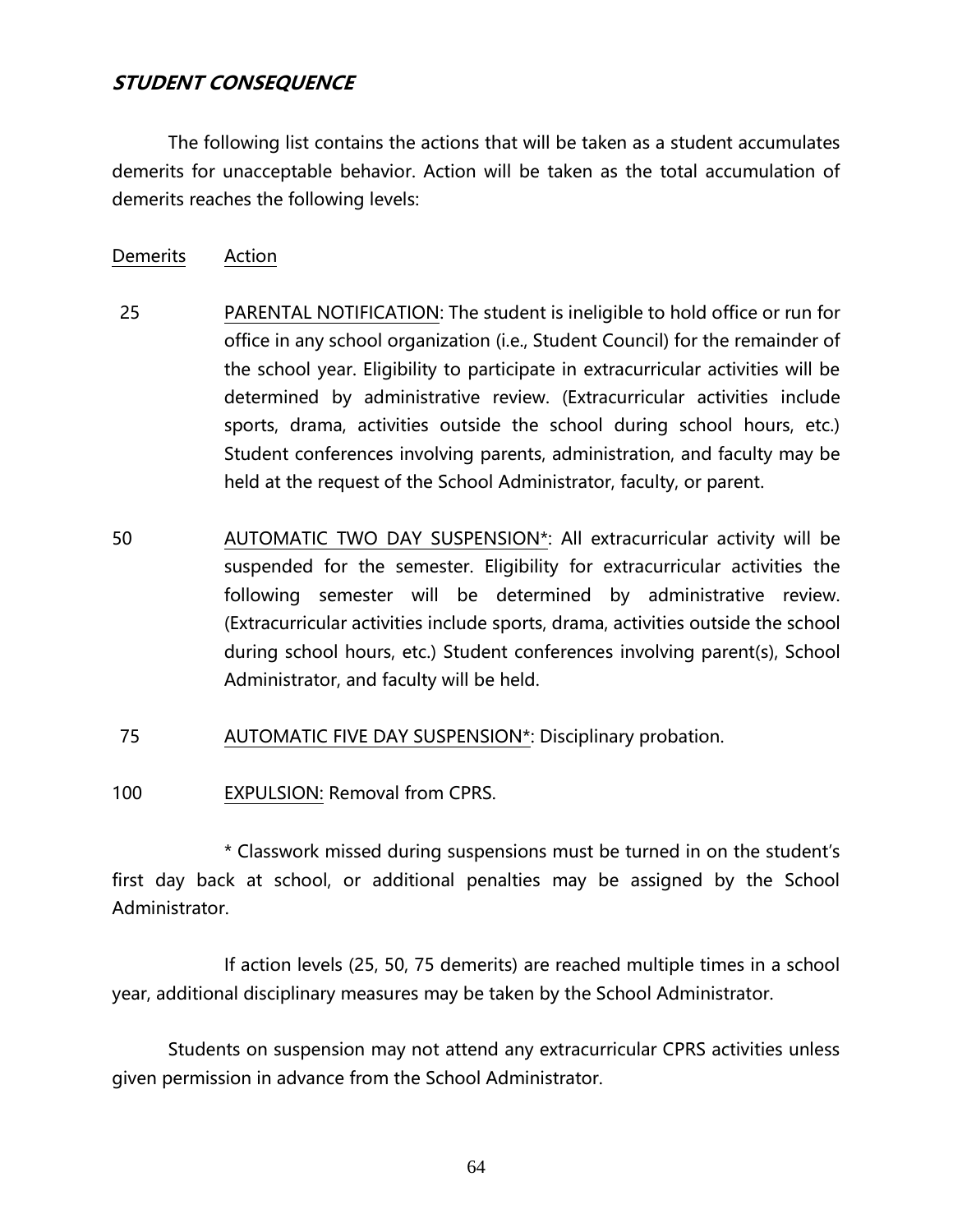#### **PARENTAL NOTIFICATION**

enrollment.

This list contains the actions that will occur as a student reaches the following levels of demerit accumulation:

| <b>Demerits</b> | Action                                                                                                                                                                        |
|-----------------|-------------------------------------------------------------------------------------------------------------------------------------------------------------------------------|
| 25              | Parental notification by phone, email, or meeting.                                                                                                                            |
| 50              | Parental conference with School Administrator.                                                                                                                                |
| 75              | Probationary hearing. Loss of implied automatic invitation to return<br>for the following semester. Invitation to return will be made in writing<br>by School Administration. |
| 100             | Exit briefing. All options of appeal are exhausted. The student must<br>wait a minimum of one semester before CPRS will consider re-                                          |

### **GENERAL**

Teachers may assign up to 10 demerits per student for any one school infraction, and if further action is necessary, will recommend that additional demerits be given by the School Administrator. Only the School Administrator will have the authority to give more than 10 demerits per student for any one school infraction.

The School Administrator may elect to pursue other remedies or other courses of action than those described when it is determined that the well-being of the students and/or staff is affected. In any situation, a plan of improvement may be required.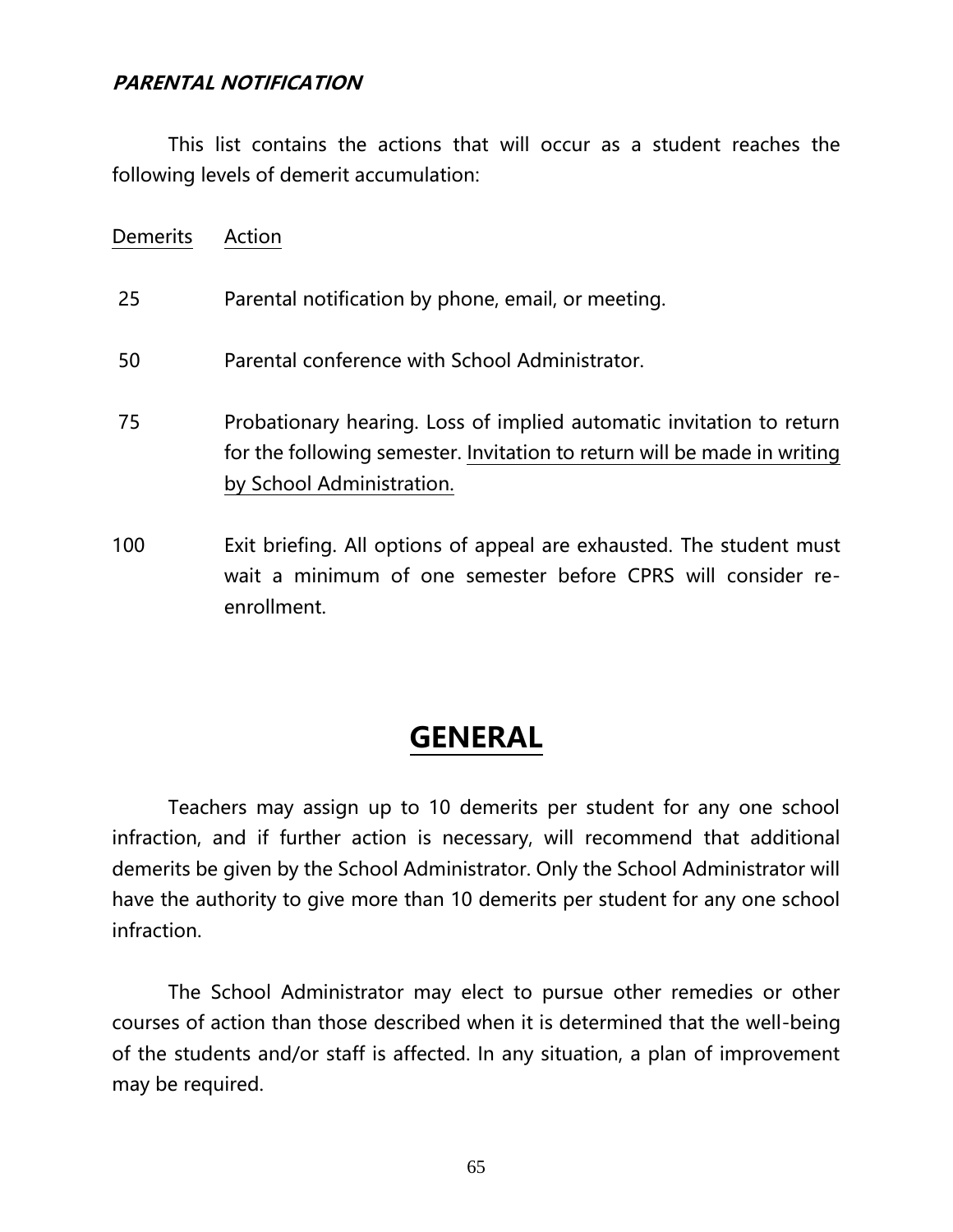During the school year, if additional demerits have not been incurred for one month, demerits will be deducted at a rate of five per month. The one-month deduction period will reset if additional demerits are incurred. At the end of April, any student with 30 or more demerits will have half of those demerits carried over to the next school year. In addition, any demerits incurred **during May** will all be carried over to the next school year.

#### **CARE OF SCHOOL PROPERTY**

We should consider ourselves as caretakers of CPRS and properly use all areas of the facility. We realize there will always be usual wear and tear during the year. However, any students who intentionally or recklessly damage or destroy school property or equipment will be billed for replacement costs and will be subject to further disciplinary action.

#### **FOOD/DRINK/ETC.**

Students are not to have food, drink, candy, etc., at school except in their lunch, in the gym (with permission), at an organized school activity, or snack shack for secondary students. Food and drink are to remain in the gym cafeteria or designated area when served at meetings, etc. No gum is allowed.

#### **PROHIBITED ARTICLES**

The following items are prohibited on CPRS property and at any schoolsponsored activity:

- cigarettes, electronic cigarettes, alcoholic beverages, narcotics, and related paraphernalia
- knives, guns, ammunition, explosives
- can be used for educational purposes or at the discretion of the administration